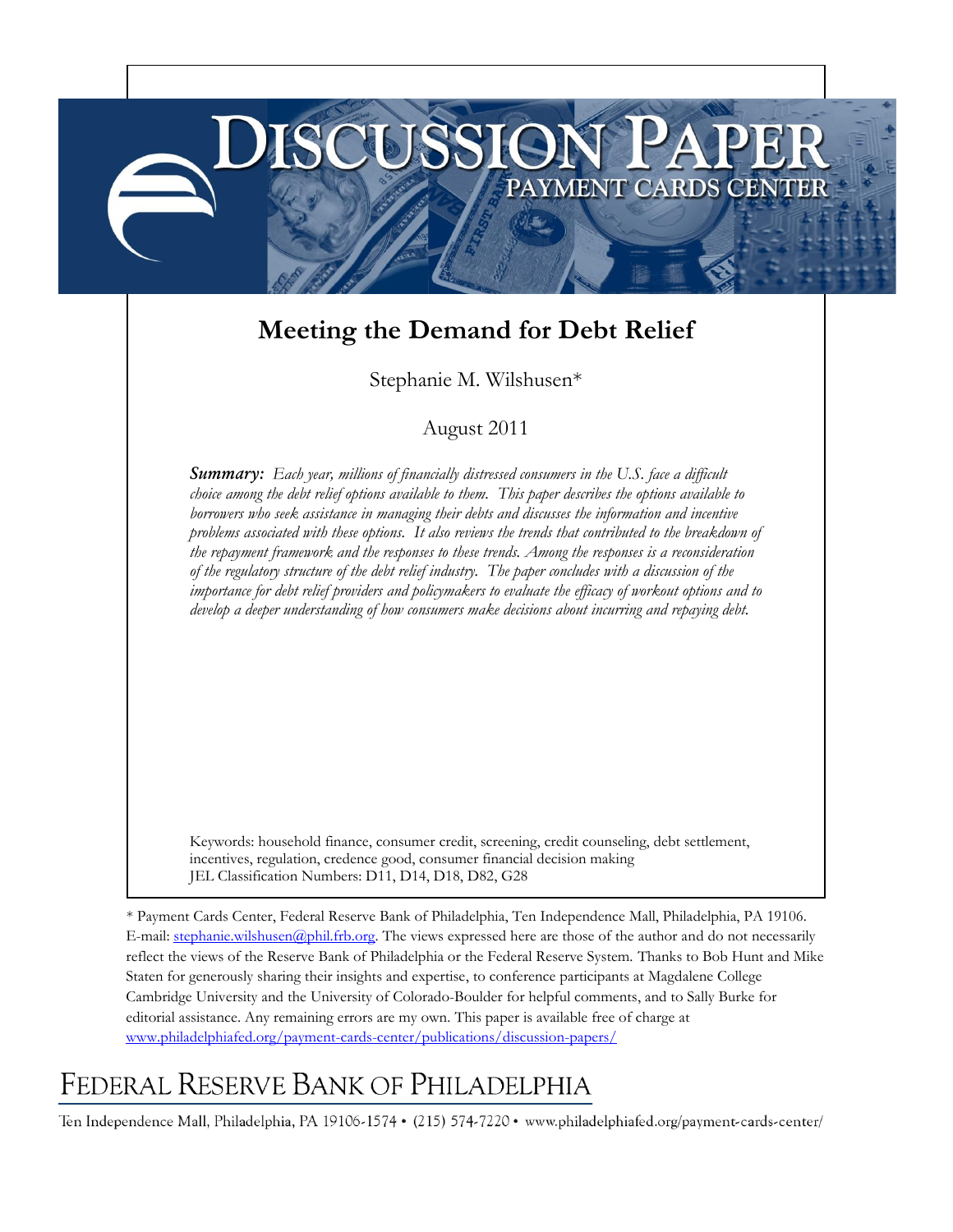## **1. Introduction**

The market for consumer credit in the U.S. is large, with revolving balances of approximately \$800 billion as of the first quarter of 2011, down from \$990 billion in 2008.<sup>1</sup> Most of the decline in outstanding balances was due to an unprecedented surge in defaults (Chart 1).





Source: FDIC.

 $\overline{a}$ 

To date, research has tended to focus on consumers who file for bankruptcy, but there is a much larger population that hasn't received as much attention (Chart 2). Government statistics show that consumer bankruptcy filings usually fluctuate in a range between 1 to 2 million per year. Bankruptcy reform legislation contributed to a spike in filings in 2005, followed by a sharp decline. More recently, bankruptcy filings have grown rapidly and have returned to

<sup>&</sup>lt;sup>1</sup> Federal Reserve G19 statistical release. The 2007 Survey of Consumer Finances shows that nearly threequarters of families have at least one general-purpose credit card and a median total credit limit of \$18,000. Forty-six percent of credit card account holders, representing 40 million families, carry a balance. The median balance for revolvers is \$3,000, while the average balance is \$7,300.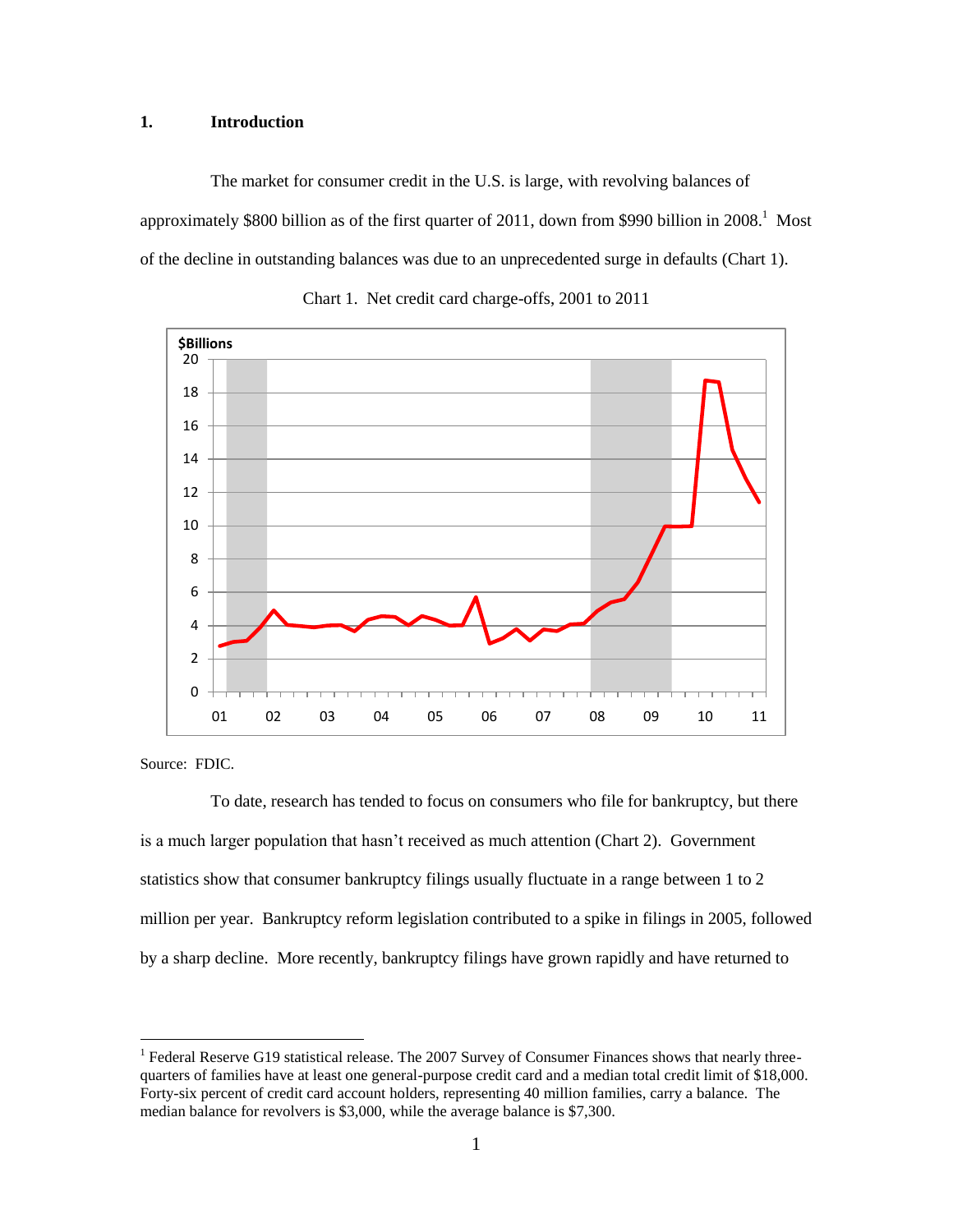their historical range. Nonetheless, this number is small relative to the 3 to 4 million financially distressed consumers who don't file for bankruptcy, at least not immediately.



Chart 2. Severe delinquencies and bankruptcy filings

Source: FRBNY Consumer Credit Panel and Administrative Office of the U.S. Courts.

The economic recession and resulting job losses, coupled with the devaluation of assets stemming from the foreclosure crisis, drove a record number of consumers to seek assistance in managing their debts. At a time of unprecedented demand for their services, nonprofit credit counseling agencies in the United States were unable to assist all financially distressed borrowers who sought their help. Many of those consumers lacked sufficient income to qualify for the single workout product that nonprofit credit counseling agencies offered —the traditional *debt management plan* (DMP).

There appears to be ample demand for a new form of workout product for the unsecured debts of highly leveraged consumers. At the same time, an increasing number of consumers are responding to the pervasive advertising by some for-profit credit counseling agencies and the re-emergence of for-profit debt settlement companies.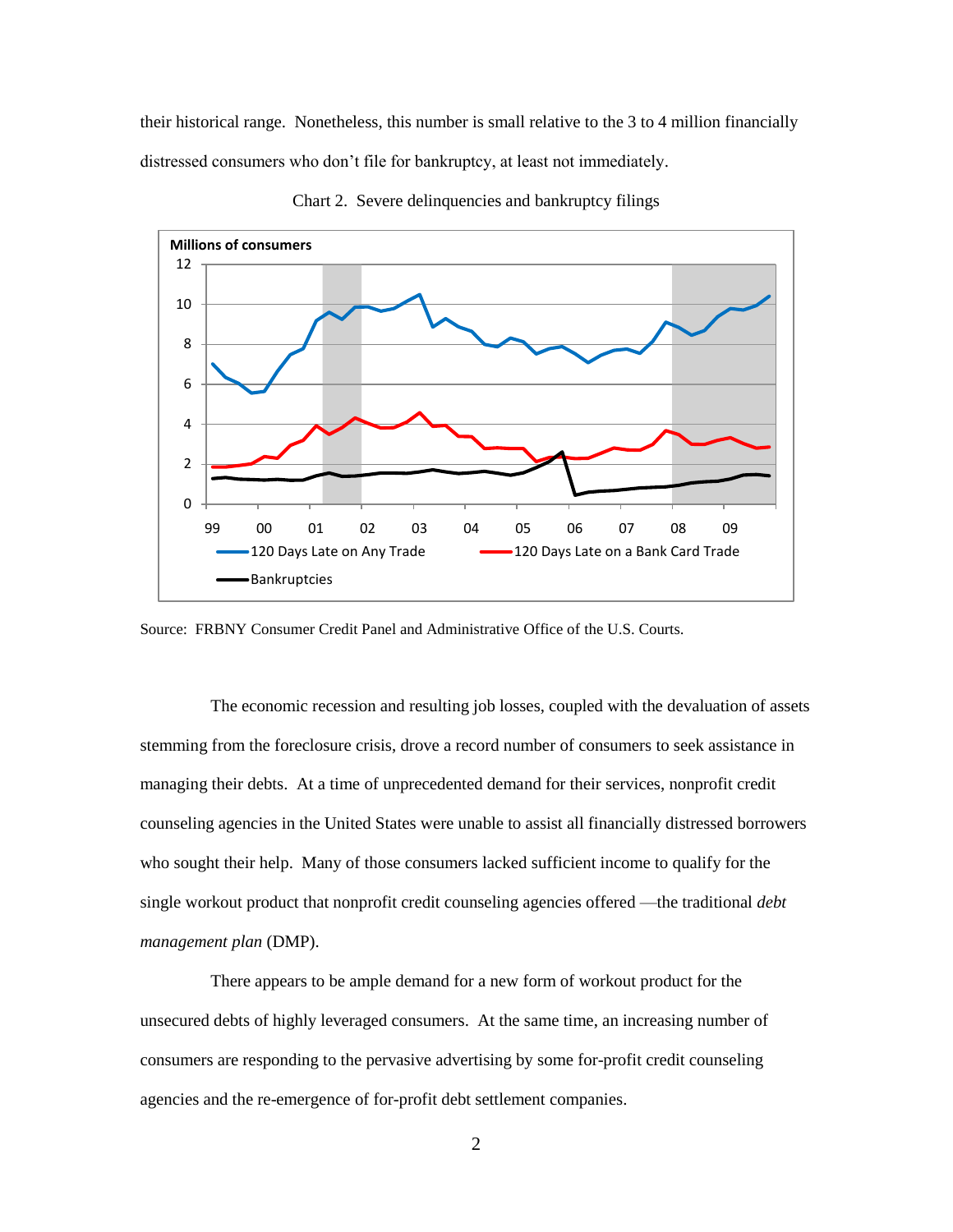In choosing among debt relief options, consumers often rely on the expertise of others, but consumers typically have little or no experience evaluating that expertise. In addition, the features of some options are not readily observable in advance, which leaves consumers vulnerable to the practices of opportunistic firms. There have been numerous complaints about unfair and deceptive practices within the debt relief industry. Significant changes in state law governing debt relief services are already underway. Recent legislation and new regulations at the federal level are affecting both credit counseling agencies and debt settlement companies. Finally, implementation of the Dodd-Frank Wall Street Reform and Consumer Protection Act of 2010 is likely to result in fundamental change in the regulation of the debt relief industry at the federal level.

The need for careful assessments of existing and new counseling services could not be greater. It is imperative that in designing new products and treatments, service providers and policymakers develop a deeper understanding of how consumers make decisions about incurring and repaying debt and the long-run impact of those choices. However, there are methodological and organizational challenges to performing such research.

The next section of the paper reviews the options available to financially distressed borrowers. Section 3 discusses the information and incentive problems that may complicate both the choice among these options and the provision of them. Section 4 offers a consideration of the factors that have contributed to the breakdown of the equilibrium in the creditor-counseling agency relationship and the consequences of this breakdown. Section 5 describes the state and federal regulations with which debt relief service providers must comply. Section 6 considers the need for additional research to understand consumer decision making and for evaluation of the efficacy of workout options. Section 7 concludes the paper.

# **2. Classification of Options**

There are three general options (with specific variations) available to borrowers who are having difficulty repaying their unsecured debts: filing for bankruptcy, simply defaulting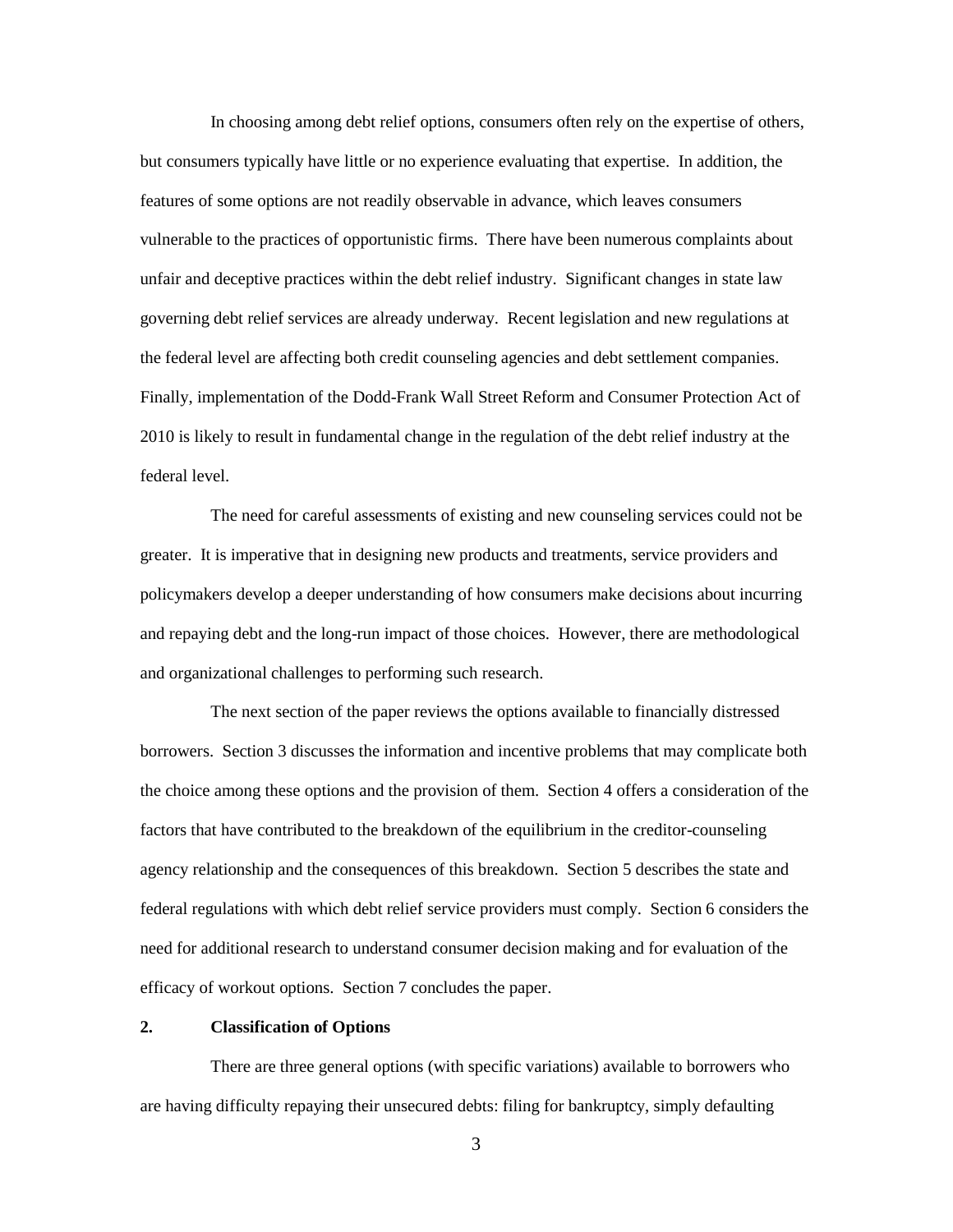(which is often called informal bankruptcy), and entering into some form of workout program with lenders, either directly or through an intermediary. These options are reviewed briefly in the following sections.

# *2.1 Formal Bankruptcy*

Borrowers can seek legal protection from their creditors by filing for formal bankruptcy. Doing so forestalls creditors' collection efforts while the judicial process works it course. Consumers can typically choose from a variety of bankruptcy options. The most common fall under Chapters 7 and 13 of the U.S. Bankruptcy Code. Chapter 7 bankruptcy entails the liquidation of borrowers' nonexempt assets and application of the proceeds toward the repayment of their unsecured debts. Any remaining unsecured debt included in the bankruptcy petition is then discharged. A bankruptcy flag can remain on borrowers' credit bureau files for up to 10 years, and consumers cannot receive another Chapter 7 discharge for eight years.

Consumers can also choose to file under Chapter 13, also known as a wage-earner repayment plan. To do so, they must prove that they have sufficient disposable income to support a court-administered repayment plan that will repay arrearages on secured loans as well as a portion of their unsecured debts over a period of typically three to five years. Borrowers who file for protection under Chapter 13 often make this choice in order to shield assets such as a car or home from seizure. As under Chapter 7, creditors' collection efforts must cease under Chapter 13, and the bankruptcy flag can remain on the consumer's credit bureau file for up to 10 years. Borrowers cannot obtain a Chapter 13 discharge within two years of a previous Chapter 13 discharge or within four years of a discharge under another chapter of the U.S. Bankruptcy Code.

The Bankruptcy Abuse Prevention and Consumer Protection Act (BAPCPA) of 2005 amended the U.S. Bankruptcy Code. Among its provisions, BAPCPA implemented a means test to determine if a debtor has sufficient income to maintain a repayment plan and therefore must file under Chapter 13. If not, the consumer may file under Chapter 7. Other provisions of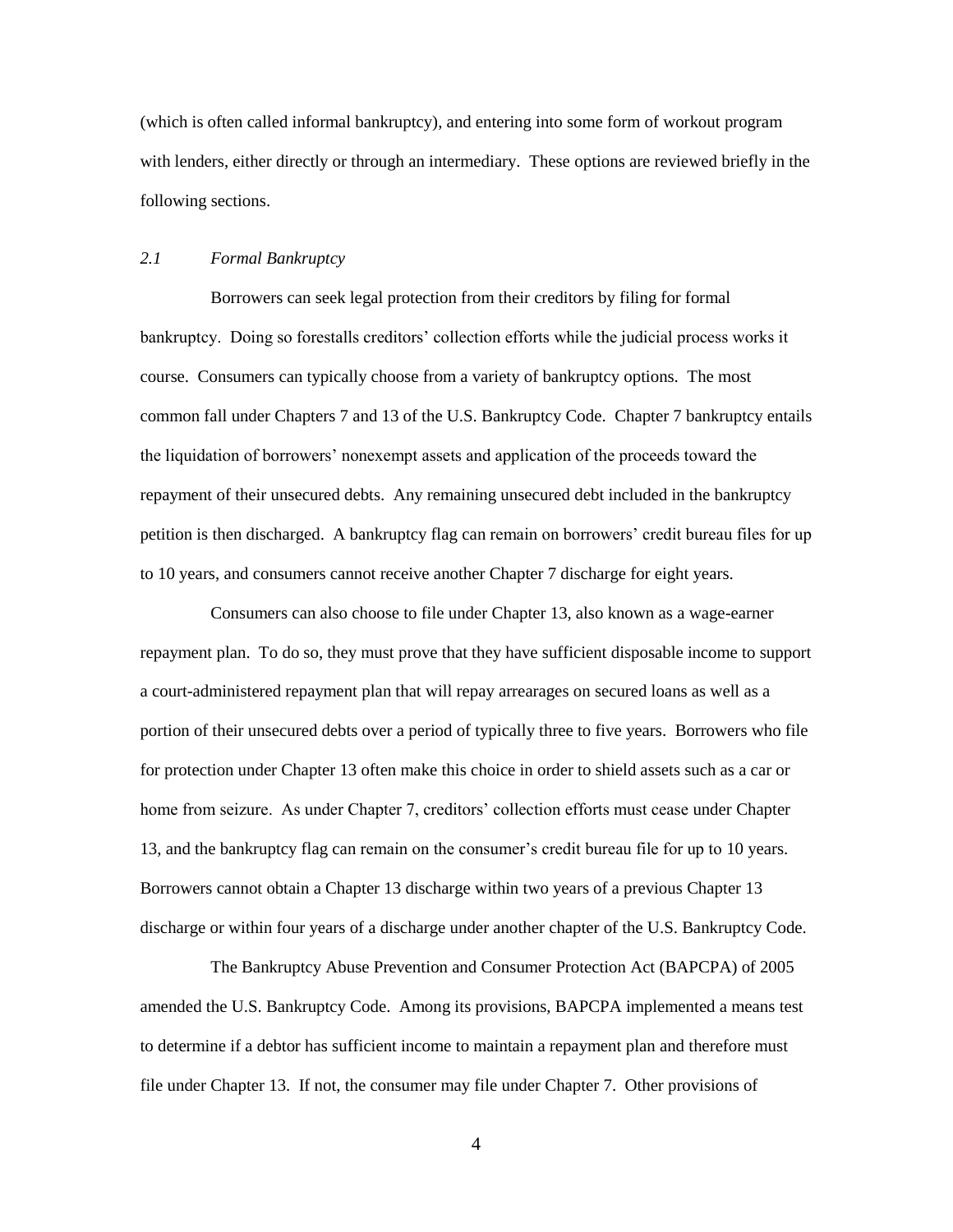BAPCPA include the requirement that debtors complete a course of credit counseling prior to filing for bankruptcy and file a certificate of completion issued by the counseling provider. BAPCPA also requires proof of the completion of a debtor education course before debts can be discharged. These counseling and education requirements have significantly changed the distribution of services provided by credit counseling agencies, as discussed in Section 4 below.

# *2.2 Informal Bankruptcy*

Borrowers can choose to simply not repay their debts. In fact, the majority of chargedoff credit card loans are written off for reasons other than an immediate bankruptcy filing. Without a formal bankruptcy filing, however, consumers are exposed to the ongoing collection efforts of their creditors. These efforts can range from telephone calls and letters demanding repayment to legal action, including garnishment of borrowers' wages. Another consequence of informal bankruptcy is the damage to borrowers' credit scores. Debts written off for nonrepayment can remain on borrowers' credit records for up to seven years.

#### *2.3 Workout Options*

# *2.3.1 Bilateral workout plans*

In some cases, borrowers and creditors directly negotiate a workout plan. These conversations are typically initiated by an individual creditor. Bilateral workouts (also referred to as internal workouts) often defer or reschedule repayment of past due amounts in exchange for the consumer agreeing to make regular payments. These may involve creditor concessions on interest and fees charged to the borrower.

If the account has been charged off or is very likely to be charged off in the next few months, a creditor, or a collection firm acting on its behalf, might offer to settle the debt for less than the full balance owed. Some settlements involve one or just a few payments by the consumer. Others may involve payments scheduled over a period of years. There is little publicly available information about the frequency, terms, and outcomes of these arrangements.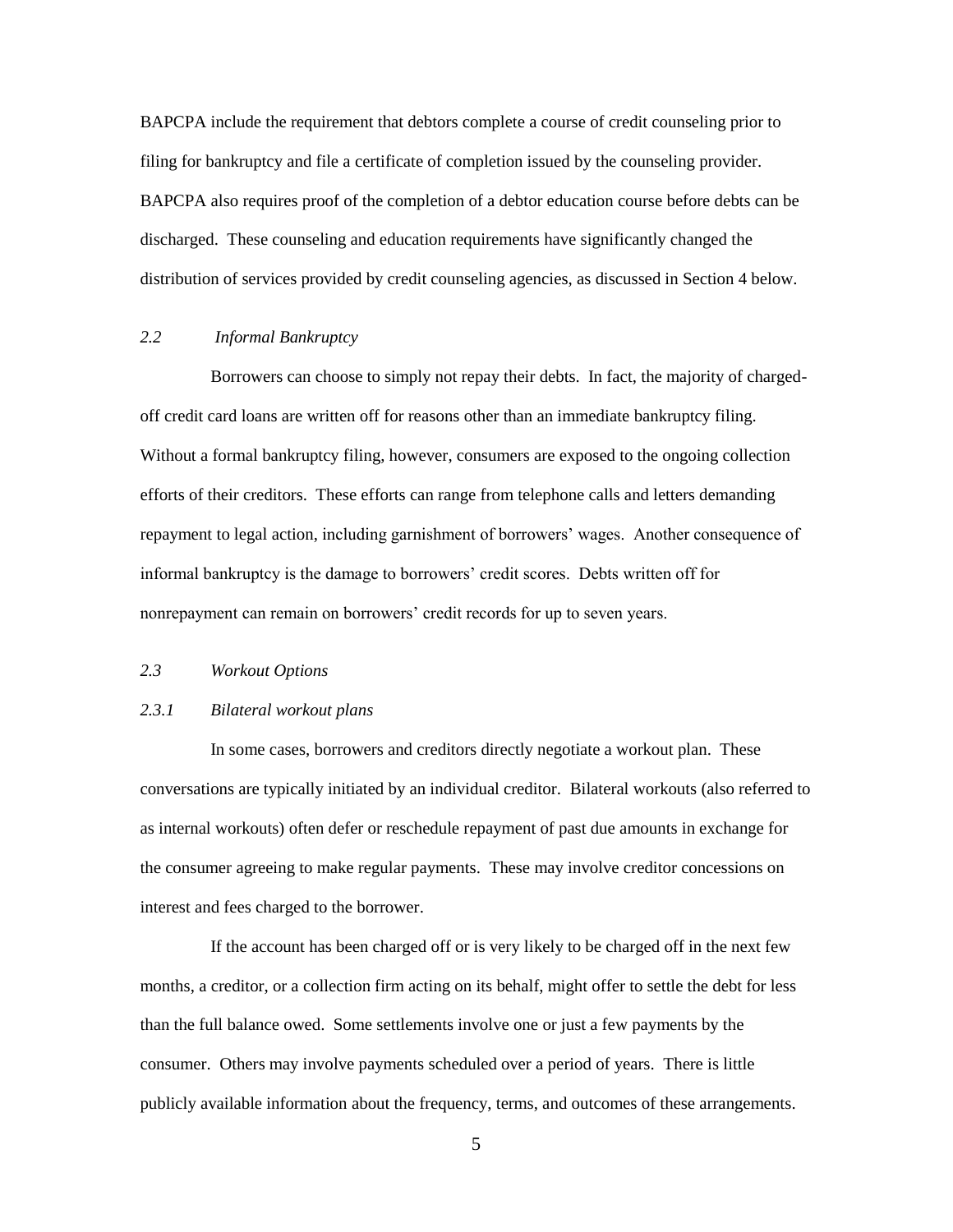In terms of concessions, bilateral workouts can be less expensive for creditors than a multilateral solution (described in the next section) because a lender can pursue its own interests rather than a collective solution. In addition, the creditor has more control over the terms of this workout option through direct contact with the consumer. The disadvantage of this approach, however, is that any bilateral repayment plan reached with a consumer is vulnerable to disruption from the collection activities of the consumer's other creditors.

# *2.3.2 Multilateral workout plans*

For those borrowers with unsecured debts owed to multiple lenders, one alternative to bankruptcy (formal or otherwise) is to seek a repayment workout administered through an intermediary such as a credit counseling agency or, more recently, a debt settlement company. *Debt management plans*

Historically, the debt relief workout solution for repayment of a borrower's unsecured debts has been the *debt management plan* (DMP). Traditionally arranged through an intermediary in the form of a credit counseling agency, a DMP involves the repayment of 100 percent of the debt owed in monthly installments usually over a term of three to five years. These plans typically include creditors' concessions on interest rates and fees charged to the borrower while he or she is participating in the plan. In addition, creditors participating in a DMP typically cease collection efforts against the consumer.

The distinguishing characteristic of the DMP is the simultaneous negotiation of concessions ideally with all of the borrower's unsecured creditors to address the borrower's liquidity constraints. This arrangement avoids what is called the creditor's dilemma in which the interest of each creditor and its effort to obtain repayment impede the ability of other creditors to collect and decrease the likelihood that a viable workout plan can be arranged. Creditor participation is voluntary. Creditors choose to include a consumer's debt in a repayment plan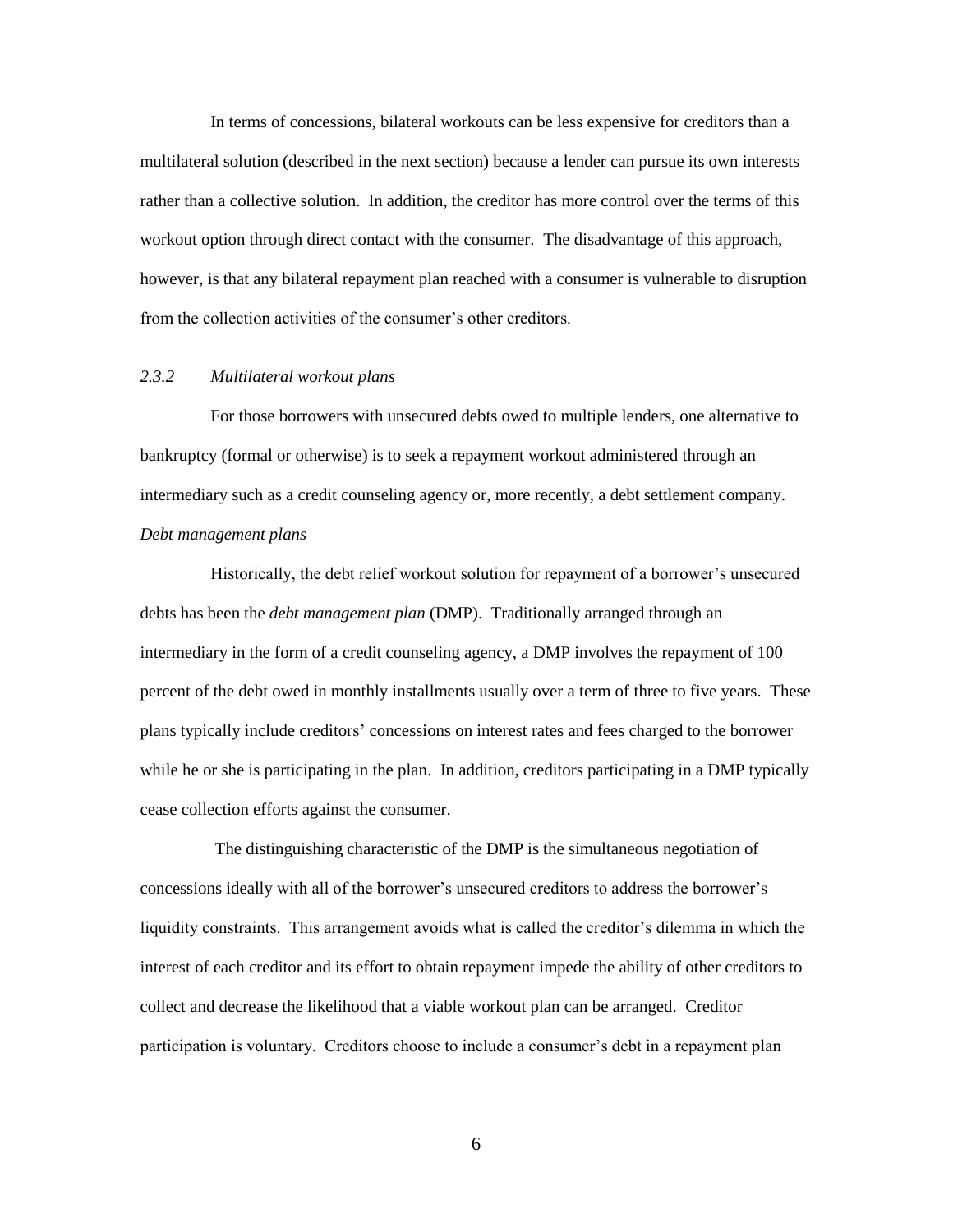because they expect that, in the absence of a plan, they are likely to recover less from the consumer.

Another important aspect of DMPs is that consumers are screened for eligibility, usually by the credit counselor. This is important for two reasons. First, the consumer must have sufficient cash flow to amortize the debts included in the plan over a period of five years. Otherwise, enrolling in a DMP may only delay an inevitable default. Second, in the long run, creditors will be willing to participate in DMPs only if they are confident that the plans do not include consumers who could repay their debts under the original terms of the credit contract.

At present, the credit counseling industry is highly diverse. Some credit counseling agencies are nonprofit entities, while others are not. Some agencies are integrated in the sense that they offer a variety of services in addition to DMPs, while others specialize in arranging workouts. Many credit counselors also provide budget counseling and financial education to help consumers understand how they ended up in their financial circumstances and how to avoid financial difficulties in the future.

Typically, consumers are charged a fee to enroll in a DMP and will often pay a monthly plan administration fee. Internal Revenue Service rules dictate that nonprofit counseling agencies cannot refuse to enroll a consumer in a DMP because of the consumer's inability to pay these fees.

## *Debt settlement programs*

 $\overline{a}$ 

A more recent development on the debt relief landscape is the revival of debt settlement negotiated via an intermediary chosen by the borrower.<sup>2</sup> Debt settlement is billed as an aggressive debt relief option for those who cannot afford repayment under a traditional debt management plan. Debt settlement companies offer to negotiate with a borrower's unsecured

 $2$  Krumbein (1924) reviews the historical antecedents of the modern debt relief organizations that exist today. In addition, collection firms also regularly negotiate settlements of defaulted debts on behalf of creditors or debt buyers.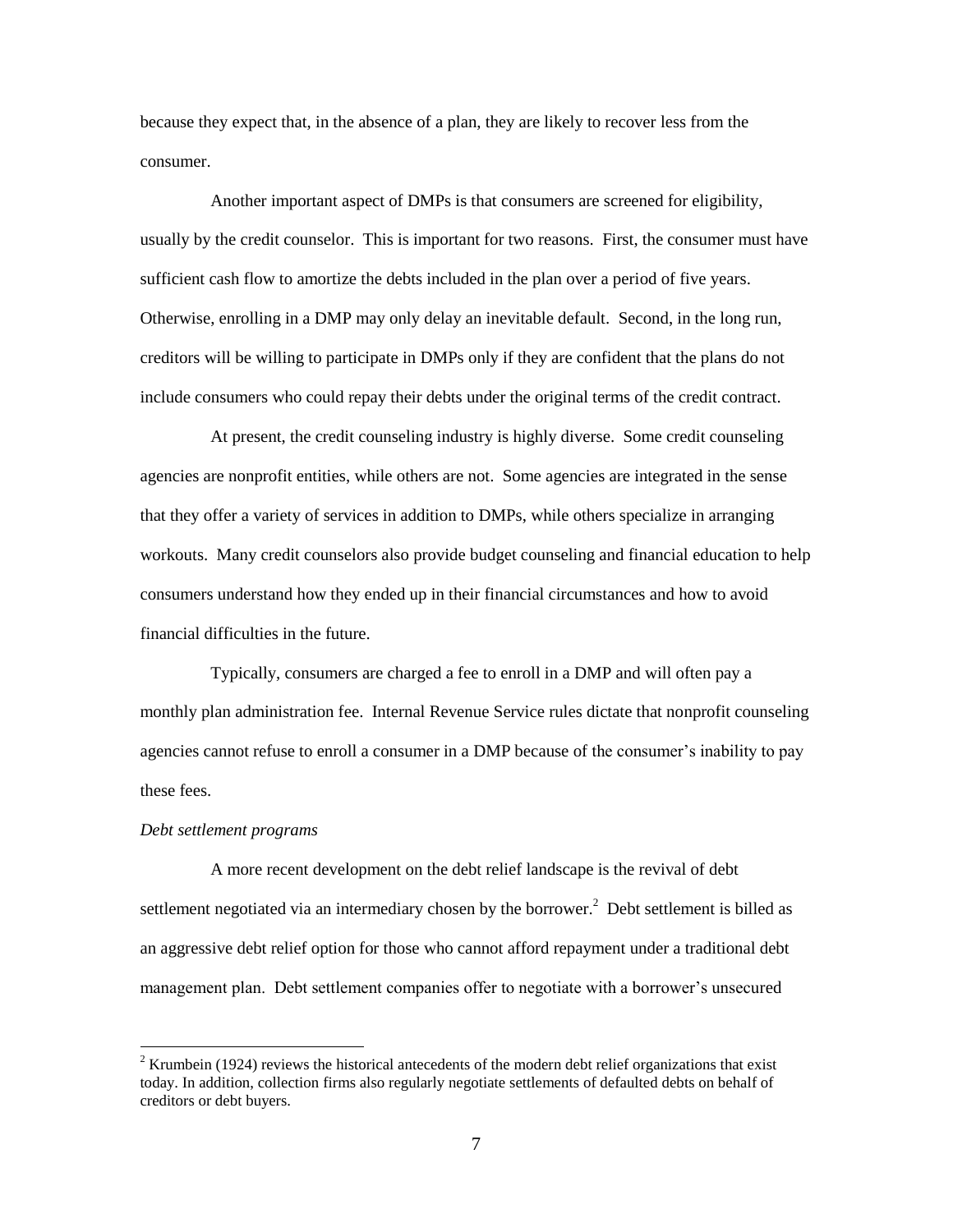creditors to settle each debt for a fraction of its outstanding balance, generally with a one-time payment. Unlike a debt management plan, these negotiations are conducted with each creditor individually. There has been significant growth in this market recently.<sup>3</sup>

Debt settlement firms are typically for-profit companies. Until recently, many debt settlement companies derived much of their revenues by charging their clients an enrollment fee and monthly maintenance fees. It was often the case that the majority of fees charged to a consumer were paid before any of his or her debts were actually settled. $4$  Borrowers must typically save up the funds that will be used to settle their debts, and this can take up to 24 to 36 months.<sup>5</sup> Most financially distressed consumers cannot afford to simultaneously service their unsecured debts and save for a settlement. As a result, during the period in which they are saving for a settlement, it is likely they will stop making debt payments if they have not already done so.

There are significant risks associated with participation in a debt settlement program. Borrowers' credit scores can be damaged due to nonpayment.<sup>6</sup> Borrowers can be subject to creditor litigation once they cease payment on their outstanding obligations. Settlement firms report high borrower drop-out rates, and not all creditors will accept settlement offers. Even successful settlements can have a detrimental effect on credit scores because a settled account is

 $3 \text{ In } 2008$ , the vice president of the Association of Settlement Companies (a debt settlement industry trade association) estimated that the number of debt settlement companies in the U.S. had increased from 300 in 2006 to 1,000 in 2008. See 74 *Federal Register* (August 19, 2009), p. 42013.

 $4$  The Federal Trade Commission, in its 2010 amendments to the Telemarketing Sales Rule, reported that contracts used by a number of debt settlement firms would require consumers to pay nearly all their required fees to the settlement firm within the first year of the plan, but settlement negotiations typically would occur after this point. See 75 *Federal Register* (August 10, 2010), p. 48462.

<sup>&</sup>lt;sup>5</sup> See Andrew Housser's testimony in Federal Trade Commission (2009). Housser, an executive board member of the Association of Settlement Companies (TASC), noted that, on average, it takes three years for a consumer to complete a debt settlement program offered by a TASC member company, with program fees typically recovered over the first 18 to 24 months.

 $6$  Of course, if the consumer has been unable to make payments prior to enrolling in a debt settlement program, the incremental effect on his or her credit score may not be so great. In other words, much of the damage would have already occurred.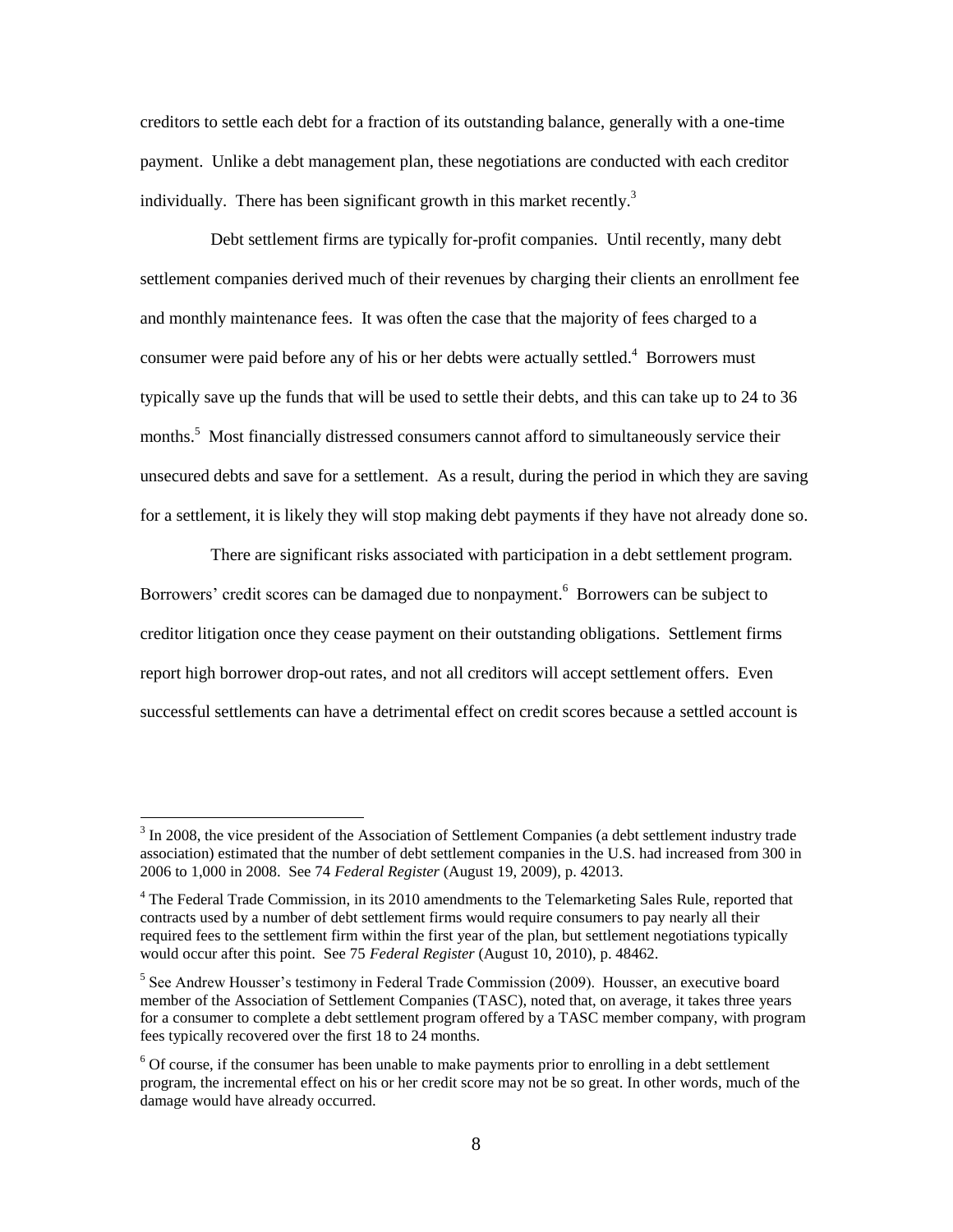often reported using a derogatory remark code on the borrower's credit report. There is little published information about the success of these settlements.<sup>7</sup>

# *2.4 Relative Frequency of Nonbankruptcy Options Employed by Consumers*

Table 1 below provides one measure of the relative frequency of debt management plans, internal workouts, and settlements, as reflected in credit bureau data as of May 2011. Each workout option can appear as a remark code on specific accounts included in TransUnion's credit bureau files.<sup>8</sup>

| Table 1. Frequency of unsecured credit workout options as reported to a credit bureau |  |
|---------------------------------------------------------------------------------------|--|
|---------------------------------------------------------------------------------------|--|

| Workout Option (Remark Code)                        | Number of Accounts | Number of Consumers | <b>Arrangement Between</b>                                                                                                                  |
|-----------------------------------------------------|--------------------|---------------------|---------------------------------------------------------------------------------------------------------------------------------------------|
|                                                     | May 2011           | May 2011            | Consumer and Creditor                                                                                                                       |
| Debt Management Plan (MCC)                          | 3.3 million        | 1.6 million         | Intermediated by Credit<br>Counselor                                                                                                        |
| Partial or Modified Payment<br>Agreement (PPA)      | 150,000            | 145,000             | <b>Negotiated Directly</b><br>between Consumer and<br>Lender                                                                                |
| Account Settled for Less than Full<br>Balance (SET) | 14 million         | 10 million          | Intermediated by Debt<br>Settlement Company or<br>Collection Firm or<br><b>Negotiated Directly</b><br><b>Between Consumer and</b><br>Lender |

Source: TransUnion, LLC.

 $\overline{a}$ 

Of the three codes listed in Table 1, MCC represents the workout option that is most

likely the only one arranged through a distinct organization — the credit counseling agency. It is

important to keep in mind that this code is typically removed from the consumer's credit report

 $7$  Briesch (2009) cites a "raw cancellation rate" of 60 percent over two years in an analysis of one debt settlement company's performance metrics. The Association of Settlement Companies reports in a survey of its large member companies that 34.4 percent of consumers settled at least 75 percent of their enrolled debts.

<sup>&</sup>lt;sup>8</sup> These data should be interpreted carefully. Little is known about potential type I and type II errors in these measures. For example, the proportion of accounts that are included in debt management plans that are reported as such by creditors and which produce a remark code in the credit bureau data is not known. In addition, these data, which represent the number of accounts and consumers reported as of May 2011, may represent activity that has occurred over more than one year.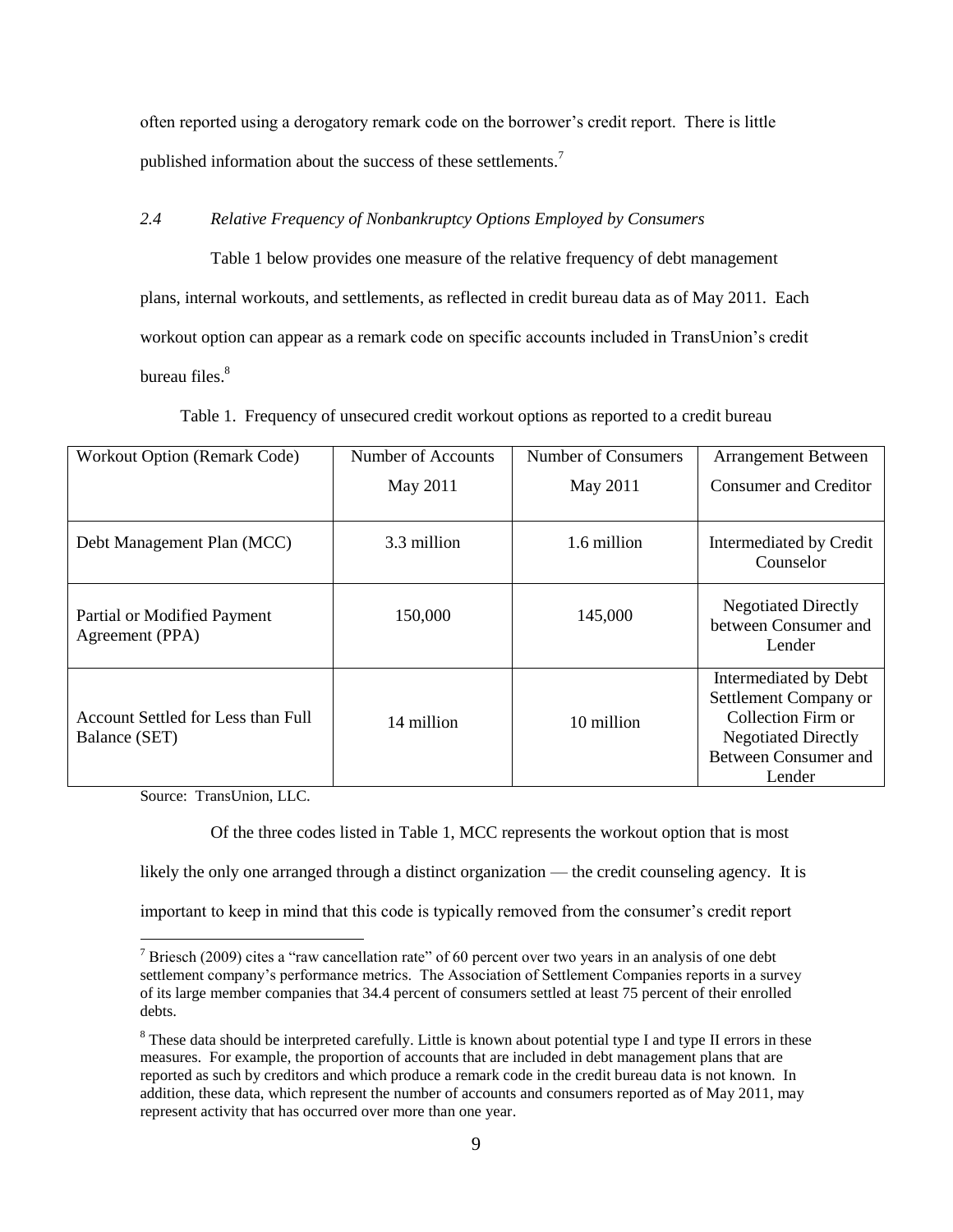upon successful completion of a debt management plan. The associated loans are reported as paid in full. Plan completion is therefore likely associated with an improvement in the consumer's credit score.

The PPA, or partial payment agreement, code reflects bilateral arrangements between consumers and lenders. A PPA code is a derogatory remark that can stay on a consumer's credit file for as long as seven years. The SET code applies to workouts in which the consumer has settled the debt for less than the full balance owed. These arrangements can be negotiated by debt settlement companies or directly between borrowers and lenders. Typically applied to chargedoff credit card accounts, the SET code can also apply to accounts in collection. If accounts in collection were included in Table 1, the number of accounts with a SET remark code would increase to 18 million and the number of consumers to 12 million. As with a PPA, a SET code can remain on the consumer's credit file for as long as seven years.

#### **3. Incentive and Information Issues**

 $\overline{a}$ 

# *3.1 Screening and Performance Incentives*

The structure and availability of debt resolution options can affect markets for unsecured credit. This is supported by empirical research on variations in bankruptcy law and collection remedies. 9 Theoretical research suggests that renegotiation of contract terms can reduce credit supply and possibly affect its pricing.<sup>10</sup> To minimize those effects on credit supply, debt relief should be targeted to consumers who either have defaulted or who are very likely to default. Even this approach is a second best solution, since conditioning the availability of relief

 $9^9$  See for example, Gropp, Scholz, and White (1997). For a review of the literature on the relationship between creditor remedies outside bankruptcy and the pricing and availability of consumer credit, see Hynes and Posner (2002).

 $10$  A classic reference on the effects of renegotiation on credit supply is Hellwig (1977). See also Bolton (1990).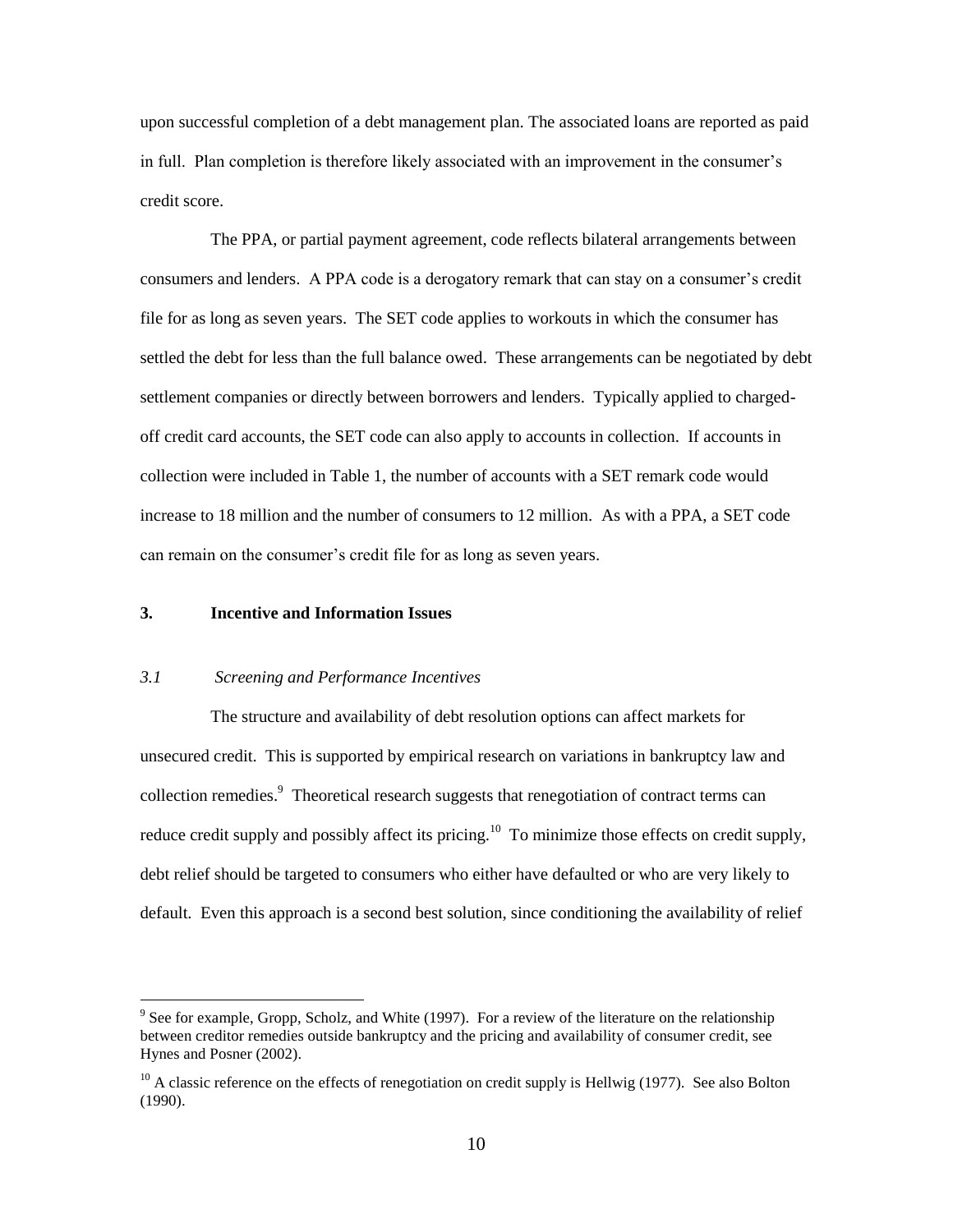on the likelihood of charge-off might encourage some borrowers to become delinquent (an example of moral hazard). $^{11}$ 

Targeting relief to distressed consumers presupposes a process for screening consumers for eligibility. Information and incentive problems complicate the screening process. The classic problem in debt collection, for example, is to distinguish — in a cost-effective manner between consumers who are not able to pay from those who are able but not motivated to pay. The availability of workouts, combined with criteria for determining eligibility for workouts, can potentially influence repayment and other behavior. Consequently, the potential for moral hazard makes screening difficult.

Depending on the type of workout program in which the renegotiation occurs, screening is conducted by different parties. Under bilateral workouts between the creditor and consumer, the creditor conducts the screening. For multilateral workout programs in which the creditor is relying on another party to assess a consumer's eligibility for relief, incentives must be provided to this intermediary to ensure proper screening.

In multilateral workout programs involving a credit counseling agency, creditors have historically given agencies incentives to screen through a combination of *fair share* payments and monitoring. Fair share is a portion of plan payments made each month that are returned to the credit counselor to compensate for the cost of establishing and maintaining repayment plans. These payments provide the counselor with an incentive to enroll consumers who will make payments on the plan. Creditors also monitor the characteristics of consumers enrolled in DMPs to ensure that consumers are enrolled only where appropriate, that is, when a consumer's participation in the plan increases the expected value of payments they are able to make relative to the outcome expected if the consumer was not enrolled in the plan. Ideally, the interests of creditors, counseling agencies, and consumers align when agency screening and other efforts

 $11$  For example, Mayer, et al. (2011) report that, all else equal, the adoption of a mortgage modification program for some of Countrywide's customers may have encouraged some borrowers to fall behind on their mortgage payments.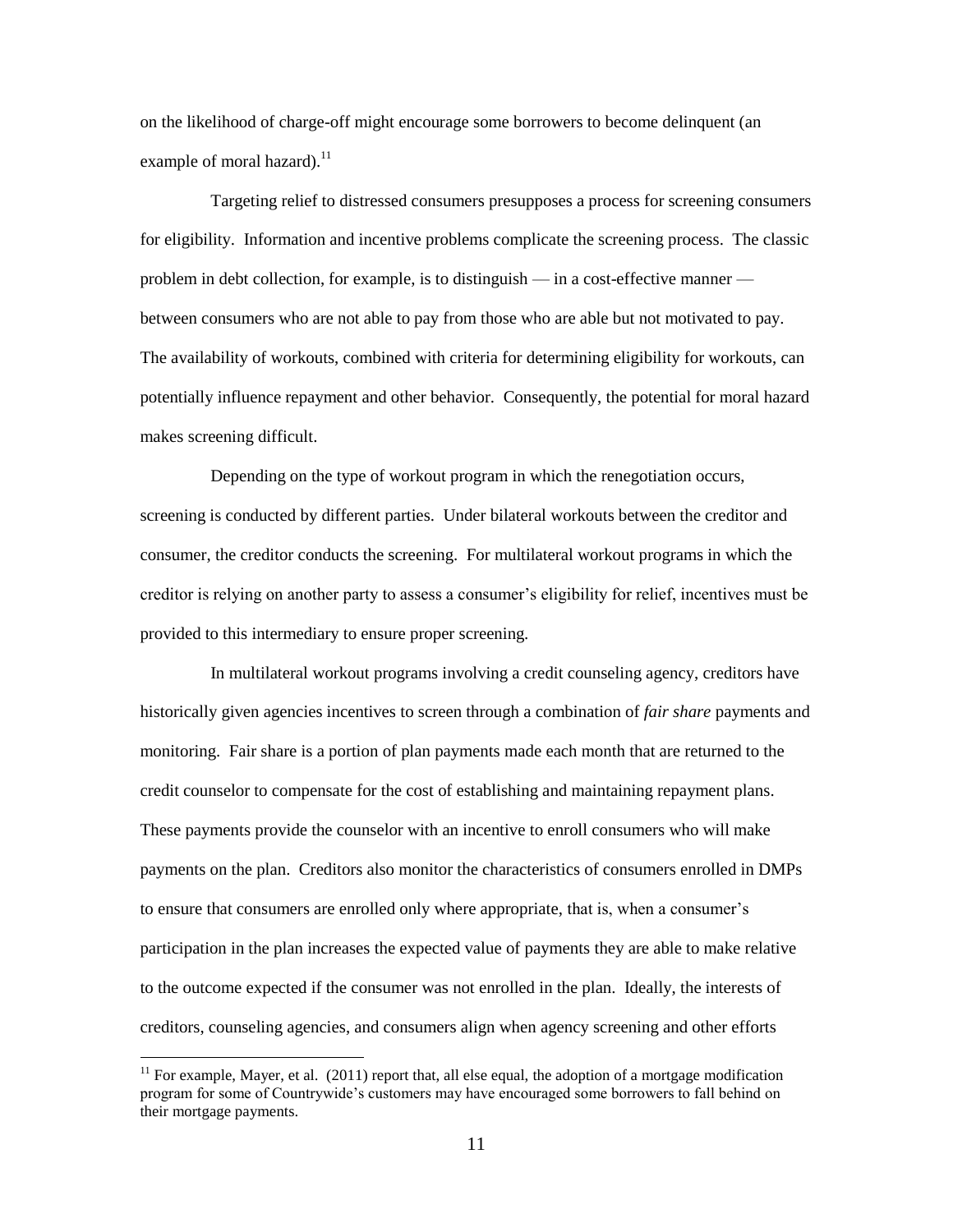result in repayment plans with a high likelihood of completion for eligible borrowers, enabling consumers to repay debt under more favorable terms than the original contract and avoid bankruptcy.

Over time, however, for a variety of reasons described in the next section, creditors' confidence in the ability of counseling agencies to effectively screen consumers has diminished. Creditors have responded in a number of ways, including carrying out additional monitoring, tying fair share payments more closely to the final outcomes of DMPs, lowering fair share payments, and becoming more selective in choosing the agencies with which they collaborate. It is also possible that large unsecured creditors are devoting additional resources to negotiating bilateral workouts directly with consumers, but few data are publicly available to test this conjecture.

Similar concerns are raised about the efficacy of screening as performed by some firms engaged in debt settlement. The problem is not that effective incentives cannot be established, but rather that the revenue model used by some settlement firms was, until recently, potentially inconsistent with establishing those incentives. For their revenues, some debt settlement firms tended to rely on fees paid by consumers, and those fees often did not depend on the success associated with subsequent settlement offers. Creditors worried that such a revenue model encouraged settlement firms to be overbroad in seeking out potential clients, attracting consumers who were either capable of paying their debts or who might be able to do so under a traditional debt management plan offered by a credit counselor. This concern about a lack of screening would tend to make creditors less willing to enter into negotiations with settlement firms and possibly less generous in any offers reached through this channel.

Until recently, many settlement firms tended to collect the majority of their fees from consumers before the first settlement offer was made. This created a potential inconsistency in the timing of payments for services relative to when the primary service (a reduction in debt owed) was performed. As a result, a less than scrupulous settlement firm may not have had an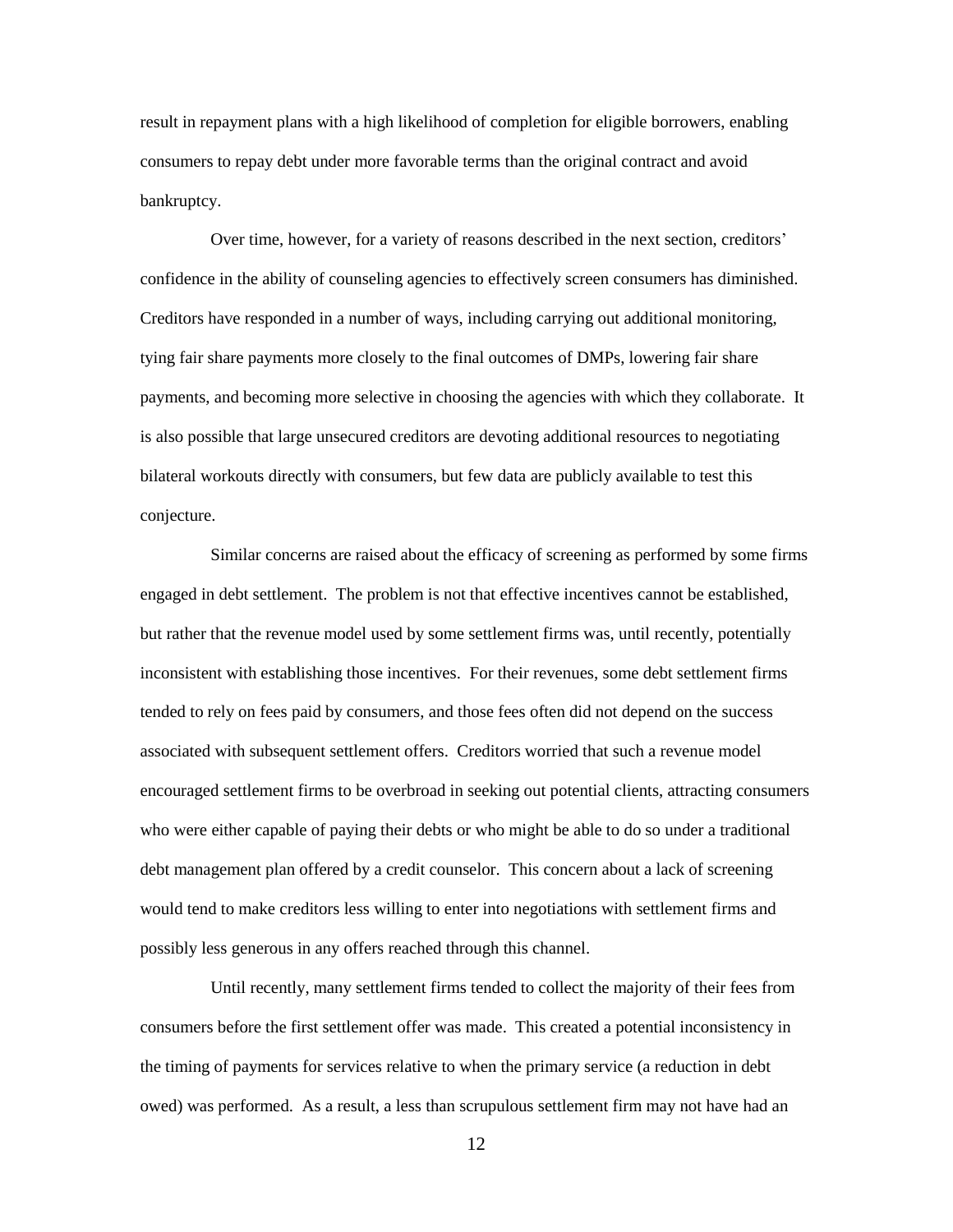adequate incentive to engage in protracted negotiations on behalf of the consumer. In addition, much of the risk of failure remained with the consumer, who may not have been able to save a sufficient dollar amount over a sufficient period of time in order to settle a debt before a garnishment or some other shock forced the consumer out of the plan and possibly into bankruptcy.

A business model in which participation in intermediated arrangements and reimbursement are more dependent on the quality of screening (and the success of settlement negotiations) could mitigate the potential misalignment of incentives of the intermediary with respect to the interests of consumers and lenders. In other words, if the incentives are structured properly, it is possible that settlement negotiations initiated by an intermediary could be an appropriate solution for some consumers.

But an alternative to such an approach already exists in the form of the Chapter 13 wage earner plan. It enjoys the advantages of an automatic stay on collection activity and an attorney advising the consumer, as well as a trustee that approves and administers the plan. On the other hand, Chapter 13 plans are costly to administer and are not always successful. The existence of debt management plans and other privately negotiated workouts suggests that bankruptcy is not a perfect substitute for these arrangements. But in order for these private arrangements to function in ways that improve outcomes for consumers, the incentive to screen and to perform must be reasonably well managed.

### *3.2 Consumers' Ability to Shop for Workout Solutions*

In most markets, low barriers to entry and vigorous competition make it possible for consumers to obtain high-quality services at reasonable cost. For a variety of reasons, this does not appear to be the case for debt relief services. The issues related to screening and incentives just described are compounded by the difficulties consumers face in choosing from a complicated menu of options offered by diverse providers. For most consumers, these are services obtained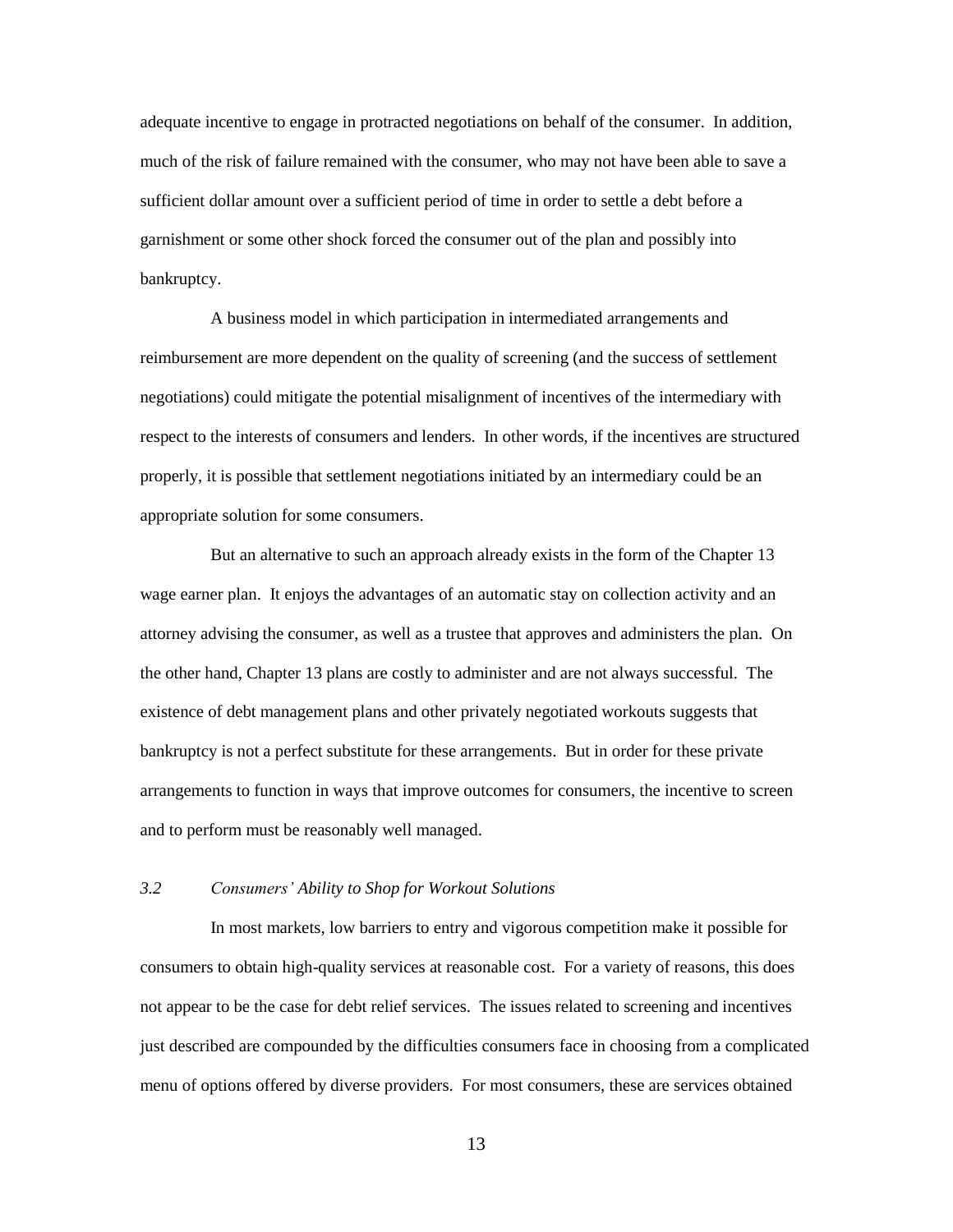just once or twice in a lifetime. As a result, consumers in financial distress often rely on the expertise of others, but they often have little or no experience in evaluating that expertise.

In some ways, the provision of debt relief services is an example of what economists call *credence goods*. In such markets, including automobile repair, consumers may not know what they really need, but they will eventually learn the value of what they get.  $12$  Unfortunately, this learning occurs too late to inform a good choice in the first place. Without some form of mitigation, markets for credence goods can function poorly. The result can be overtreatment, for example, costly and unnecessary repairs; undertreatment, that is, the easy repair is made even though it does not resolve the problem; or simply overcharging for the services provided. If these problems are sufficiently serious, many consumers may choose to abstain from participating in these markets altogether. The result is an inefficient quantity and quality of services provided. Such potential market failures suggest a role for government intervention, but they also suggest that effective interventions may not be easy. This problem is discussed further in Section 5.

# **4. (Dis)equilibrium**

 $\overline{a}$ 

#### *4.1 A Long-Run Equilibrium (1960s-1990s)*

As described above, creditors historically funded the operations of nonprofit credit counseling agencies through fair share payments. These payments helped to align the incentives of creditors and agencies to ensure that agencies screened clients for suitability for enrollment in DMPs. In this way, all three parties — consumers, agencies, and creditors — benefitted from the successful completion of DMPs.<sup>13</sup>

For decades, fair share was the primary source of funding for the financial education and budget counseling services that nonprofit agencies provided to all consumers who sought

 $12$  This description of credence goods was first articulated in Darby and Karni (1973). The discussion here is drawn from Dulleck et al. (2011).

<sup>&</sup>lt;sup>13</sup> Some argue that it is possible for counselors' incentives to be too closely aligned with those of creditors. In that case, credit counselors might be reluctant to recommend that consumers seek out a bankruptcy attorney when it is the best option under the circumstances.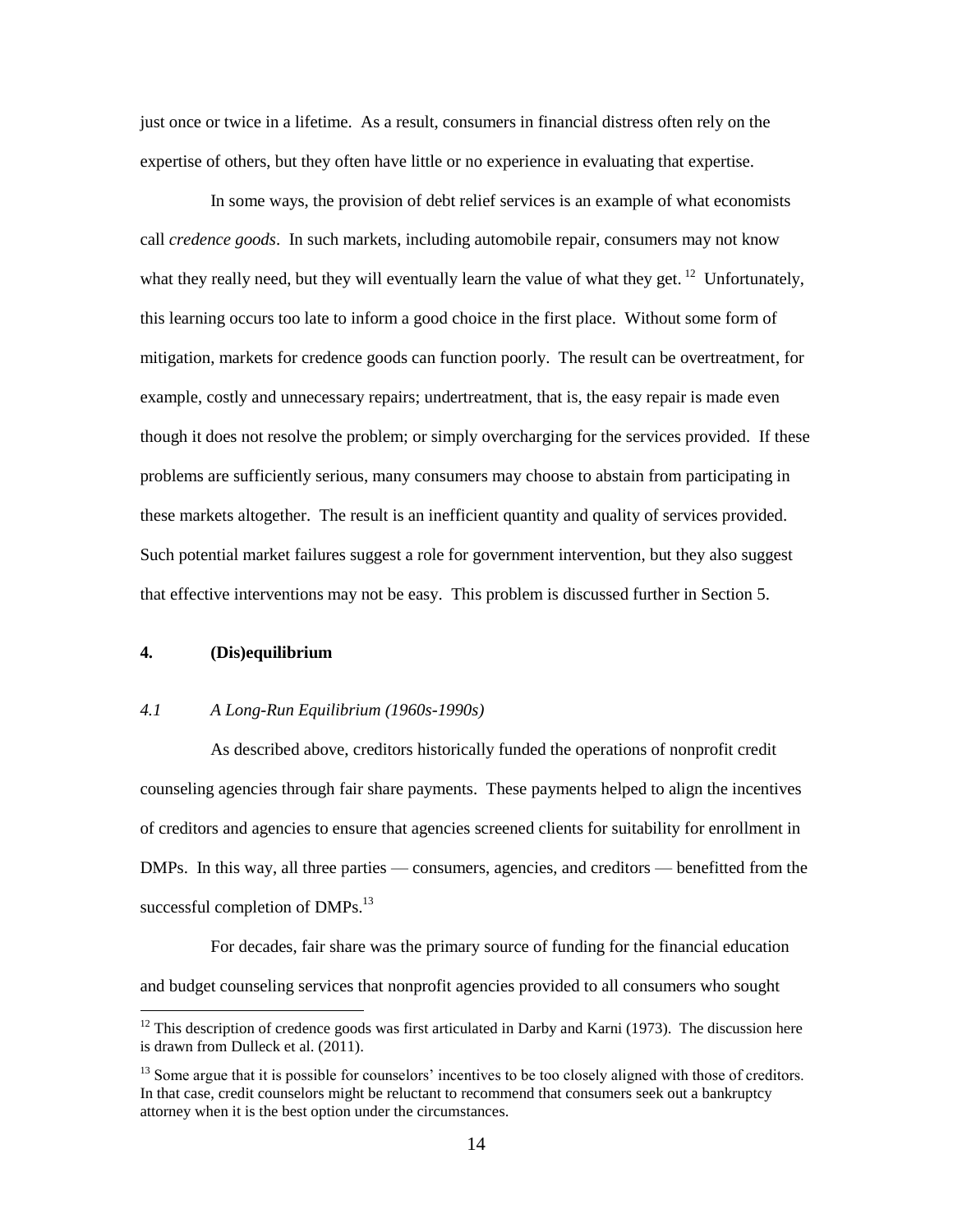help, regardless of whether they enrolled in a DMP. For much of this time, approximately onethird of the clients seen by nonprofit agencies enrolled in DMPs. Nevertheless, fair share revenue derived from these consumers was sufficient to support the other services that agencies provided to all clients. Chart 3 below shows the widening gap between fair share payments to agencies by creditors and gross plan payments to creditors by agencies. In 2010, creditor contributions remained at 2009 levels, while disbursements climbed 14.3 percent to \$2.15 billion.

Chart 3. Fair share payments received by NFCC member<sup>14</sup> agencies and



gross plan payments to creditors

Source: National Foundation for Credit Counseling (NFCC).

# *4.2 Breakdown in Equilibrium*

 $\overline{a}$ 

The long-standing equilibrium between creditors and nonprofit credit counseling agencies began to unravel in the 1990s. Traditional nonprofit agencies could not manage the increase in demand for their services that accompanied the surge in bankruptcy filings that

<sup>&</sup>lt;sup>14</sup> The two major trade associations for the nonprofit credit counseling industry are the National Foundation for Credit Counseling (NFCC) and the Association of Independent Consumer Credit Counseling Agencies (AICCCA). The data in the chart are for NFCC member agencies and therefore do not span the entire nonprofit credit counseling industry.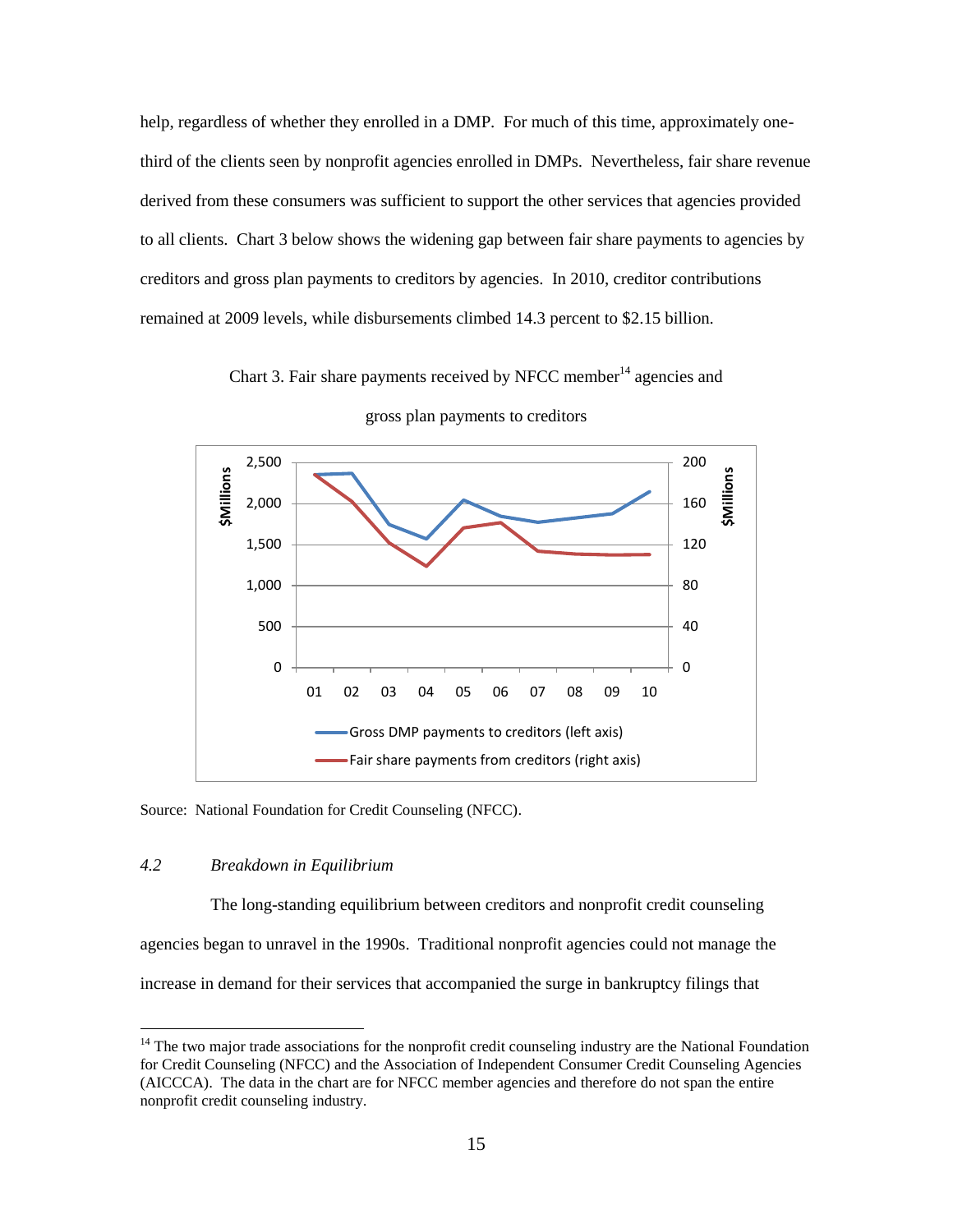occurred in the middle of the decade.<sup>15</sup> New entrants emerged to meet this demand by offering debt management plans on a much larger geographic scale. They could do this by relying heavily on counseling provided via telephone and the Internet. Creditors found themselves approached by many new agencies that had developed outside the traditional framework in which credit counseling had been offered via in-person sessions and having a local brick-and-mortar presence mattered. Many of the new entrants competed on price and volume by offering DMPs through call centers with national coverage. <sup>16</sup>

In many ways, the adoption of call centers and Internet delivery created both efficiencies and greater scale economies in the provision of some credit counseling services. When done well, credit counseling provided at a distance appears to be about as effective as inperson counseling.<sup>17</sup> Nevertheless, during the 1990s, these technologies were combined with heavy advertising to produce a different business model practiced by some of the newer counseling agencies. Unlike many credit counselors, these organizations focused almost exclusively on the provision of debt management plans. In addition, some of these organizations relied much more heavily on fees charged to consumers, rather than on fair share payments provided by creditors. This likely reduced their incentives to screen consumers' eligibility for enrolling in DMPs. Over time, creditors became concerned that not all consumers being signed up for DMPs actually needed assistance. If true, creditors would lose profits by making concessions but would not necessarily reduce losses resulting from defaults.

Creditors eventually responded to the surge in DMP proposals and concerns about the adequacy of screening. Fair share contributions became less generous over time, falling from a range of 12 to 15 percent during the 1990s to 8 percent in 2001 and to 5 percent in 2010. Creditors also revised their fair share models so that payments would depend on consumers'

 $15$  See Hunt (2005) for a discussion of this history.

 $16$  See Staten (2006).

 $17$  Evidence for this perspective is found in Barron and Staten (2011a).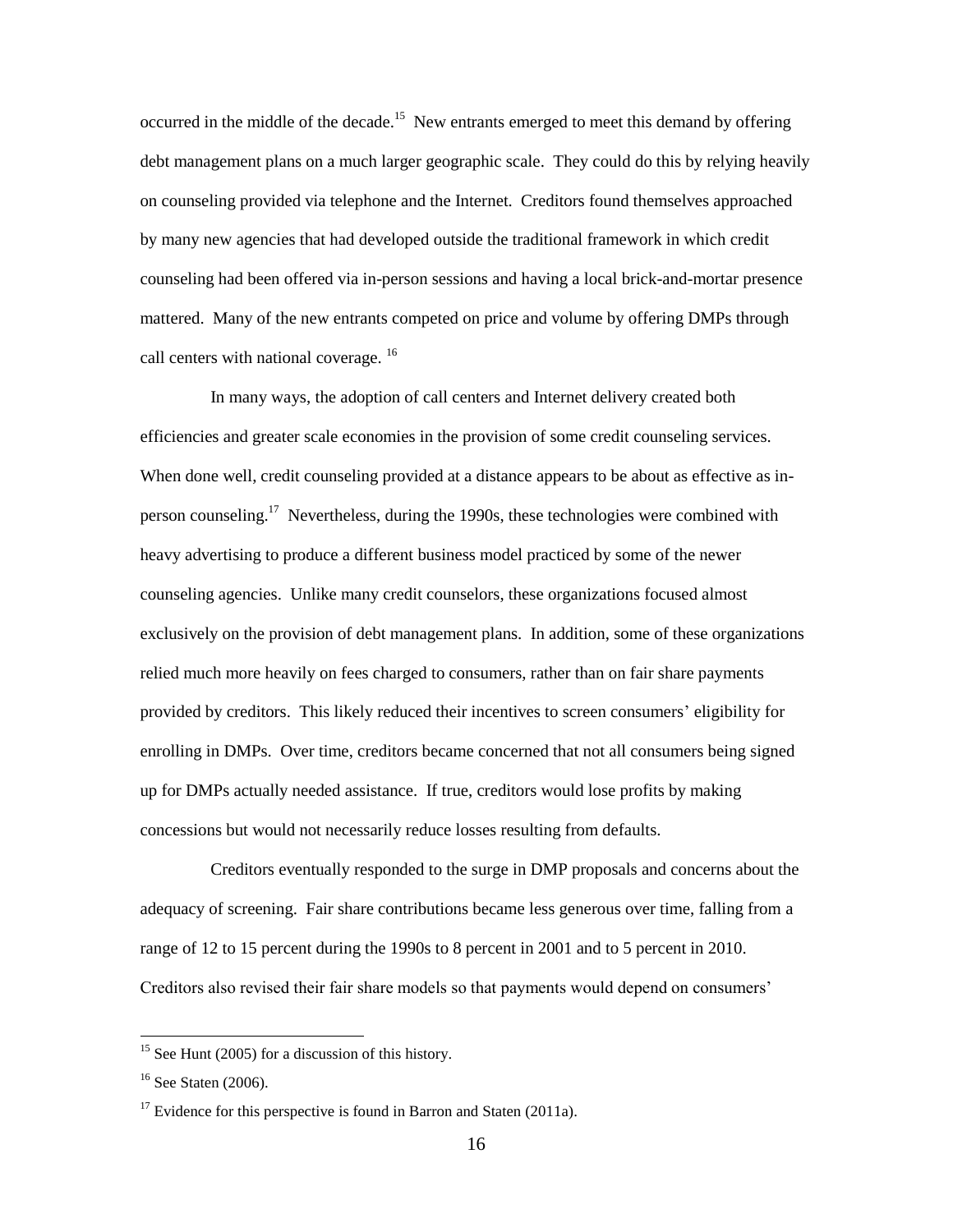completion of debt management plans. Over time, fair share payments were no longer adequate to cover the non-DMP services provided by many credit counselors. Some creditors responded to this concern by establishing a program of grants to fund those activities.

# *4.3 Disruption Due to the Financial Crisis*

 $\overline{a}$ 

For a period of time in the mid-2000s, many consumers with substantial unsecured debts had access to an attractive alternative to a DMP: the equity in their homes. Rapid appreciation in home values combined with low interest rates and relaxed credit underwriting standards made it possible for millions of consumers to pay off credit cards and other debts via cash-out refinancing of their home mortgages. At the peak of the real estate cycle in 2006, consumers used new mortgage debt to retire \$175 billion in nonmortgage debt (about 2 percent of outstandings).<sup>18</sup> To put this number in perspective, American consumers had borrowed against their home equity in an amount equal to almost a year's worth of payments on their nonmortgage debt.

As real estate values peaked and then began to fall, this safety valve began to close in 2007. Many consumers were now faced with difficulties paying their mortgage as well as their other debts. This difficulty was reinforced by the subsequent contraction in economic activity as the financial crisis took hold. The U.S. economy experienced the largest persistent decline in the supply of private credit since World War II. This contributed to a deep recession, with the highest persistent rates of unemployment since the 1930s. Eventually, consumers began to default at unprecedented rates, initially concentrated in mortgages and subsequently affecting most forms of consumer credit. Nearly \$70 billion in nonperforming credit card loans were

<sup>&</sup>lt;sup>18</sup> These estimates are from Haver Analytics, based on the methodology of Greenspan and Kennedy (2005).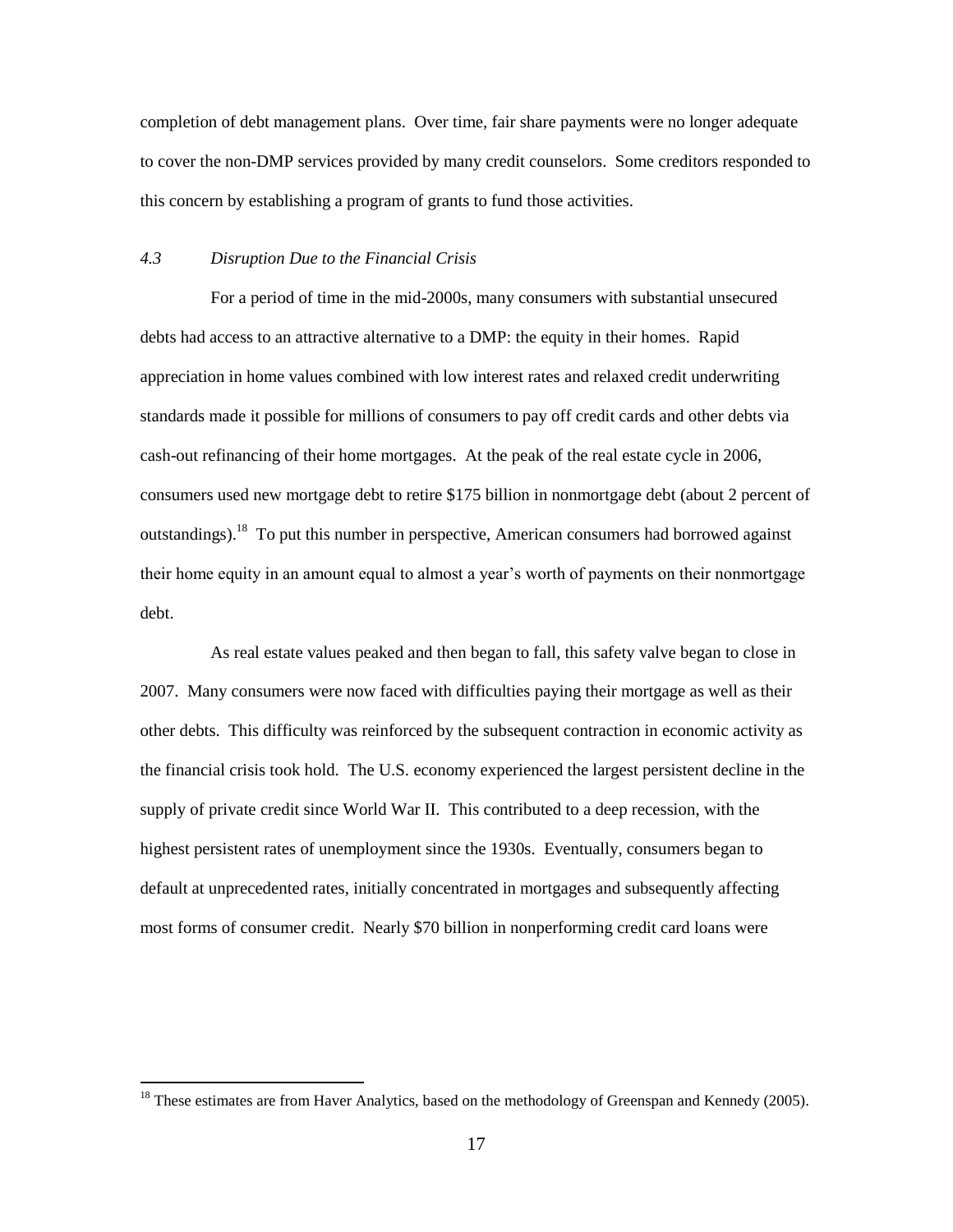charged off in 2009.<sup>19</sup> For most consumers, home equity loans and unsecured consolidation loans were no longer available alternatives to filing for bankruptcy or entering into foreclosure.

# *4.4 Limitations of the Prevailing Workout Options*

# *4.4.1 The changing mix of services provided by credit counselors*

Over the last six years, in response to these and other shocks, credit counseling agencies have developed a more diverse line of product offerings. Nevertheless, important gaps remain. Recent legislation has resulted in an increasing share of nonprofit agencies' resources being devoted to mandatory credit counseling provided to consumers before they file for bankruptcy and mandatory financial education courses before their debts are discharged in bankruptcy. Additional resources are being devoted to voluntary pre-purchase mortgage counseling as well as foreclosure prevention programs.

Today, nonprofit credit counseling organizations devote the majority of their resources to housing counseling and bankruptcy counseling (Chart 4). In 2005, there were four ordinary budget counseling sessions for every housing counseling session. Within a year of the passage of BAPCPA, counseling and financial education sessions related to bankruptcy accounted for the majority of counseling sessions. As the real estate crisis worsened, housing counseling began to account for an increasing share of sessions. By 2010, ordinary budget counseling sessions accounted for only one in five sessions provided by nonprofit credit counselors, a nearly complete reversal of the pattern five years before.

<sup>&</sup>lt;sup>19</sup> These are the charge-offs of credit card loans held by banks and loans held in asset-backed securities, as calculated by the Payment Cards Center for its "Consumer Credit Snapshots," which can be found at www.philadelphiafed.org/payment-cards-center/tools-for-researchers/consumer-statistics/.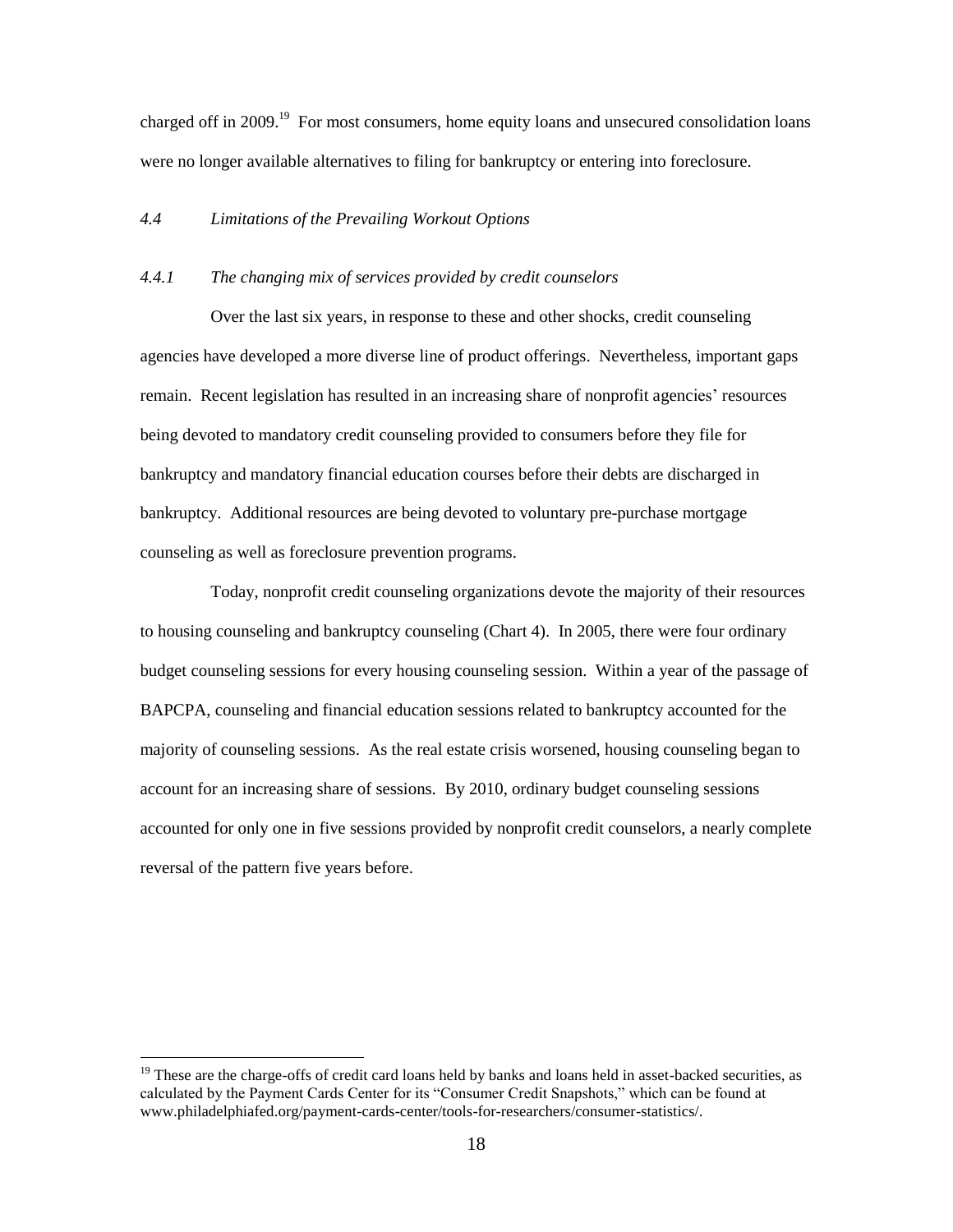

Chart 4. Mix of counseling sessions offered by NFCC member agencies, 2005-2010

Source: National Foundation for Credit Counseling (NFCC).

Note: The data are for NFCC member agencies and therefore do not span the entire nonprofit credit counseling industry.

As noted earlier, delivery of counseling services via phone and the Internet became more common in the 1990s. Among NFCC member agencies as recently as 2005, about half of all counseling sessions were conducted face-to-face (Chart 5). This changed rapidly with the expansion of mandatory counseling sessions required prior to filing for bankruptcy. Only one in five counseling sessions is conducted face-to-face today. About one-half of pre-filing counseling sessions and about two-thirds of pre-discharge financial education sessions were conducted via the Internet in 2010. Almost one-fifth of housing counseling sessions were conducted over the Internet in 2010, compared to less than 5 percent in 2009.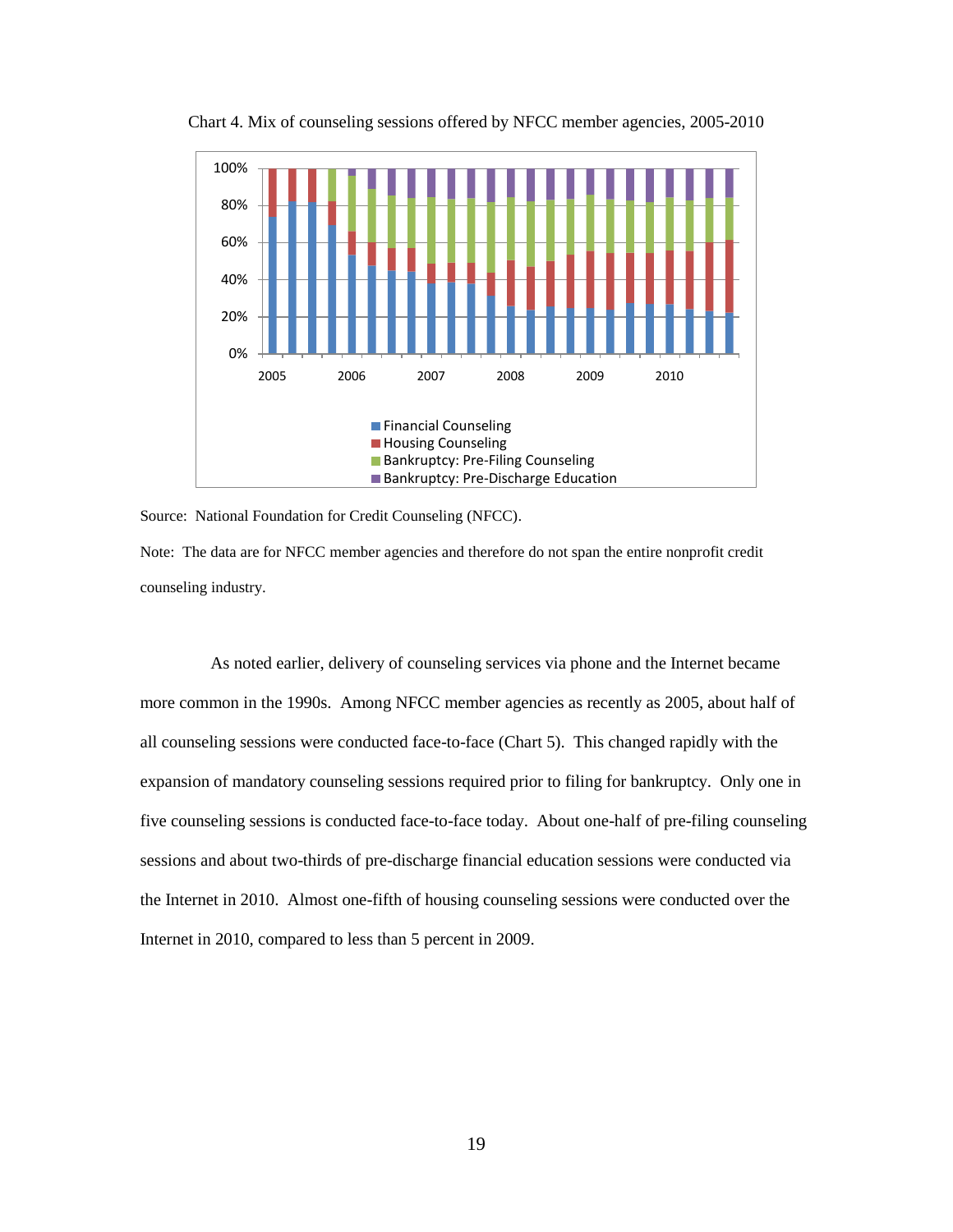

Chart 5. Change in service delivery channel for NFCC member agencies, 2005-2010

Source: National Foundation for Credit Counseling (NFCC).

Note: The data are for NFCC member agencies and therefore do not span the entire nonprofit credit counseling industry. The percentage of counseling sessions conducted by mail is insignificant.

## *4.4.2 Debt management plans (DMPs) do not meet all needs*

A 2006/2007 survey of financial counseling outcomes administered by the National Foundation for Credit Counseling (NFCC) and the Association of Independent Consumer Credit Counseling Agencies (AICCCA) found that 30 percent of clients could not qualify for a DMP because of insufficient income. More recent data from one of the member agencies that participated in the survey shows a decline in the percent of counseled consumers entering DMPs from 18 percent in 2005 to 6.5 percent in 2009. The agency also reported that in the first six months of 2009, nearly 60 percent of consumers seeking its assistance cited unemployment and reduced income as the reason.

Even at concessionary rates, some consumers could not repay 100 percent of principal over a maximum period of five years, as required with a DMP. Under existing regulatory guidelines, this amortization requirement cannot easily be relaxed unless the creditor is willing to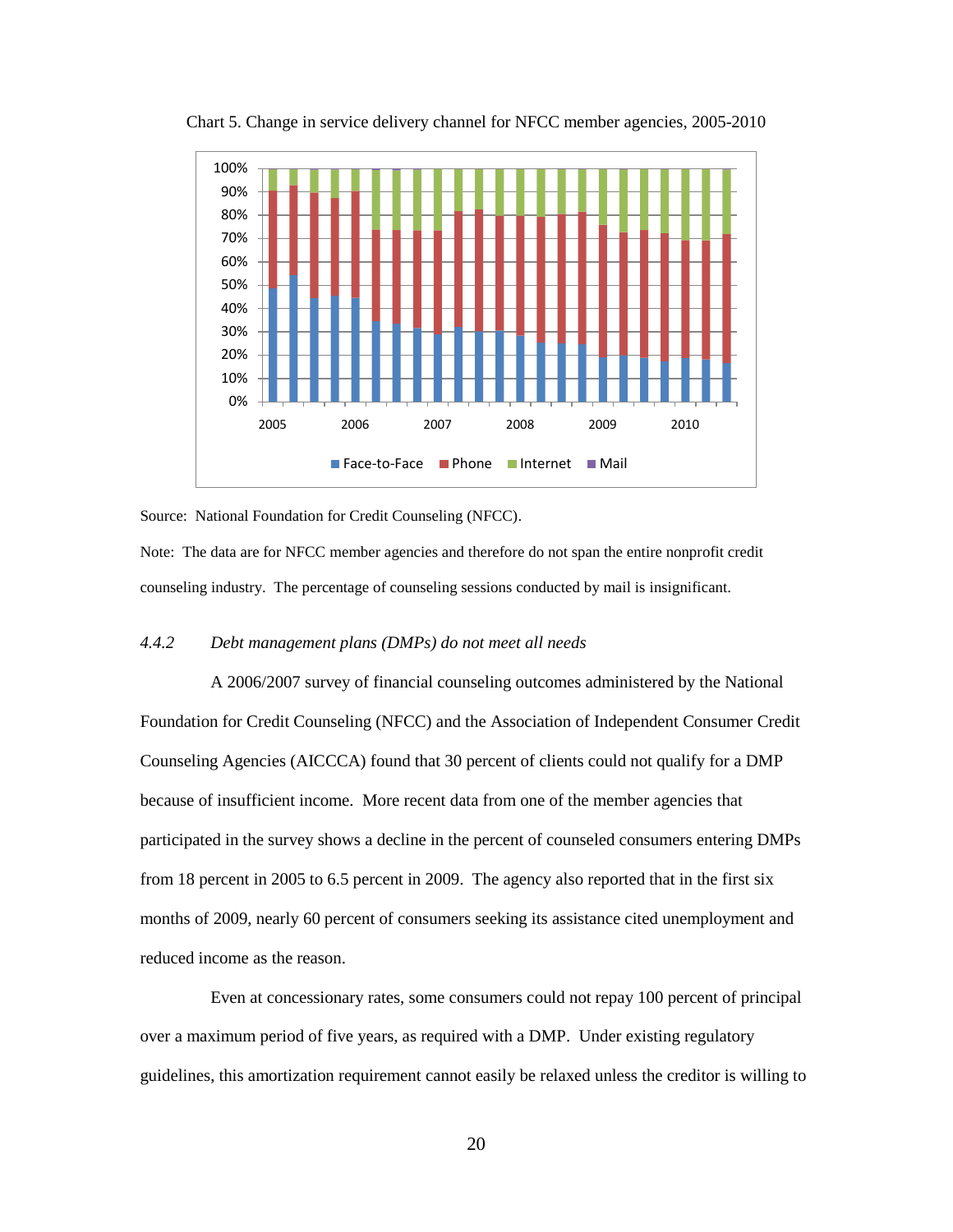recognize the loan as impaired and write off a portion of the accumulated balance.<sup>20</sup> Creditors are generally unwilling to write down principal on debts included in a DMP. To date, this has been a limiting factor in introducing new workout products offered by credit counseling agencies. In other words, consumer financial conditions and debt relief needs had reached a point where workouts hit the regulatory constraints for treating loans as collectible on bank balance sheets. The consequence of consumers' relatively high leverage and DMPs operating at the boundary of regulatory guidance is that a higher share of consumers was being turned down for DMPs.

# *4.4.3 This product gap provided an opportunity for entry of for-profit firms*

The lack of products available to serve the growing number of consumers who could not qualify for the traditional DMP has provided an opportunity for the entry of for-profit firms offering alternatives to debt management plans. In particular, this opportunity has been seized by debt settlement companies whose activities have grown considerably in recent years. Debt settlement firms promise to reach less-than-full-balance payment agreements with consumers' creditors, and consumers have responded to the heavy advertising employed by some of these firms.

There is relatively little information on the size of the debt settlement industry, the number of consumers who have entered into contracts with settlement firms, and the outcomes of those relationships. The most complete compilation of information available to the public is found in the submissions to the Federal Trade Commission for its recent revision to the Telemarketing Sales Rule (which is described in the next section).<sup>21</sup> Based on the information contained in this record, it appears that many thousands of consumers have entered into a contract with a debt settlement firm and a portion of these consumers have experienced a settlement of at

<sup>&</sup>lt;sup>20</sup> See Retail Credit Classification Policy, Attachment 1 in "Uniform Retail Credit Classification and Account Management," 65 *Federal Register* (June 12, 2000), pp. 36903-36906 (http://ithandbook.ffiec.gov/media/resources/3677/occ-bl2000-20\_ffiec\_uniform\_retail\_credit\_class.pdf) and "Account Management and Loss Allowance Guidance for Credit Card Lending," OCC 2003-1, January 8, 2003 (http://ithandbook.ffiec.gov/media/28315/occ-bl2003-1 account manag\_loss\_allow\_guid.pdf).

<sup>21</sup> This information is summarized in 75 *Federal Register* (August 10, 2010), pp. 48458-48523.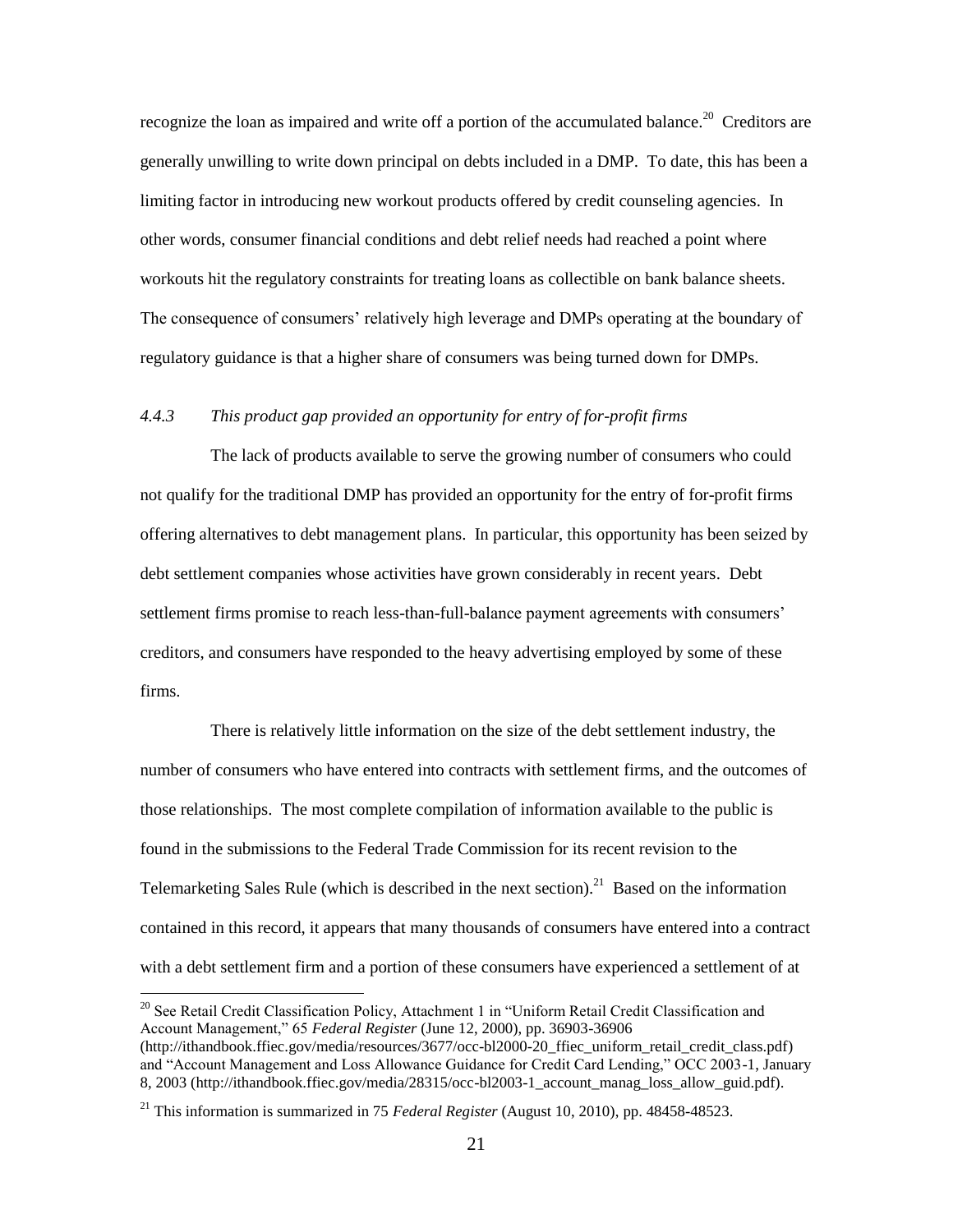least one of their debts. In the aggregate, at least several tens of thousands of accounts have been settled. But there is considerable uncertainty about the magnitude of the debt forgiven, in part because of disagreements about how those savings should be calculated. Calculating the net savings to financially distressed consumers requires a comparison of the reduction in debt obtained (measured appropriately) and the fees consumers pay for the services provided by settlement firms.

The record amassed by the Federal Trade Commission (FTC) also suggests some significant potential concerns about the efficacy of the debt settlement model as it was being practiced by at least some firms at that time. For example, while there is considerable uncertainty about the exact proportions for the industry as a whole, it appears to be the case that a number of settlement firms experience dropout rates of 60 percent or more of their customers. According to information obtained by the FTC, some consumers who dropped out of settlement programs did have at least one debt settled, but in many instances, the fees paid by those consumers largely offset the debt reduction obtained. Even among consumers who did not drop out, it appears that the costs associated with those plans were large, and probably much larger relative to those incurred in Chapter 13 repayment plans — about 15 to 30 percent of the debt retired.<sup>22</sup>

While a DMP is a collective solution among borrowers, credit counseling agencies, and creditors, debt settlement is a relatively more adversarial practice. Since most distressed consumers do not have the cash flow to simultaneously pay their creditors and fund settlement offers, consumers typically stop paying their creditors in order to build a reserve of cash to pay settlement offers negotiated on their behalf by debt settlement companies. This may expose consumers to additional collection efforts by their creditors.<sup>23</sup> One of the advantages of a debt management plan is that participating creditors voluntarily refrain from taking legal action against

<sup>22</sup> These statistics are reviewed on pp. 48471-48474 of 75 *Federal Register* (August 10, 2010).

<sup>&</sup>lt;sup>23</sup> Of course some, and possibly many, consumers may have ceased making payments on their unsecured debts before entering into agreements with debt settlement companies.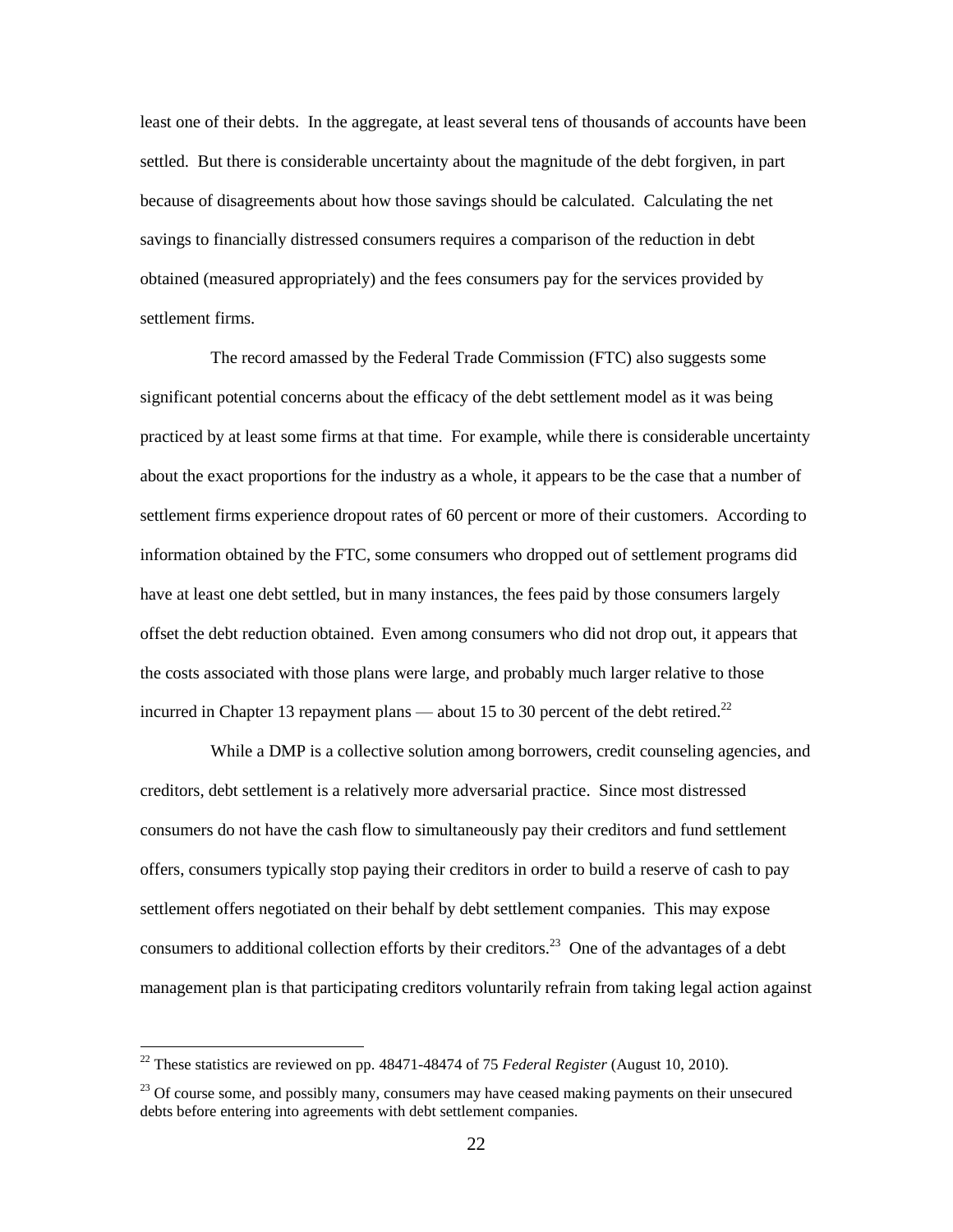the consumer because they understand that such action would make it unlikely that the consumer could complete the plan.

The materials obtained by the FTC also suggest concerns about the nature and content of advertising as practiced by some debt settlement firms. In addition, in recent years, there have been a considerable number of enforcement actions against specific firms at the state and federal levels.<sup>24</sup> This raises the concern that relatively low barriers to entry, combined with consumers' difficulty in evaluating providers, may contribute to opportunistic behavior in the debt relief industry.

### *4.5 New Terms on Traditional Products*

 $\overline{a}$ 

To address the needs of financially distressed consumers who have too much debt and too little income to qualify for the traditional debt management plan offered by nonprofit credit counseling agencies, in the fall of 2008, the NFCC issued its Call to Action (CTA), which asked creditors to offer debt management plans with deeper concessions. Rolled out in stages beginning in the spring of 2009, the Call to Action DMP was designed as a repayment vehicle for consumers who needed debt relief but could neither afford nor maintain a traditional DMP. The creditor concessions under the Call to Action DMPs included two tiers of monthly payments, a standard program offering a maximum monthly fixed payment of 2 percent of the outstanding balance and a hardship program with a maximum monthly fixed payment of 1.75 percent of the outstanding balance. Under both the standard and hardship programs, the annual percentage rate assigned to the plan must liquidate the enrolled balance within the 60-month regulatory guideline. The top 10 credit card issuers in the U.S. agreed to participate in the Call to Action, and the NFCC and AICCCA formed a strategic partnership to work with creditors to offer the plans through their member agencies. As with any new endeavor with multiple participants, there were coordination difficulties, including the implementation of a new selection criteria and the timing

<sup>24</sup> A partial list of these actions can be found on pp. 48509-48516 of 75 *Federal Register* (August 10, 2010). See also U.S. Government Accountability Office (2010).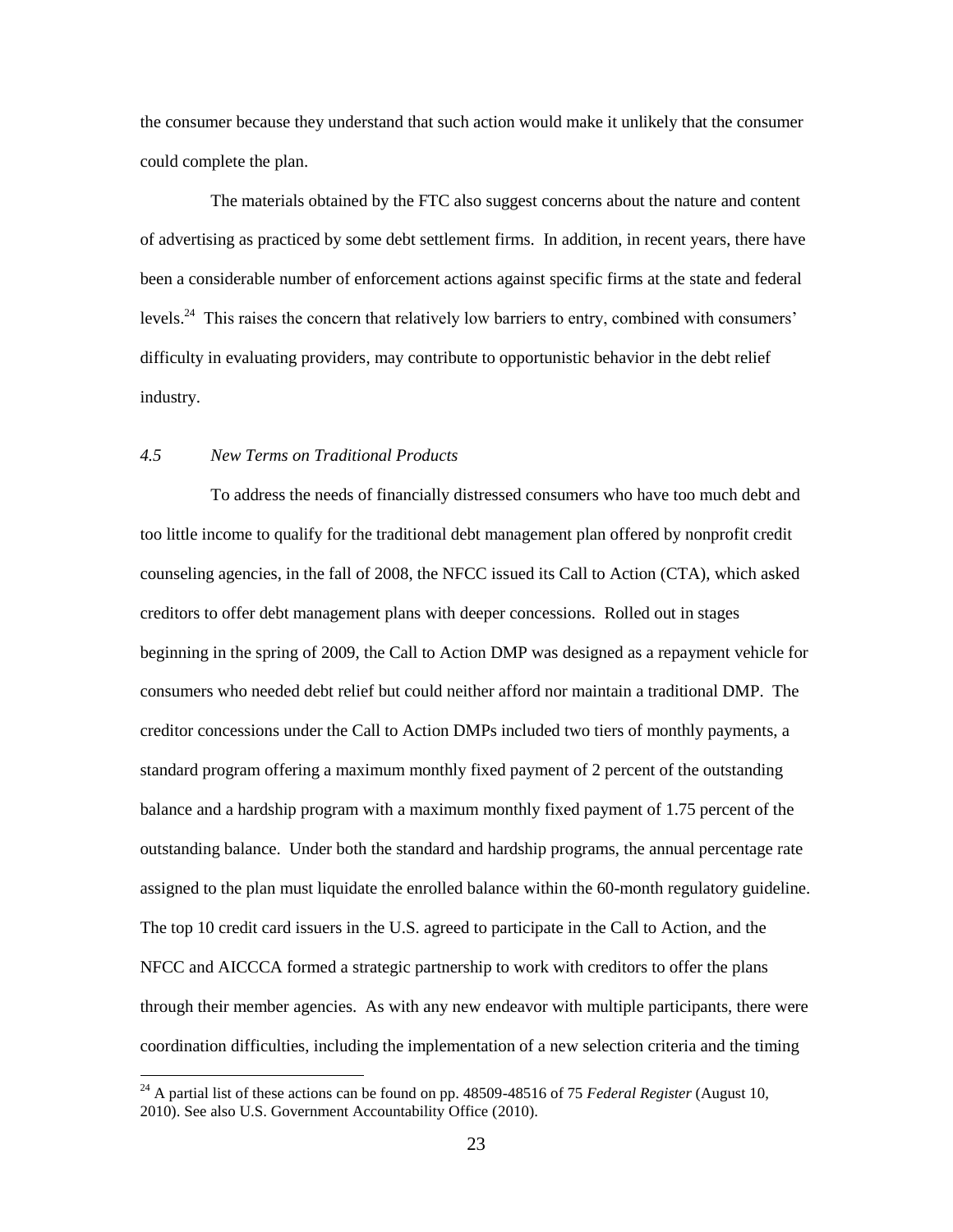of when counseling agencies were operationally prepared (due to the necessary changes in their IT systems) to offer the new plans. There was no pilot testing of the Call to Action plans, and to date, there has not been an evaluation of the CTA to determine if consumers enrolled in CTA DMPs performed better than those enrolled in standard DMPs. In other words, did deeper concessions offered to the most distressed consumers make a difference? The lack of pre-launch pilot testing and post-launch evaluation of the Call to Action DMPs could be viewed as a missed opportunity to inform the design of future products.

Even with the Call to Action in place, it may still be the case that there is a missing product in the credit counseling portfolio to help those consumers who cannot qualify for a DMP, particularly if the CTA expires as economic conditions improve. To address this product gap, in 2009 a task force composed of NFCC and AICCCA member organizations and large credit card issuers was formed to create and pilot a less-than-full-balance product that would satisfy regulatory requirements and to which issuers would agree. The crucial questions for policymakers and industry participants include: should less-than-full-balance settlements outside of bankruptcy exist, and if so, why? If it is agreed that there is a need for such a product, how should incentives be aligned, and how should it be regulated?

# **5. Changing Regulatory Structure**

For a long period of time, the distinction between for-profit and nonprofit organizations at both the state and federal levels was extremely important for understanding the debt relief industry and its regulation. Over the last 100 years, the locus of debt relief services regulation has been at the state level, where state laws addressed nearly all forms of these services. During the 1950s, however, a new pattern emerged in which most states prevented businesses from providing debt relief services for profit. At the same time, the new laws included exceptions that allowed for the development of a nonprofit model recognized today as consumer credit counseling services. For-profit businesses offering debt management plans eventually reemerged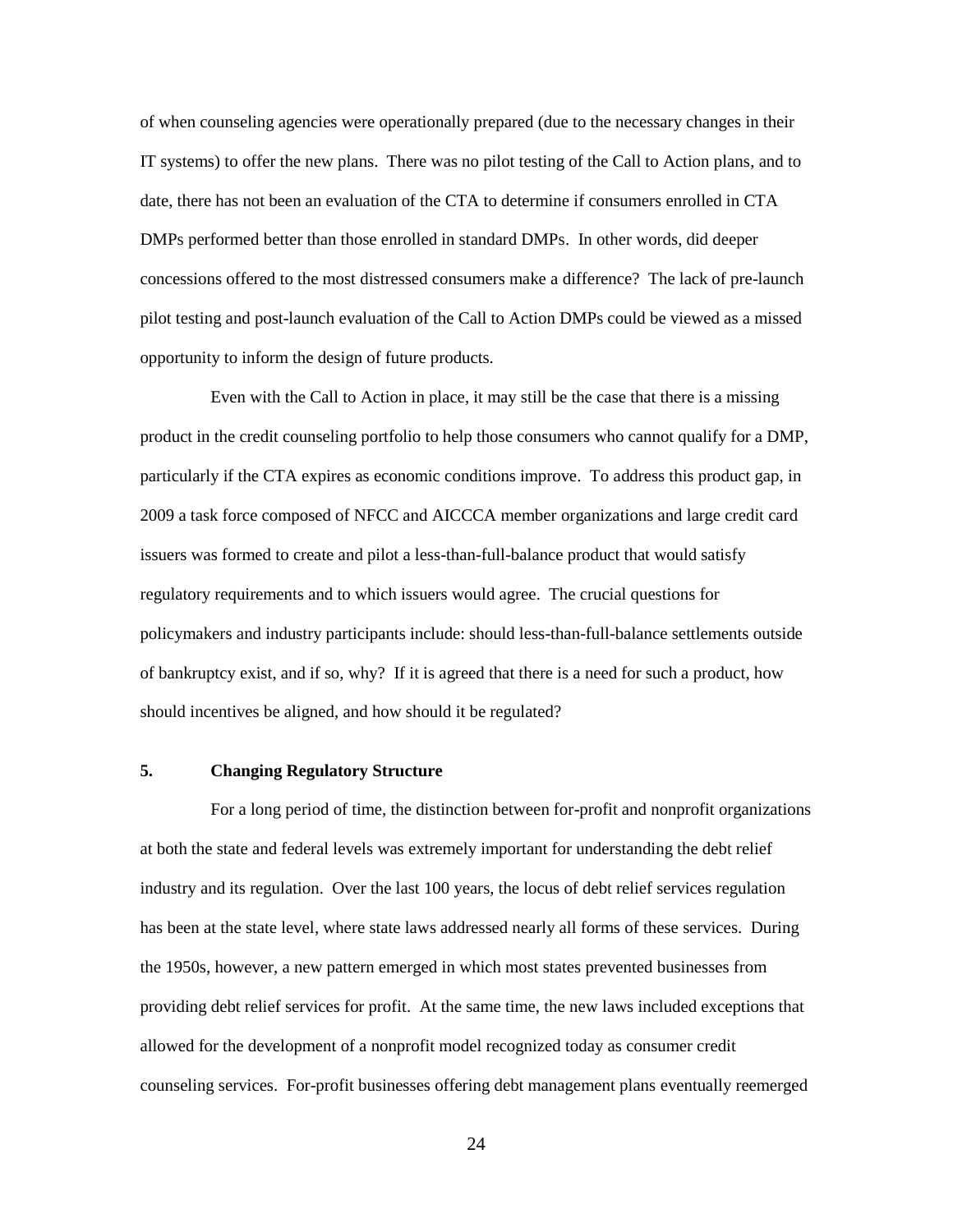in the 1990s and a number of states permit them to operate. The recent trend, at least in some states, has been the adoption of regulatory models that treat for-profit and nonprofit businesses in more similar ways.

At the federal level, the primary regulatory actors with respect to debt relief services include the Federal Trade Commission (FTC) and the Internal Revenue Service (IRS). The former engages in case-by-case enforcement of for-profit debt relief firms by using its powers to prevent unfair or deceptive acts or practices (UDAP). The FTC's authority does not apply to nonprofit organizations, and so the distinction between the for-profit and nonprofit status of providers remains important at the federal level. The FTC relies extensively on the precedent established via case-by-case enforcement because, with only a few exceptions, it is especially difficult for the FTC to establish consumer protections against unfair and deceptive acts and practices via rulemaking. The IRS governs the granting of tax-exempt status to agencies and conducts audits, and it can revoke an agency's federal nonprofit status if it finds that the agency is not operating for charitable purposes.

During the 1990s, the FTC took action against a number of organizations that enjoyed nonprofit status. To do so, it had to prove that these organizations were, in fact, operating as forprofit businesses. Starting in the early 2000s, the IRS began actively reviewing the nonprofit status of established credit counseling organizations and examining more thoroughly firms' new applications for nonprofit status.<sup>25</sup>

The most recent development affecting the debt relief industry is the creation of the Consumer Financial Protection Bureau (CFPB) as part of the Dodd-Frank Act of 2010. This effectively concentrates federal rulemaking authority over nonprofit and for-profit debt relief organizations in a single agency. In addition, it will be easier for the CFPB than it was for the FTC to write rules to prevent unfair or deceptive acts or practices because the CFPB will be able to use the Administrative Procedure Act to create rules and regulations to enforce legislative acts.

 $25$  For additional details on these efforts, see U.S. Senate (2005).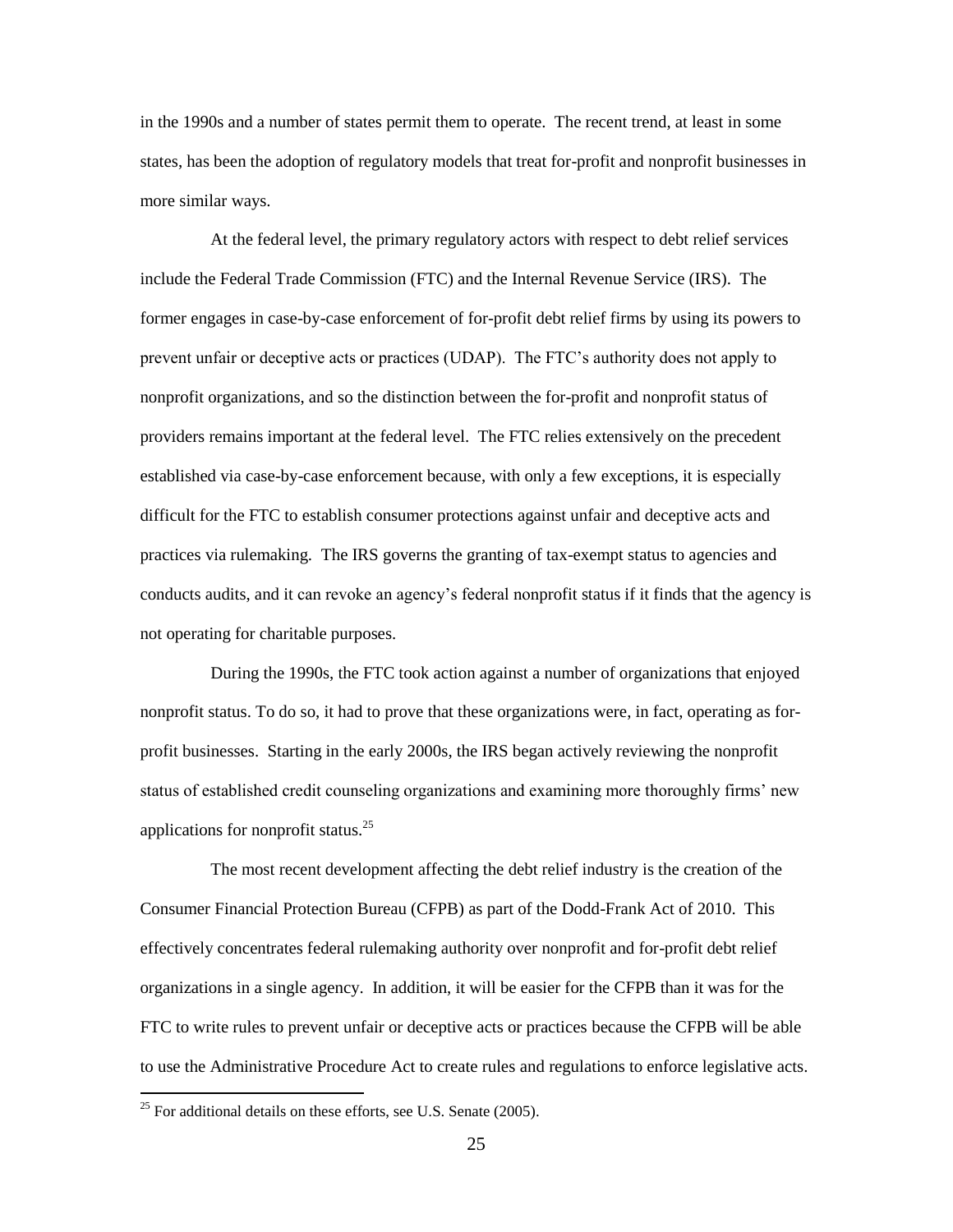# *5.1 State Laws*

States have enacted a myriad of laws governing the debt relief industry. Most state regulation was originally designed to address the roles played by credit counselors. The Uniform Debt-Management Services Act of 2005 sought to address the recent entry of for-profit credit counselors and debt settlement firms and to harmonize state regulation of participants in the debt relief industry.

A variety of state laws impose requirements as well as restrictions on the activities of credit counseling organizations. These laws are not uniform across states. State-level approaches to regulation include registration of agencies that provide debt management services. In the majority of states, credit counseling agencies must file a corporate registration to transact business. In addition, in most states, a corporation must maintain a registered office and agent and is required to pay annual fees and to submit annual reports about its activities. In 35 states, nonprofit credit counseling agencies are also subject to state charitable registration rules that govern the fiduciary duties of the organization's directors. These rules vary across states and can include annual financial reporting requirements.

The majority of state laws pertaining to credit counseling agencies address the practices of debt management plans. Most states require licensing for providers of debt management services. However, in some states, nonprofit credit counseling organizations are exempt from licensing and registration requirements. There is heterogeneity in the licensing requirements and restrictions across states. The requirements can include posting of bonds that range in value from several thousand to several hundred thousand dollars, depending on the state and the size of the organization. Additional requirements can include providing consumers with written contracts and maintaining consumer payments in separate trust accounts. Licensing restrictions may include prohibiting licensees from lending money to consumers, operating as a debt collector, offering legal advice to consumers, and making false, misleading, or deceptive statements in advertising.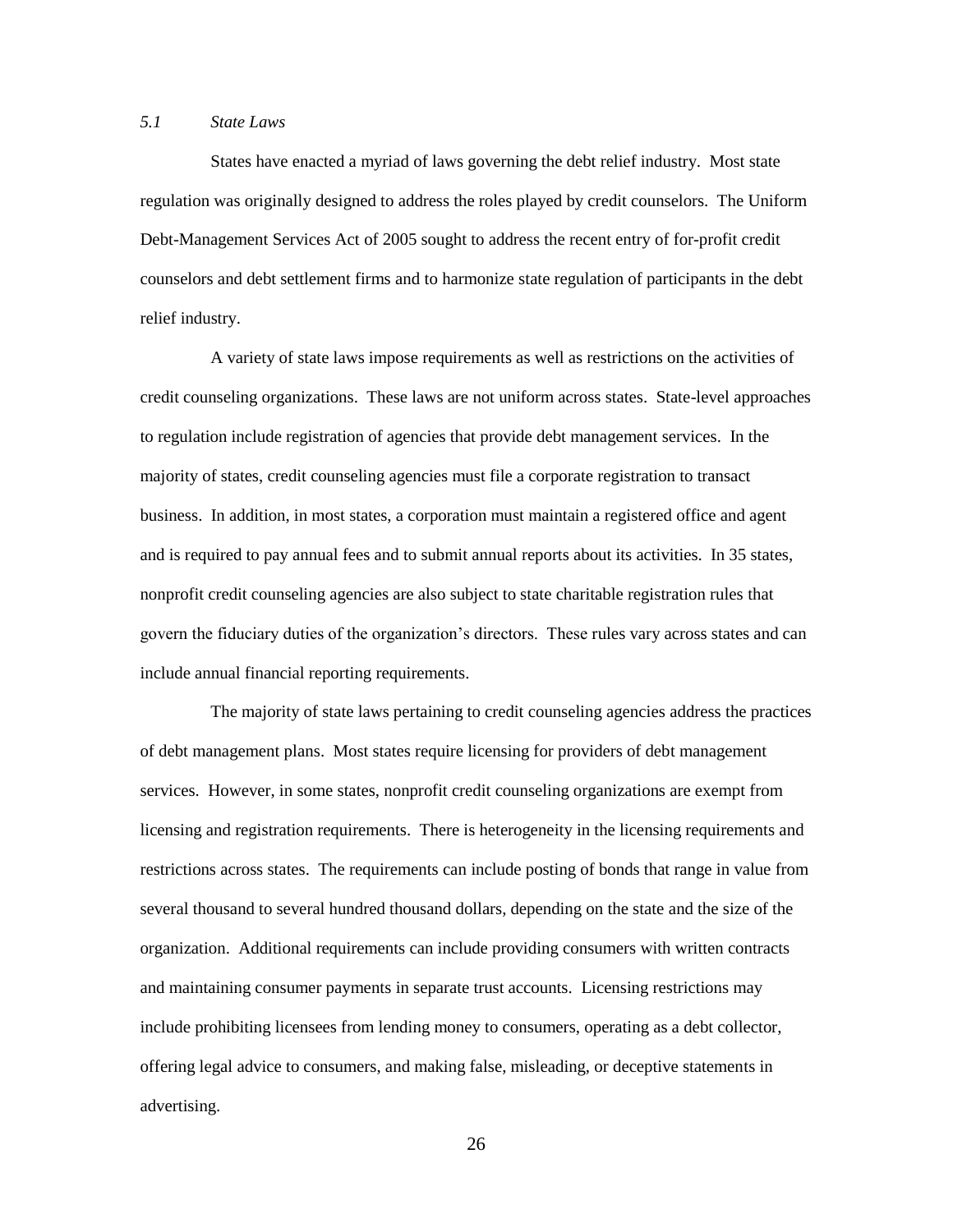State regulations often include limits on fees that can be charged to consumers for setting up and maintaining (participating in) debt management plans. The caps vary by state and can range from fixed amounts for plan set-up and monthly fees, to percentages of the monthly DMP payment amount, to recovery of "bona fide and reasonable" costs. A handful of states, including Indiana, Nebraska, Nevada, New Hampshire, New York, and South Carolina, also impose a cap (in months) on the term of a DMP. In some instances, the term limit is many months shorter than the standard 60-month term of a DMP. For example, the term cap is 24 months in Indiana and 36 months in both Nebraska and Nevada and necessitates the renegotiation of DMPs. This is one example of heterogeneous regulations affecting agencies that operate in multiple states.

# *5.1.1 Uniform Debt-Management Services Act*

 $\overline{a}$ 

In July 2005, the National Conference of Commissioners on Uniform State Laws (NCCUSL) drafted the Uniform Debt-Management Services Act (Uniform Act or UDMSA) in an effort to provide a standardized approach to the rules that govern debt management service providers, that is, credit counseling agencies and debt settlement companies.<sup>26</sup> As of May 2011, the Uniform Act was the model code in effect in six states.<sup>27</sup> Registration of service providers, agreements between service providers and debtors, and enforcement are the three areas addressed by the UDMSA. In each state, a service provider must register as a consumer debt management servicer; registration requires a servicer to provide information about the organization's finances, directors, service locations, operating history in other jurisdictions, and a sample agreement with debtors.

 $^{26}$  A summary of the UDMSA, including its purpose and state adoptions, can be found at www.udmsa.org. The complete text of the Uniform Act can be accessed at www.uniformlaws.org/Act.aspx?title=Debt-Management%20Services%20Act.

 $27$ Delaware adopted the Uniform Debt-Management Services Act in January 2007, followed by Rhode Island (March 2007), Utah (July 2007), Colorado (January 2008), and Nevada and Tennessee (July 2010). For-profit debt settlement companies are banned from operating in Arkansas and Wyoming.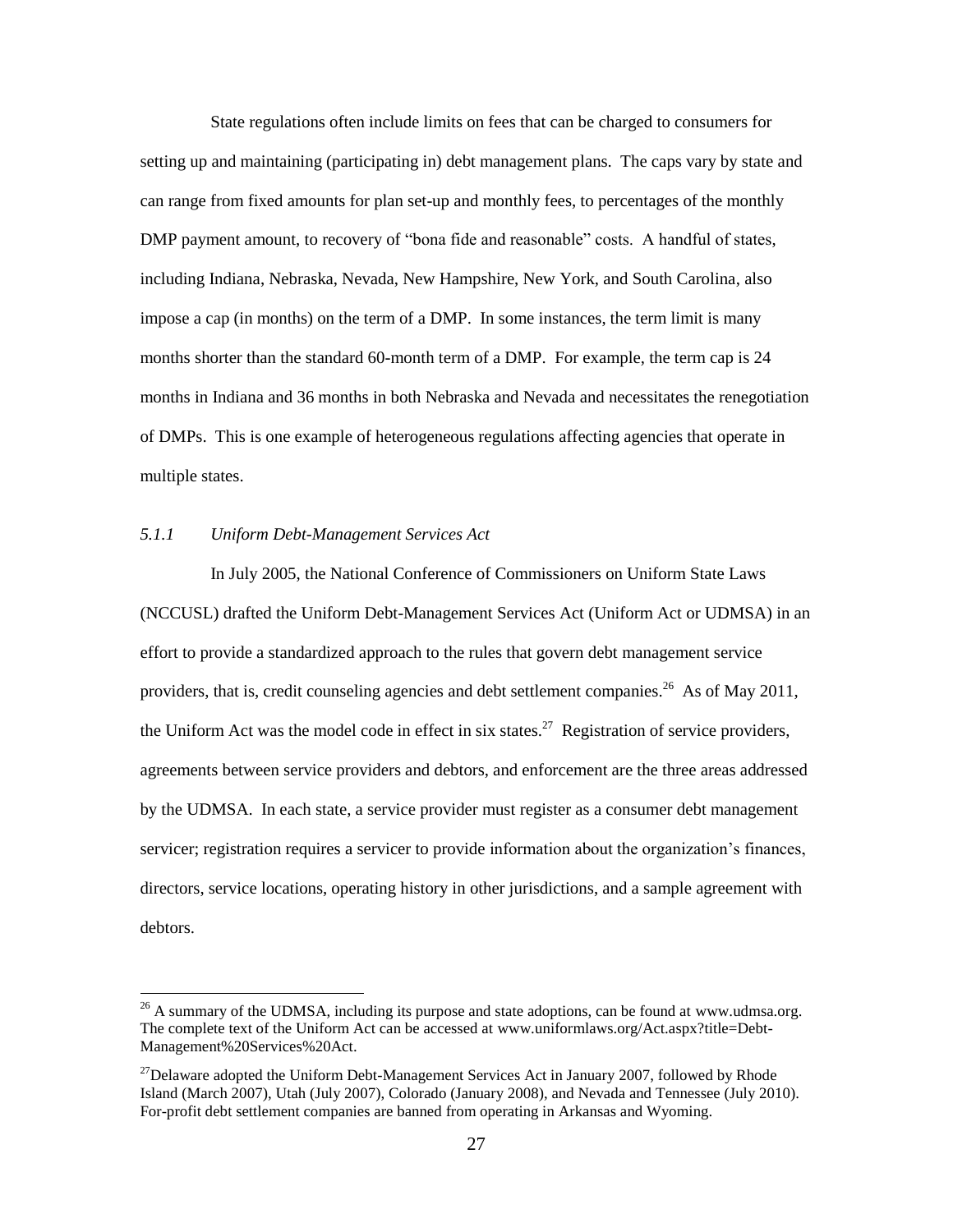The registration process also requires service providers to maintain an insurance policy in an amount of not less than \$250,000 against fraud and theft and a security bond of at least \$50,000 for which the state administrator is the beneficiary. Yearly renewal of certification to operate is required. However, proof of registration in one state can satisfy the registration requirements in another, under certain circumstances.

Service provider agreements with debtors must contain disclosures about the services offered, the fees associated with those services, and the risks and benefits of entering into an agreement. The services offered must include counseling services provided by a certified counselor or certified debt specialist and creation of a plan. The Uniform Act sets the terms for the contents of agreements and their fees. Debtors are granted a three-day right of rescission without penalty and may also cancel the agreement after 30 days with the possibility of incurring fees. The agreement may be terminated by the service provider if plan payments are 60 days or more delinquent. Additional requirements include accounting and reporting procedures for debtor payments to creditors, which must also be maintained in separate trust accounts.

With respect to enforcement, the Uniform Act prohibits a settlement with a creditor for more than 50 percent of a debt without the debtor's consent and representation of a settlement without creditor certification. State administrators have enforcement powers to investigate, issue cease-and-desist orders, assess civil penalties of up to \$10,000, and bring civil action. The Uniform Act also grants enforcement authority to individuals in the form of a private right of action, which has a statute of limitations of two years.

Even among states that have adopted the Uniform Act, there are a variety of approaches to the regulation of debt settlement fees. For example, Colorado and Delaware place a cap on fees equal to 18 percent of the debt enrolled and require fees to be distributed over half the life of the debt settlement program. Utah, Tennessee, and Nevada cap fees at 17 percent of the debt enrolled while also allowing a "savings model" option under which fees are limited to 30 percent of the savings realized by the program.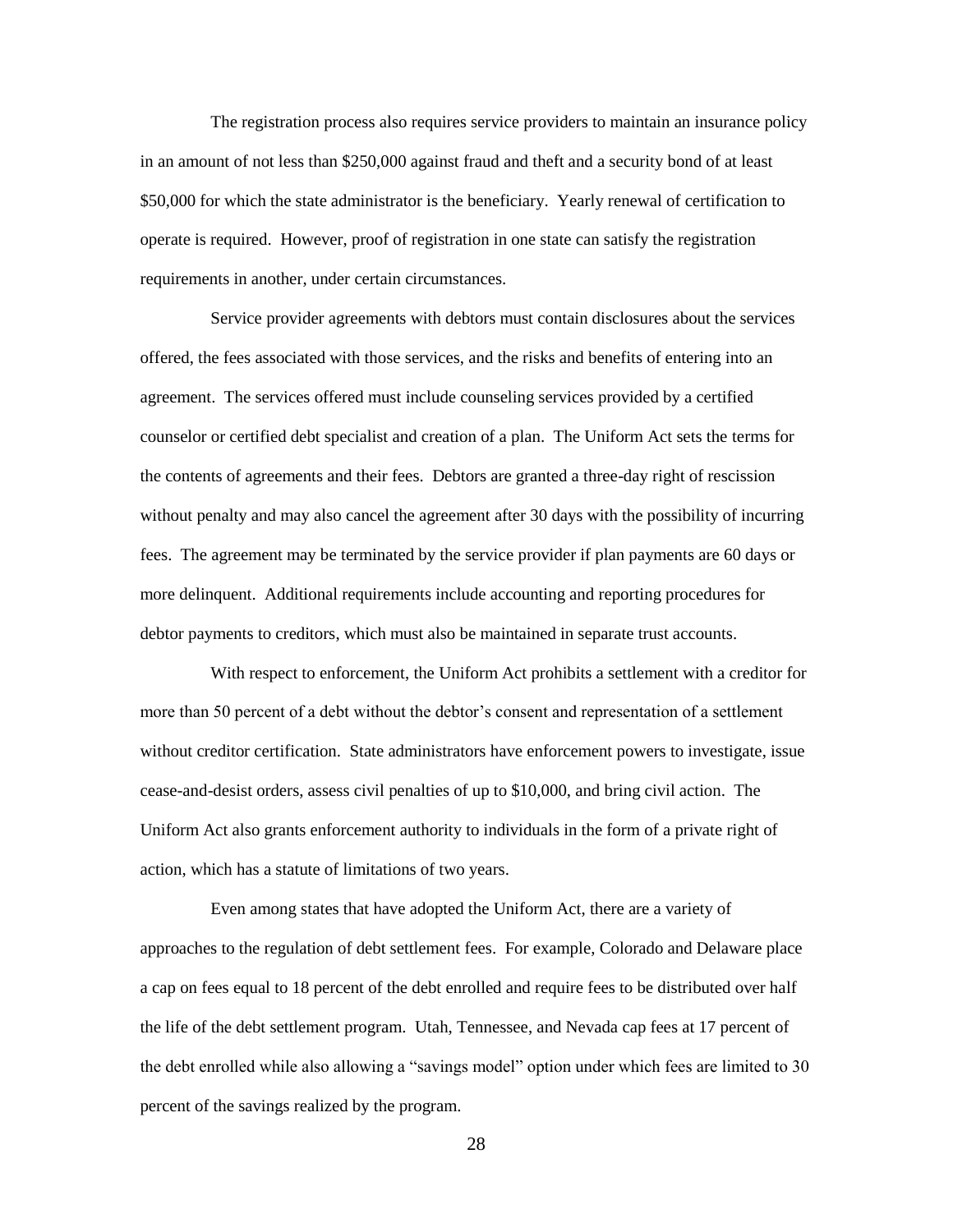# *5.1.2 State UDAP statutes*

Consumer protection laws at the state level also include unfair and deceptive acts and practices (UDAP) statutes that prohibit deceptive practices in consumer transactions with businesses. However, the scope, prohibited practices, enforcement authority, and consumer remedies of UDAP laws vary across states. Many state UDAP statutes were passed in the 1970s and 1980s and often relied on categories of prohibited practices in the Federal Trade Commission Act of 1938. State UDAP laws provide state agencies with the authority to enforce these prohibitions and seek relief in the form of an injunction against unfair or deceptive practices, restitution of money wrongfully taken from consumers, and imposition of a monetary civil penalty on businesses for engaging in unfair or deceptive acts and practices. In addition, state agencies also have rulemaking authority in 27 states. However, limiting factors include the scope of each state's UDAP statute (that is, the industries to which it applies) and limited enforcement budgets relative to the size of some markets. $28$ 

# *5.2 Federal Laws*

 $\overline{a}$ 

At present, there is no comprehensive federal regulation of the debt relief industry. Therefore, debt relief service providers must comply with a variety of federal laws administered by different federal agencies, including the Internal Revenue Service, the Department of Justice, and the Federal Trade Commission. Recent developments in the form of the Consumer Financial Protection Bureau will eventually change the regulatory oversight of participants in the debt relief industry.

# *5.2.1 IRS 501(c)(3) status and 501(q)*

The tax-exempt status of nonprofit credit counseling agencies is governed by section  $501(c)(3)$  of the Internal Revenue Code, which requires that agencies operate for exempt educational purposes. Counseling and education became the focus of  $501(c)(3)$  exemption in

 $^{28}$  For an assessment of each state's UDAP statutes, see Carter (2009).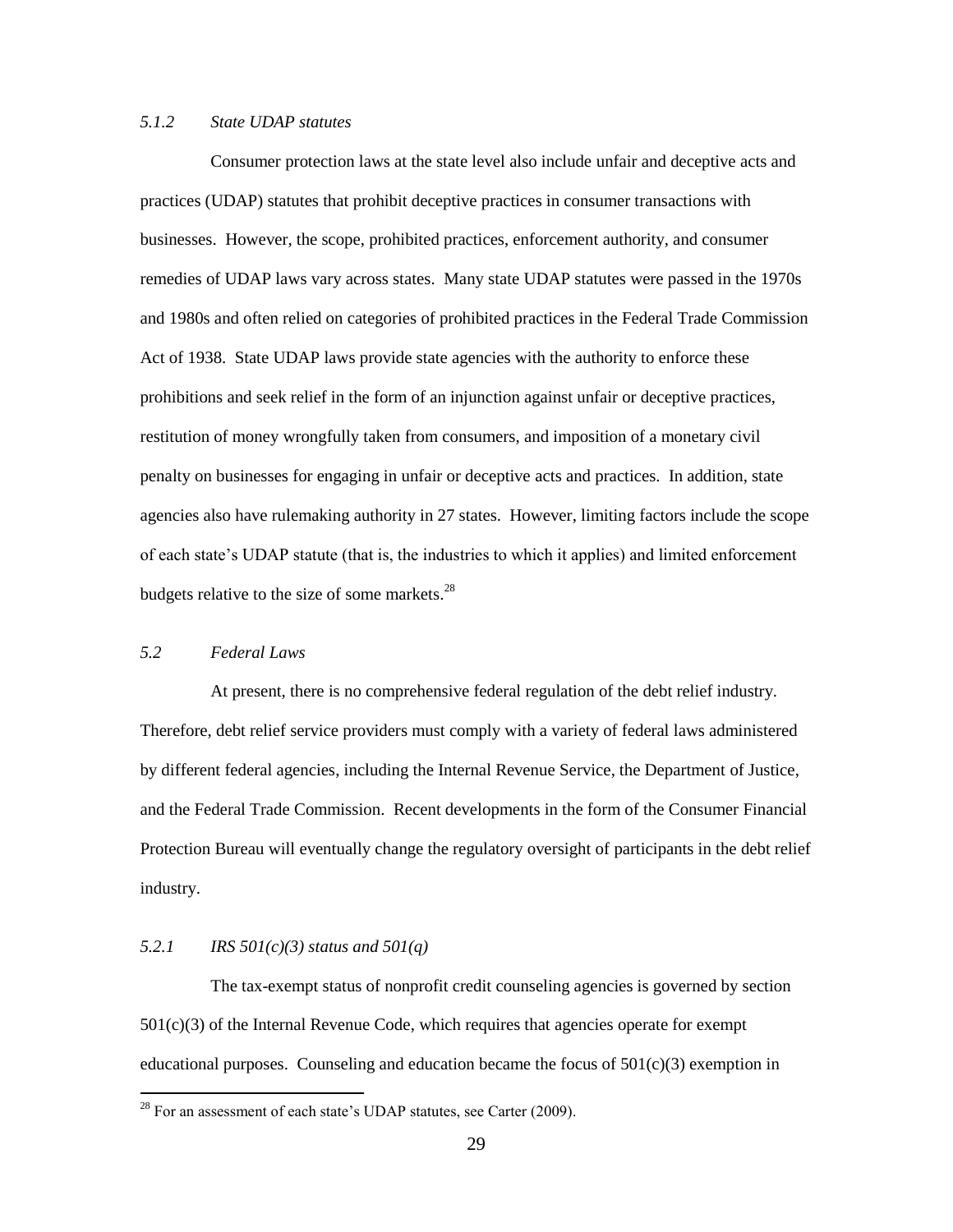2005 after the practices of several credit counseling agencies were found to violate their taxexempt status. The IRS implemented an audit/examination program of counseling industry participants as well as a review process for new applications from organizations applying for taxexempt status. Under the Pension Protection Act of 2006, the IRS issued guidance under section 501(q) of the Internal Revenue Code and its core analysis tool (CAT) to provide additional operational criteria for obtaining and maintaining tax-exempt status.

Among the provisions of the CAT, the focus of a nonprofit credit counseling organization's activities must be financial counseling and education. The counseling sessions provided by nonprofit agencies must incorporate a detailed review of a client's budget and finances and a presentation and evaluation of options tailored to a client's particular circumstances. Counselor training and evaluation are also components of the CAT. Nonprofit agencies may advertise their services, but the emphasis must be placed on their counseling and debt management services.

Under CAT, nonprofit agencies must provide service regardless of consumers' ability to pay or ineligibility or unwillingness to enroll in debt management plans. Prohibitions against making loans to or negotiating loans on behalf of clients, engaging in credit activities, or paying or receiving referral fees are also among the additional standards. With respect to fees, they must be "reasonable," which can be determined by state fee caps, and may not be based on a percentage of a client's debt, plan payments, or savings due to enrolling in a DMP, unless permitted under state law.

The law that implemented these changes includes a provision with significant implications for the funding model of nonprofit credit counseling agencies. The law places a cap on the fair share revenue that agencies can receive from creditors. For existing nonprofit organizations, the cap was phased in beginning in 2008 and limits the percentage of total agency revenues provided by creditors in support of DMP services. Fair share may not exceed 80 percent of an agency's total revenue in 2008, 70 percent in 2009, 60 percent in 2010, and 50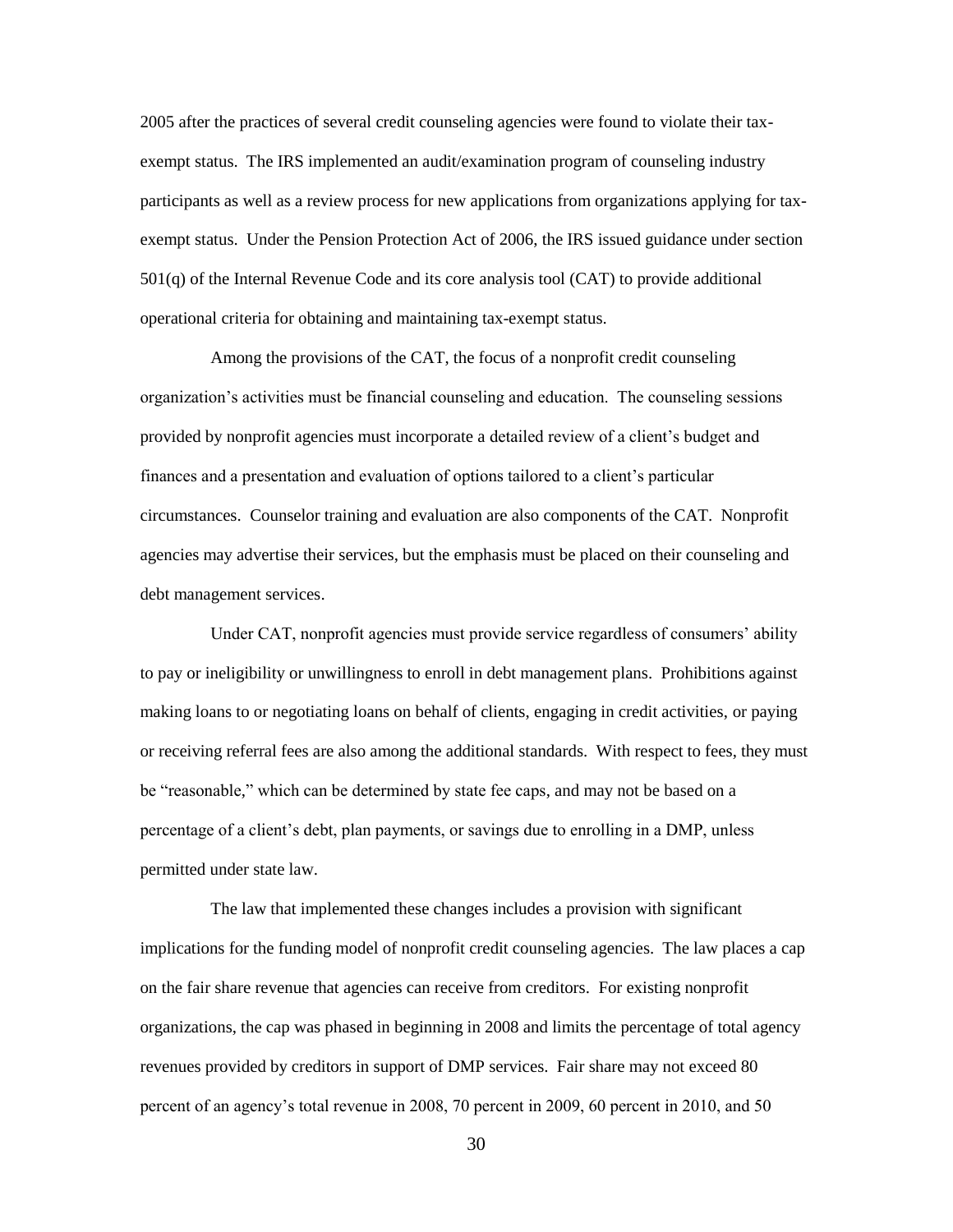percent in 2011 and thereafter. In response, several creditors now provide agencies with grants that are not covered by the cap, unless tied directly to the provision of DMP services.



Chart 6. Distribution of funding sources for NFCC member agencies,  $2001-2010^{29}$ 

Source: National Foundation for Credit Counseling (NFCC).

 $\overline{a}$ 

Note: The data are for NFCC member agencies and therefore do not span the entire nonprofit credit counseling industry.

As shown in Chart 6, over the last decade, fair share payments have declined as a share of funding at nonprofit counseling agencies. Client fees from pre-bankruptcy filing counseling sessions and pre-discharge financial education courses, as well as federal funding for housing counseling, have gained in importance over time. Thus, in addition to evolving market conditions, the Pension Protection Act of 2006 has increased the need for nonprofit credit counseling agencies to diversify their funding base. Their success in doing so will depend

<sup>&</sup>lt;sup>29</sup> The Other Revenues category includes federal government grants to fund housing counseling services. Note that funds for the U.S. Department of Housing and Urban Development's Housing Counseling Program grants were zeroed out of the FY 2011 federal budget.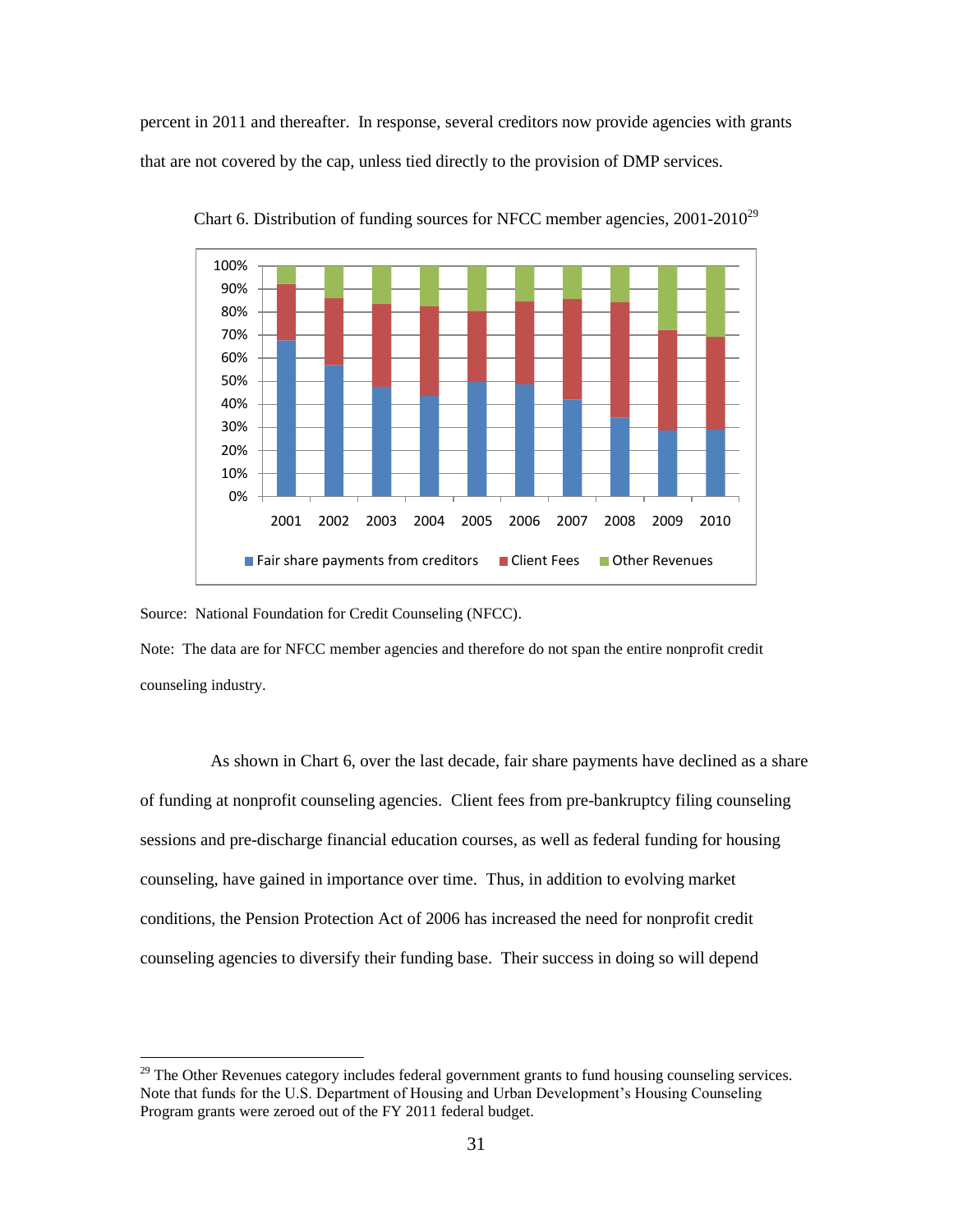significantly on their ability to demonstrate the value and efficacy of the services they provide. This point is discussed further in Section 6 below.

# *5.2.2 BAPCPA mandates administered by the Department of Justice*

Debt relief organizations are subject to certification by the Executive Office for U.S. Trustees (EOUST) in the Department of Justice to provide pre-filing credit counseling and predischarge debtor education mandated under the Bankruptcy Abuse Prevention and Consumer Protection Act of 2005 (BAPCPA). As discussed in an earlier section of the paper, these mandates have contributed to the increase in demand experienced by credit counseling agencies and a shift in the distribution of counseling services offered.

# *5.2.3 UDAP type prosecution by the Federal Trade Commission*

 $\overline{a}$ 

The Federal Trade Commission enforces consumer protection through Section 5(a) of the FTC Act, which declares unlawful and broadly proscribes "unfair or deceptive acts or practices in or affecting commerce."<sup>30</sup>In addition, the FTC currently has enforcement authority over most nonbank entities for numerous consumer protection statutes, including the Telemarketing Sales Rule (described below), "that prohibit specifically-defined trade practices" and treat violations as "unfair or deceptive" acts or practices. The FTC enforces these laws through a combination of administrative and judicial processes. $31$ 

While the UDAP remedy is a valuable and flexible one, there are limitations to its caseby-case approach. This type of enforcement is a reactive remedy. In addition, there is a fairly high evidentiary burden to establishing that a firm's activities are unfair or deceptive. Many cases require a demonstration of a pattern or practice, and this can delay prosecution under this

 $30$  Such practices are defined as "those that cause or are likely to cause substantial injury to consumers which is not reasonably avoidable by consumers themselves and not outweighed by countervailing benefits to consumers or to competition."

 $31$  For a summary of these processes, see "A Brief Overview of the Federal Trade Commission's Investigative and Law Enforcement Authority," available on the FTC's website www.ftc.gov/ogc/brfovrvw.shtm. See Posner (2010) for a discussion of the ways in which the FTC's powers and processes are unique for a federal agency.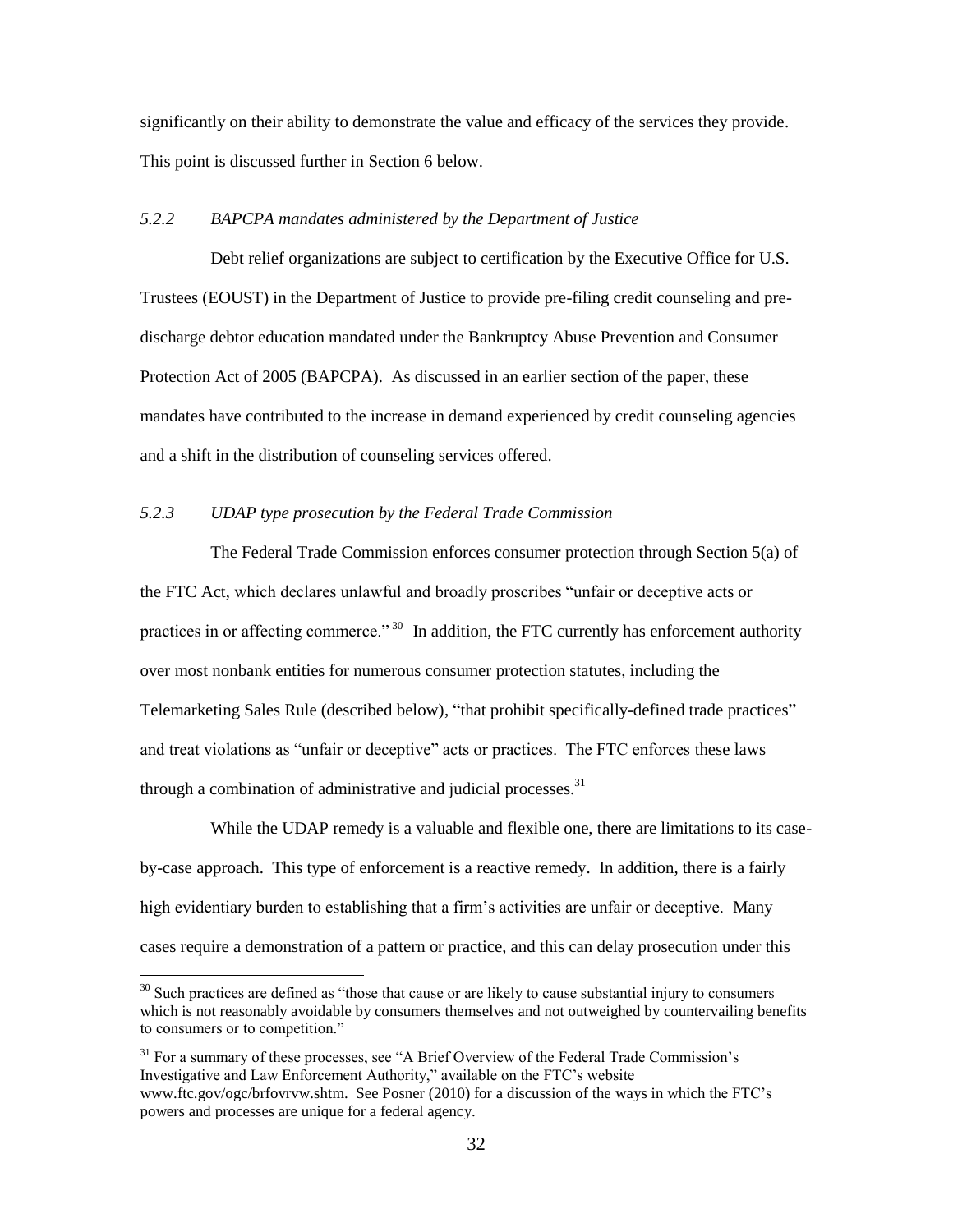law. Cases are also expensive to litigate. Relative to the size of this rapidly growing market, the resources available for this type of enforcement are modest, and this limits the number of cases that can be prosecuted each year. Finally, since barriers to entry and exit appear to be relatively low in the debt relief industry, the deterrence effect of using successful prosecutions to prevent bad practices may not be as great as in other industries. For enforcement to keep pace with the recent scalability of activities in the debt relief industry, it may prove necessary to apply more general principles generated from specific cases to lower the cost of prosecution. However, this is difficult without rulemaking authority.

# *5.2.4 Amendments to the FTC's Telemarketing Sales Rule*

 $\overline{a}$ 

Under the Telemarketing Sales Rule, the FTC enjoys rulemaking authority using the Administrative Procedure Act (APA).<sup>32</sup> The Federal Trade Commission promulgated amendments to the Telemarketing Sales Rule (TSR) in July 2010 to create regulations to address alleged deceptive practices in the sale of debt relief services. The amendments to the TSR define "debt relief service" to encompass for-profit credit counseling, debt settlement, and debt negotiation. The FTC does not have jurisdiction over nonprofit credit counseling organizations. The FTC addressed information problems associated with debt settlement in the TSR by requiring better disclosures of the benefits and consequences of the debt settlement option and tackled incentive issues by requiring the back-loading of compensation.

The most notable change to the rule went into effect in October 2010 and affects the timing of the imposition and collection of fees under an advance fee ban. Under the rule, no fees can be collected from a consumer until a settlement company obtains the consumer's consent to a settlement offer and the consumer has made at least one payment on the debt. This amendment attempts to better align the collection of fees with documented provision of service (e.g., proof of

 $32$  Typically, U.S. federal regulatory agencies can use the APA to create rules to implement and enforce major legislative acts. The FTC is an exception in that, in a number of instances, it must use a relatively more cumbersome process to promulgate rules. For a detailed discussion of the history of FTC rulemaking authority for unfairness, see Beales (2003) and Beales and Muris (1991).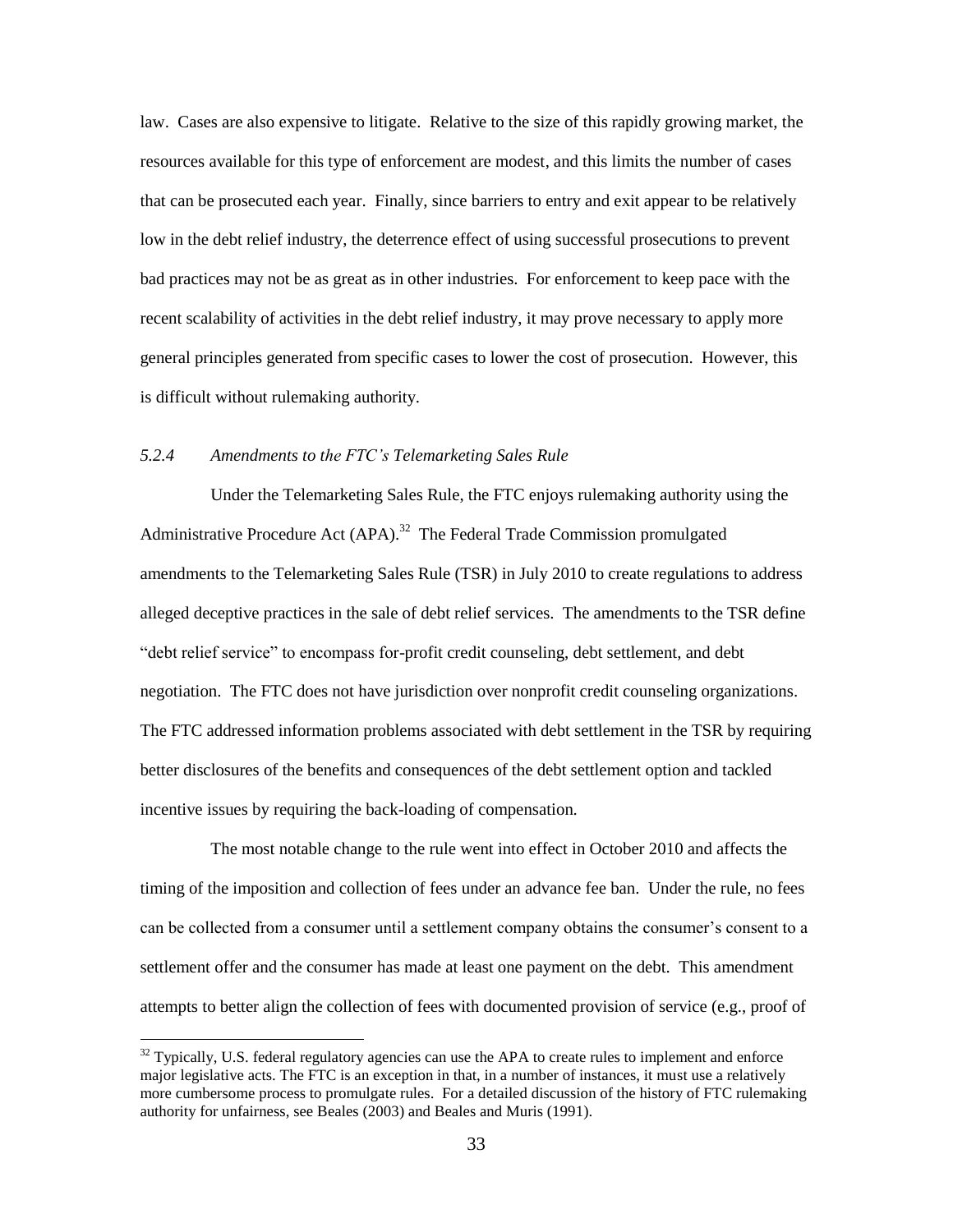settlement) and is an attempt to improve incentives. Like fair share, this amendment attempts to implement a form of pay-for-performance.

Three additional provisions in the amended rule took effect in September 2010. First, the coverage of the TSR was extended to include inbound telemarketing calls for debt relief service (i.e., calls in response to advertising). Outbound calls are already subject to the rule. Second, the rule also includes new disclosure requirements that are specific to debt relief telemarketing: the cost and other terms of the service; the amount of time necessary to achieve the represented results; the amount of money or percentage of each debt that must be accumulated by the customer to make settlement offers to creditors; the consequences consumers can face if they stop paying their creditors (including legal action by their creditors and damage to their credit report and score); and consumers' rights with respect to dedicated accounts in which funds to pay debts are held. Third, the amendments to the rule prohibit misrepresentations about any material aspect of debt relief service that would affect consumers' decision about choosing a program, such as savings claims, nonprofit status claims, and success rates claims.

# *5.3 Recent Developments in the Regulatory Arena*

# *5.3.1 The Consumer Financial Protection Bureau*

The Dodd-Frank Act consolidates federal rulemaking, examination, and enforcement authority over large bank providers and nonbank providers of consumer credit, debt collection firms, credit counseling agencies, and debt settlement firms under the Consumer Financial Protection Bureau (CFPB).<sup>33</sup> Under the Administrative Procedure Act, the CFPB will have the power to define by rule unfair, deceptive, and "abusive" practices and, in many instances, will have enforcement authority over such practices. Consequently, the CFPB could potentially rely more heavily on rulemaking to deter opportunistic behavior than could the FTC. In addition, the

<sup>&</sup>lt;sup>33</sup> See Title X of Public Law 111-203.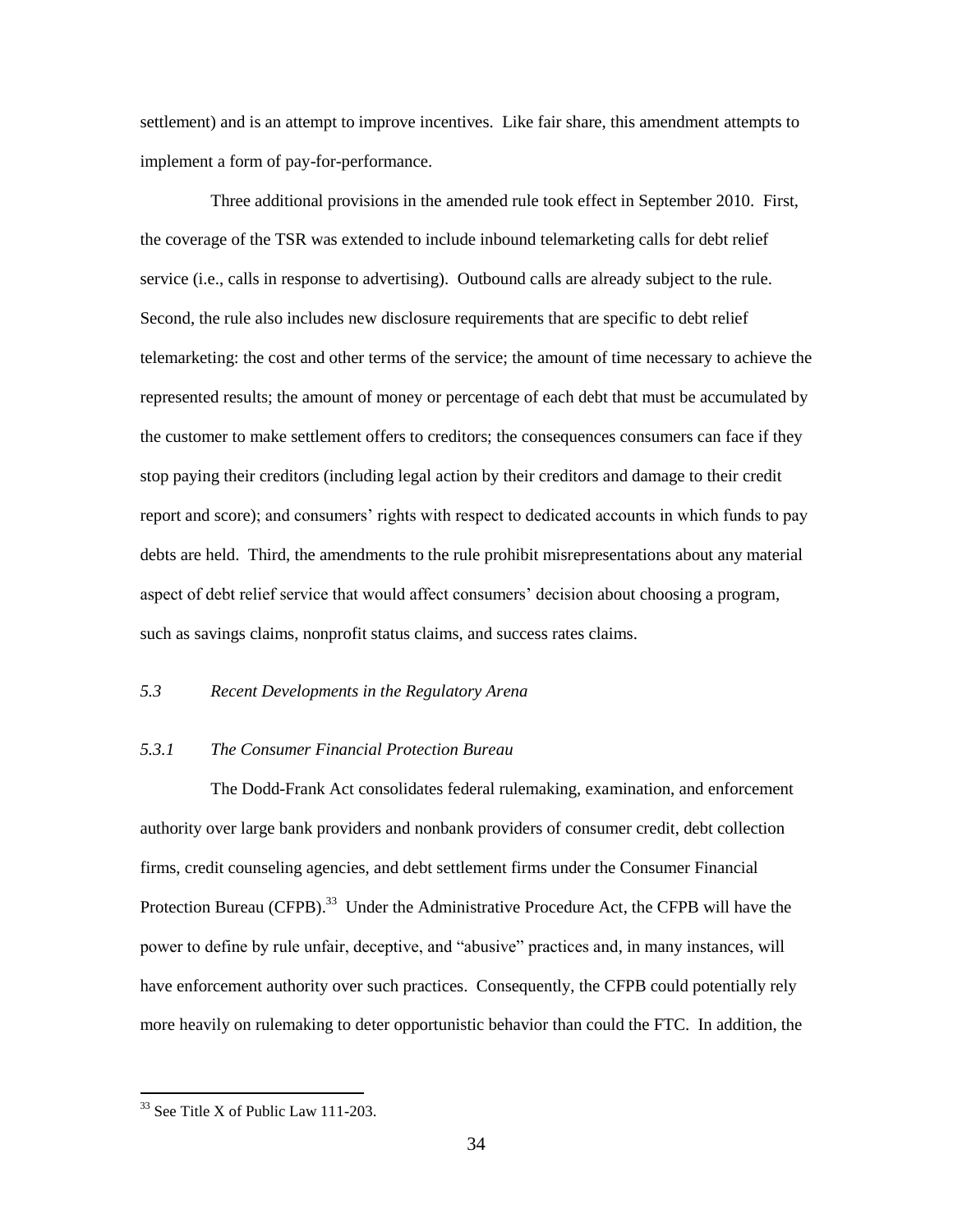CFPB is likely to enjoy considerable resources it can devote to supervision and enforcement among nonbank providers of financial services.

Under Dodd-Frank, the CFPB and the FTC will have concurrent enforcement authority over for-profit debt relief service providers and the two agencies are required to coordinate their enforcement efforts. A Memorandum of Understanding establishing this coordination is expected by January 21, 2012. The CFPB will have exclusive authority over nonprofit providers. The FTC will retain its authority to prohibit unfair or deceptive acts or practices under Section 5(a) of the FTC Act. However, the reach of the CFPB will be somewhat broader through the addition of "abusive" to its authority to prohibit unfair, deceptive, or abusive practices. In many ways, then, the CFPB will have more resources and tools at its disposal in the oversight of debt relief service providers.

# *5.3.2 Proposed legislation*

At its annual meeting in July 2011, the National Conference of Commissioners on Uniform State Laws considered amendments to the Uniform Act to eliminate inconsistencies with the recent amendments to the Telemarketing Sales Rule. In particular, the proposed amendments to the Uniform Act address timing of compensation and regulation of trust accounts. To conform to the TSR's advance fee ban, provisions in the Uniform Act to be eliminated include the threeday right of cancellation and the return of all advance fees, and the provision that permits the collection of set-up and monthly fees by a debt settlement firm. Proposed revisions include aligning the timing of compensation to a debt settlement firm with the payment to a creditor of money that settles a debt and the timing of the payment of set-up and monthly plan fees to a credit counseling agency after a consumer begins making plan payments.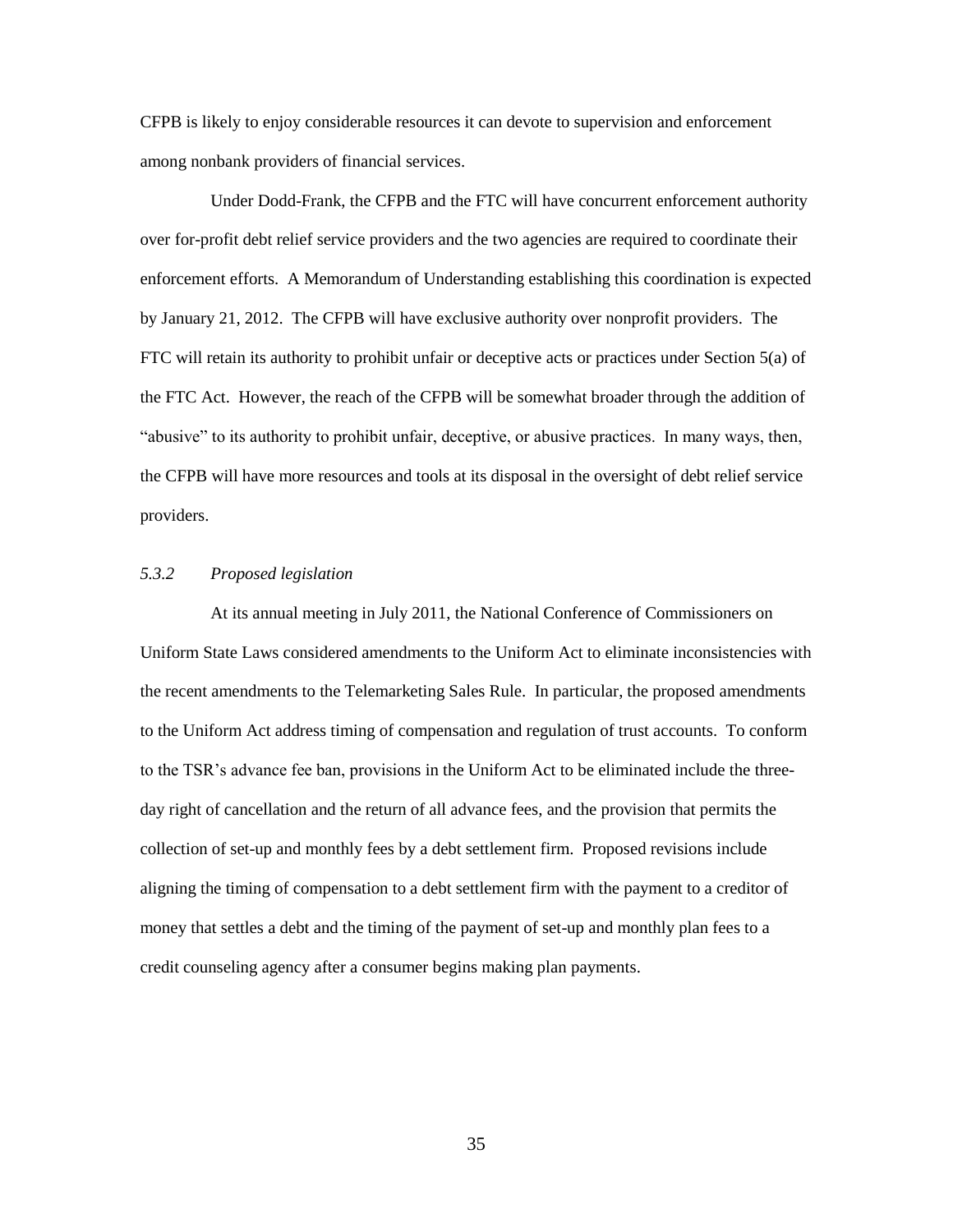## **6. Research and Evaluation**

#### *6.1 Organizational and Methodological Challenges*

Going forward, it is extremely likely that the design and supply of loan workout products will depend on the evidence of their efficacy. Creditors will require such evidence to determine under which circumstances to offer repayment alternatives and the terms of those plans. In addition, regulators require proof that loan modification efforts address borrowers' financial problems and not simply delay loan loss recognition. Therefore, the need for careful assessments of credit counseling services could not be greater.

In evaluating existing products and treatments and designing new ones, counseling agencies and policymakers must develop a deeper understanding of how consumers make decisions about incurring and repaying debt and the long-run impact of those choices. Historically, however, consumer credit research has tended to focus on the bankruptcy decision. Relatively few studies examine what happens to financially distressed borrowers who have not filed for bankruptcy and the efficacy of the alternatives available to them.

Despite the importance of evaluating the benefit and cost of the options available to financially distressed consumers, to date, there have been few rigorous studies documenting the value to consumers of credit counseling. In part, that is because there are organizational and methodological challenges to conducting this research. Among the organizational impediments has been the inability to access the necessary data for rigorous analysis. Until recently, there has been little systematic data available to researchers about which consumers seek assistance, what treatments they receive, and the outcome of those treatments. In addition, tracking borrower outcomes is difficult because, typically, researchers know little about those who are not treated. Finally, counseling agencies lack information from creditors on account performance, and without that information, the opportunity for learning through a systematic feedback loop is lost.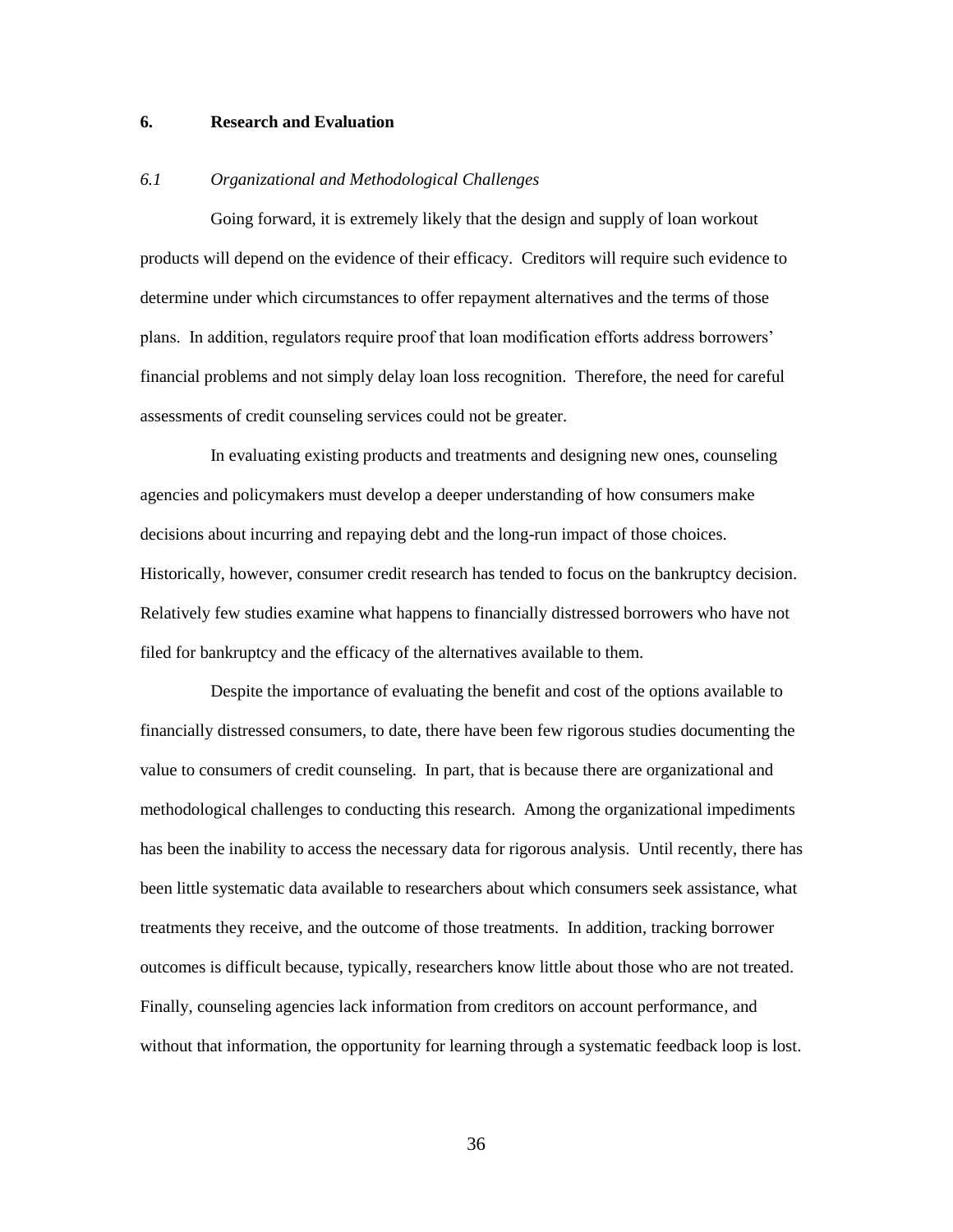An important methodological impediment has been the reluctance to employ the best research designs used for decades in other disciplines, such as medicine. These are randomized controlled experiments.<sup>34</sup> Without such an approach, researchers can't clearly distinguish between the role of treatment and selection in evaluating outcomes. Is it the treatment that counseling agencies provide that influences consumer outcomes or the kind of consumers that agencies attract? The distinction between the effects of counseling from borrower motivation is critical for policy analysis and better product design.

Some counseling agencies have been reluctant to participate in randomized controlled trials due to concerns that the experiments might represent denial of service if the same standard of treatment is not offered to all clients and at the time help is requested. Randomization applied along two margins might address these ethical concerns. First, experiments can be designed to randomize the assignment of clients into two treatment groups: one that receives the standard treatment and another that receives an enhanced version of the standard treatment. In this way, nothing is being denied to consumers, and the value of the incremental treatment can be ascertained. Second, for capacity-constrained counseling organizations, experiments can be designed to randomize service delivery to fairly allocate the scarce counseling resource so that consumers are not turned away. In either case, a successful trial of a new treatment helps to build the case for the resources necessary to implement it more widely.

To conduct a randomized controlled experiment, it is necessary to compare counseled consumers to observationally similar borrowers who do not receive counseling, and creating these sample populations is not easy. Although it is difficult, some research on the effects of credit counseling has been conducted. For example, Elliehausen et al. (2007) found that credit counseling improves credit bureau profiles measured several years after counseling, even for clients who received only financial counseling and did not enroll in a DMP. For clients who are

 $34$  See the study by Finkelstein et al. (2011) in which the researchers used a randomized controlled design to gauge the effects of expanding access to Medicaid for low-income adults.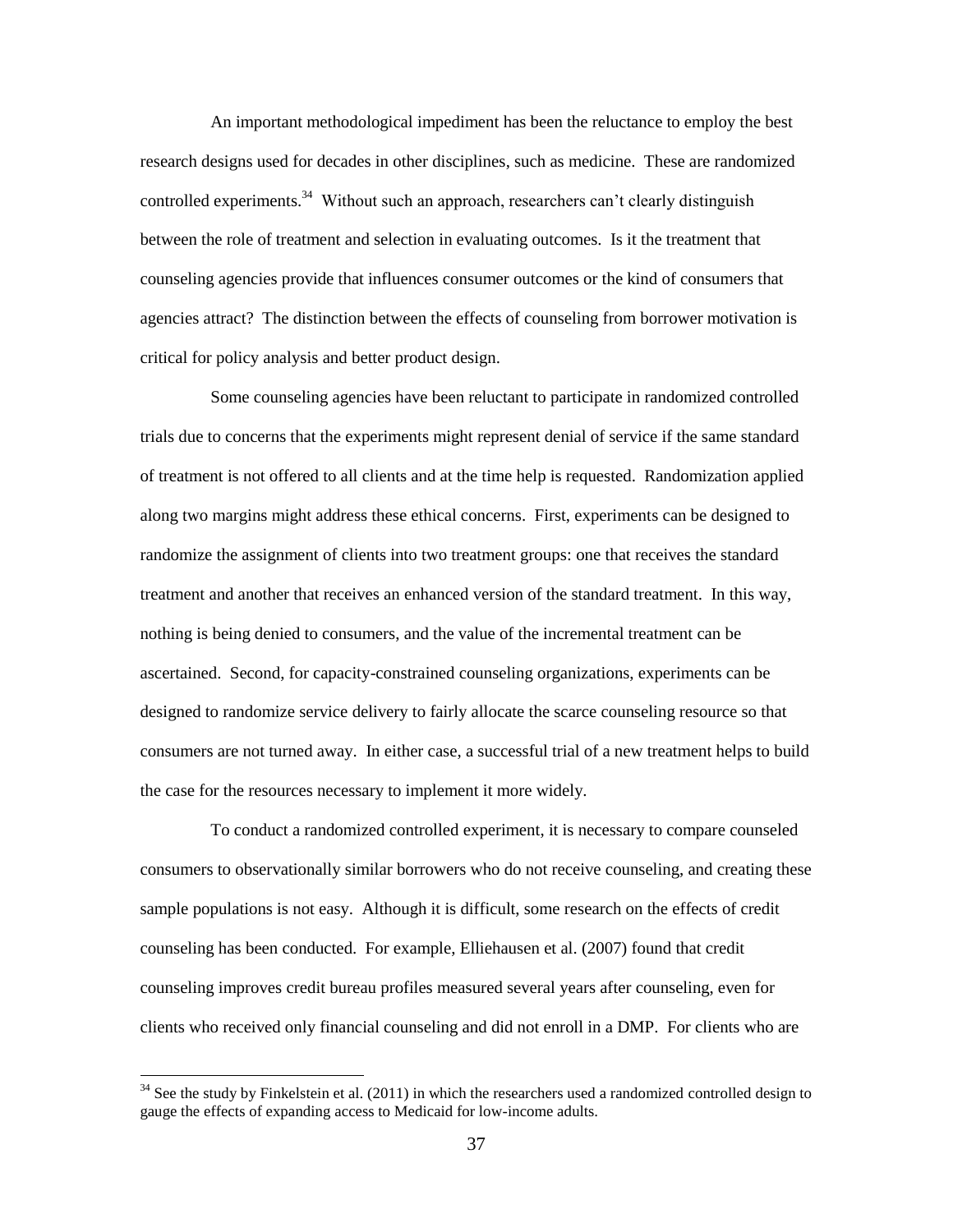advised to enroll in a DMP and who in fact start a DMP, Barron and Staten (2011a,b) provide evidence that these clients have a significantly lower incidence of bankruptcy and experience a significantly greater increase in credit risk scores in the subsequent four years than those who are recommended for a DMP but do not enroll in a plan.

However it is conducted, rigorous assessment of counseling outcomes is vital for making good policy decisions and for the future of the industry. The most robust studies would incorporate data from several sources and would follow consumers for a period of time after they sought counseling and provide a picture of clients' circumstances leading up to counseling. Detailed intake data collected by agencies from consumers when they seek assistance, credit bureau data to describe clients' borrowing and payment behavior, and creditor data on individual account-level performance are the ingredients for an evaluation of outcomes. In addition, a survey administered after counseling has been completed to account for changes in family structure that are not observable in the other data would be useful.<sup>35</sup> Developing a solid understanding of what works and why can inform the modification of product offerings, the appropriate role of government, and the optimal combination of private-public funding of debt relief services.

# *6.2 Understanding Consumer Financial Decision Making with Respect to Counseling*

Research has recognized that, under certain circumstances, at least some consumers exhibit cognitive biases that contribute to poor decision making. Recent research attempts to identify ways that might help consumers overcome these biases.<sup>36</sup> Among the biases in financial decision making exhibited by consumers, the literature shows that consumers sometimes exhibit extreme impatience, especially in the short run. Frederick, Loewenstein, and O'Donoghue (2002)

 $35$  See Bricker et al. (2011) for a discussion of the nature of the changes experienced by families during the financial crisis and the significant extent to which family structure can change in a period of just three years.

<sup>&</sup>lt;sup>36</sup> The author gratefully acknowledges the contribution to this section that has resulted from a number of conversations with Professor Jeremy Tobacman of the Wharton School at the University of Pennsylvania.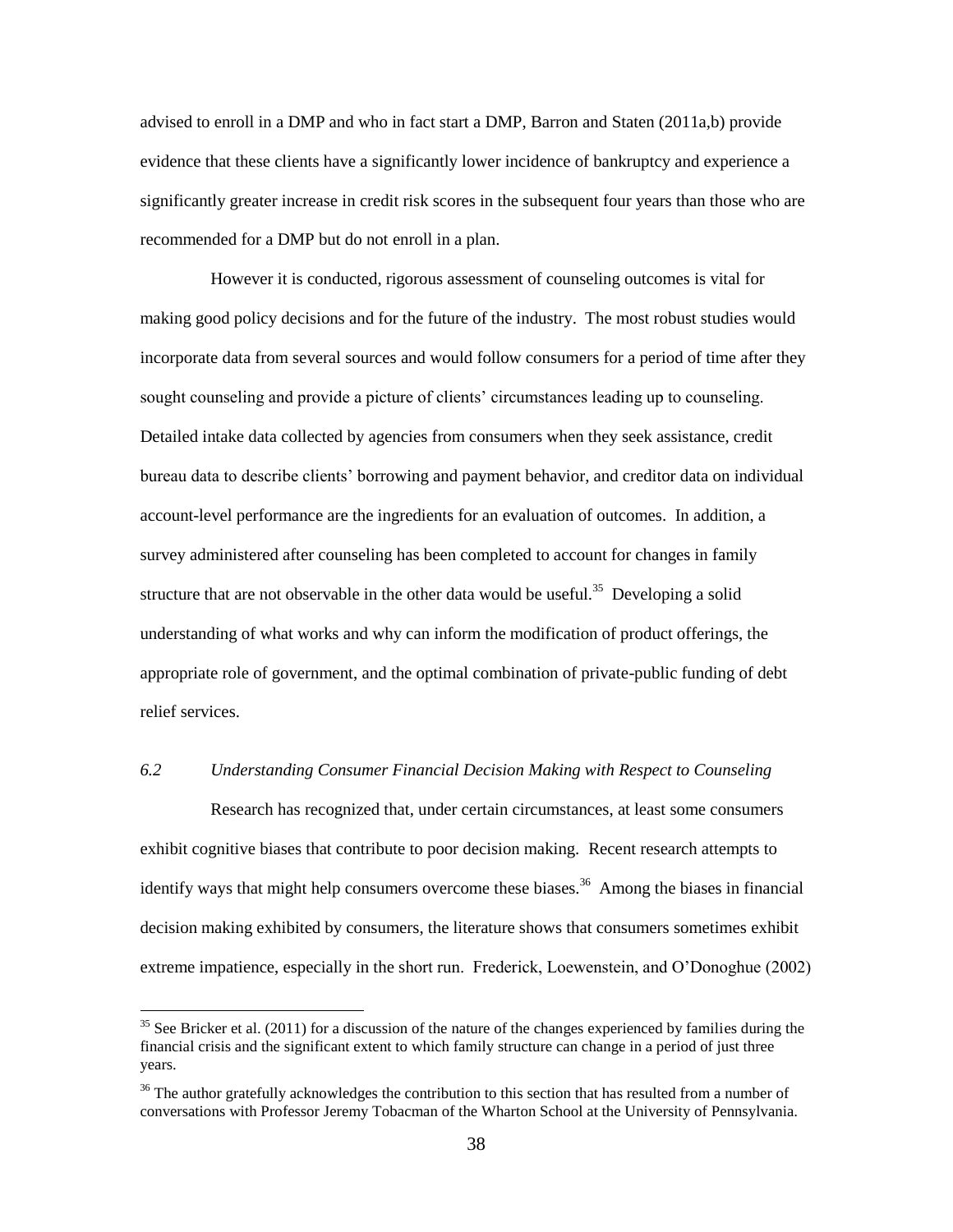found that consumers heavily discount the future, which undermines saving plans in favor of instant gratification. Consumers also sometimes exhibit over-optimism, which can contribute to procrastination. Ausubel (1999) provided evidence of over-optimism in consumers' choices of credit cards, borrowing amounts, and duration of borrowing.

To counteract such biases and help consumers improve decision making, recent research has suggested the value of establishing and maintaining commitments to accomplish financial goals. Sometimes, employing simple solutions can often lead to significant results. For instance, enrolling a consumer in automatic ACH payments for the consumer's debt management plan is associated with a higher probability of plan completion.

The latest research is incorporating heuristics and commitment devices into credit counseling products and services and evaluating their effects. For example, Dean Karlan, of Yale University, and Jonathan Zinman, of Dartmouth College, are conducting a randomized field experiment to test the effectiveness of an intervention to support debt-reduction goals as part of counseling sessions. The intervention helps consumers identify whether they should borrow less and helps them make a concrete plan to do so, offers clients options to encourage them to commit to the plan, and sends them reminders to stay on track. Additional research by Zinman suggests that while evidence shows that many consumers struggle with financial decisions, getting and maintaining their attention about financial decisions may be at least as important as informing them through disclosures. $37$ 

# **7. Conclusion**

 $\overline{a}$ 

A basic question of public policy in credit markets is whether private renegotiation of consumer debt contracts in default is complementary to, or substitutes for, the bankruptcy process. Over a half century of experience with nonprofit credit counseling in the U.S. suggests that these activities are indeed complementary. Each year, more than a million distressed

 $37$  See, for example, Stango and Zinman (2011).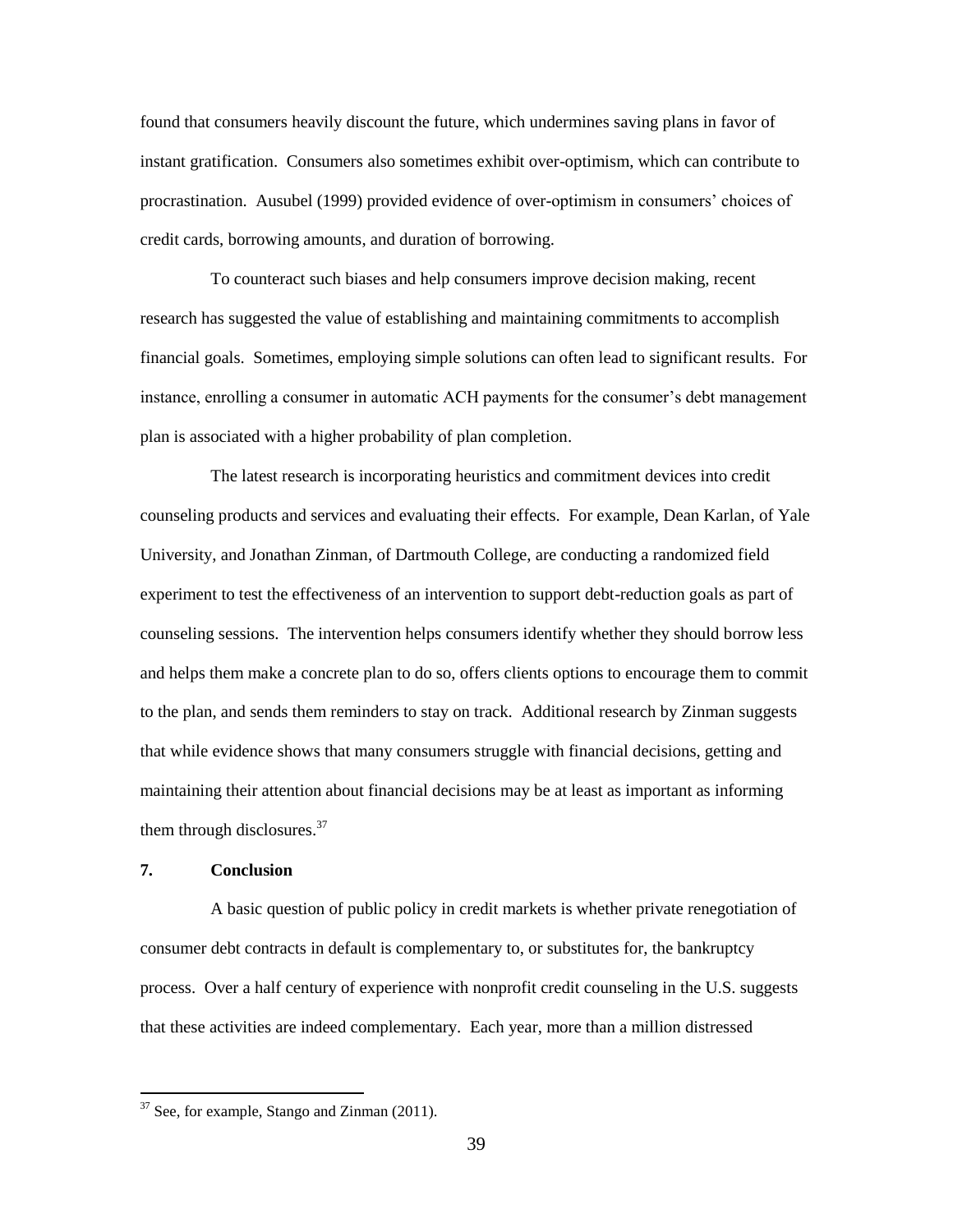consumers have the opportunity to at least consider an alternative to filing for bankruptcy, and a significant number do choose an alternative.

But this experience, together with the more recent experience with debt settlement firms, suggests that there are substantial issues that must be addressed in order for these private mechanisms to work properly. Among others, these issues include incomplete information, the incentives of multiple parties, and the ability of distressed consumers to shop effectively. As the last 20 years have demonstrated, these issues pose a significant challenge for consumers, creditors, the many legitimate providers of debt relief services, and regulators at the state and federal levels. These challenges are not insurmountable, but they do require adequate resources to be addressed in a systematic manner.

Debt relief services are an example of credence goods for which consumers have difficulty shopping because there are important unobservable characteristics of the service and service providers. These difficulties, combined with relatively low barriers to entry and exit, likely complicates the problem of disciplining firms and may leave consumers vulnerable to opportunistic intermediaries. In turn, enforcement efforts after the fact may not be as effective as they otherwise would be. While much more analysis is required to reach a definitive conclusion, these characteristics at least tentatively suggest that greater use of rulemaking, combined with more ample resources for enforcement, could be a more effective strategy for disciplining firms.

If private workout arrangements are to work effectively, there is a need to establish appropriate incentives for consumers, creditors, and any intermediaries involved. Financially distressed consumers have limited assets or cash flow with which to pay for coordination and expertise, especially since those are resources that come at the expense of any debt payments the consumer can make. And the willingness of creditors to offer concessions depends on their belief that concessions will make the difference between writing off an account and being repaid. This, in turn, depends on the ability of the creditor, or an intermediary such as a credit counselor or a settlement firm, to effectively screen consumers applying for relief.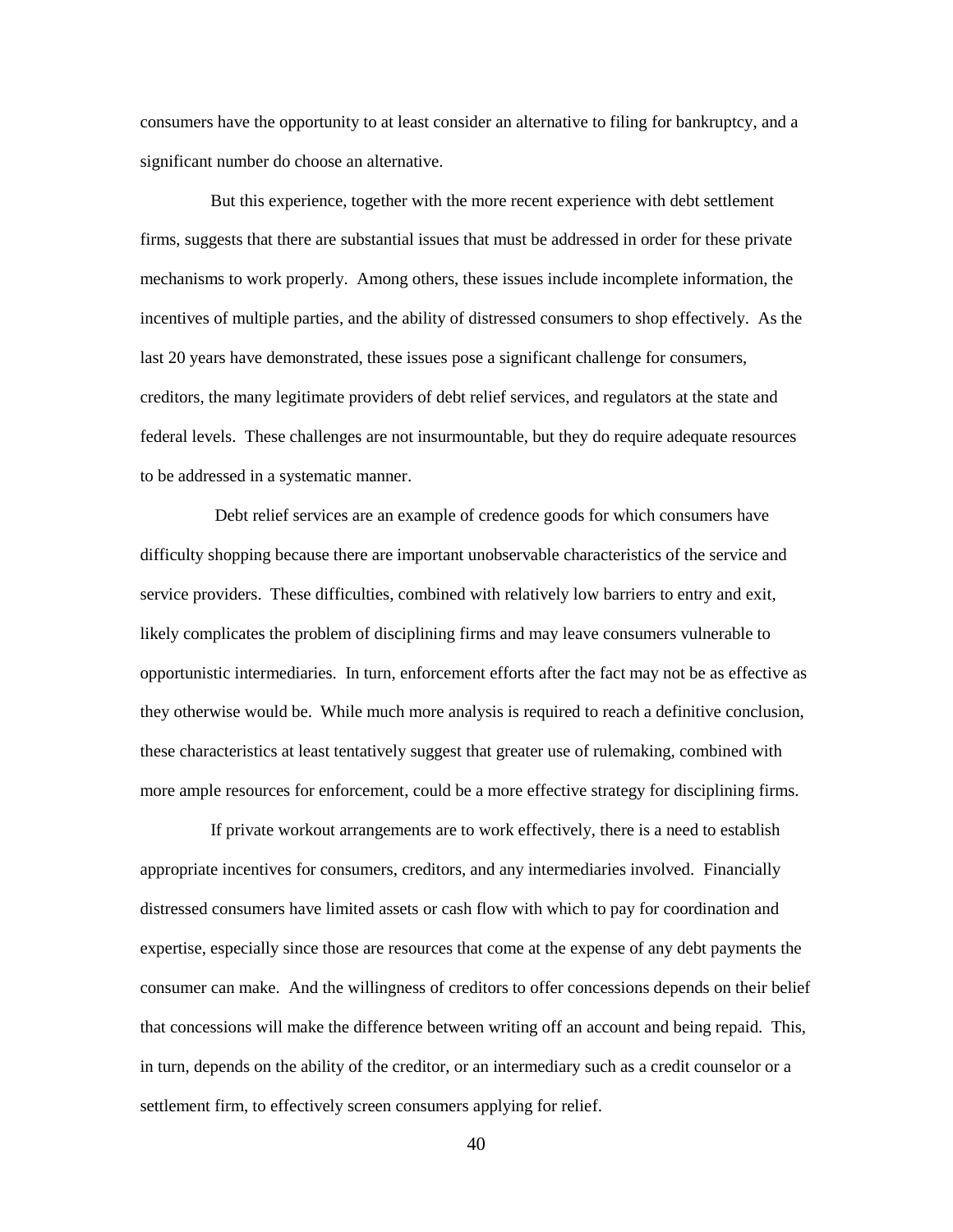A complicating factor is the speed with which these markets can change. Just a few examples of the dynamics in the debt relief industry include the adoption of new technologies that have changed economies of scale, the dramatic change in the mix of services provided and sources of funding due in part to new laws, and at times rapid entry and exit.

Finally, more research is needed to better understand why consumers become financially distressed, to inform the design of products to get them out of trouble and interventions to keep them out of trouble, and to evaluate the efficacy of the competing options available to consumers.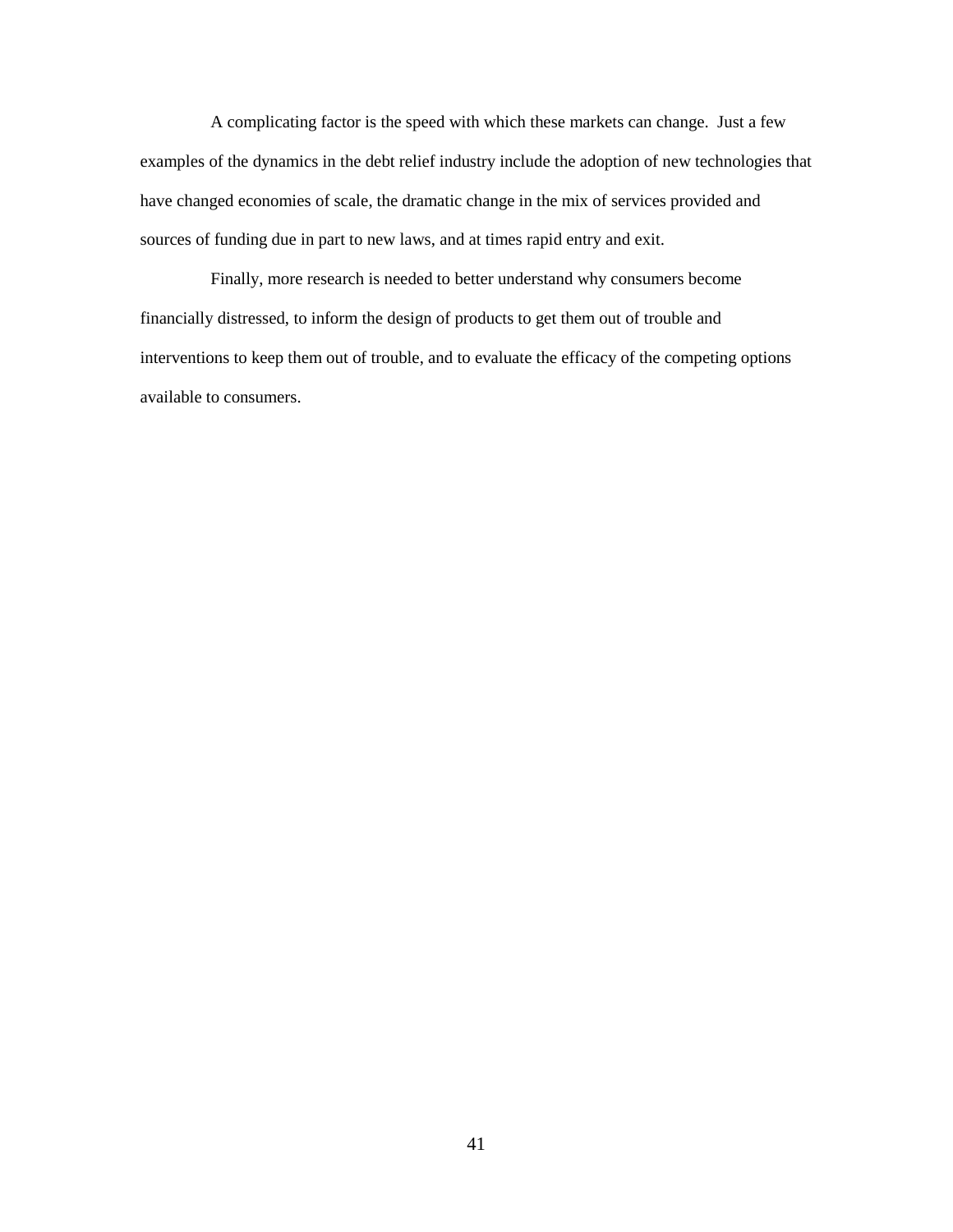#### **References**

- Ausubel, Lawrence M. "Adverse Selection in the Credit Card Market," mimeo, University of Maryland (1999).
- Barron, John M., and Michael E. Staten. "Is Technology-Enhanced Credit Counseling as Effective as In-Person Delivery?," Federal Reserve Bank of Philadelphia Working Paper 11-11(2011a).
- Barron, John M., and Michael E. Staten. "DMP Participation and Credit Counseling Outcomes," mimeo, University of Arizona (2011b).
- Beales, J. Howard III. "The FTC's Use of Unfairness Authority: Its Rise, Fall, and Resurrection," *Journal of Public Policy and Marketing*, 22:2 (2003), pp.192-200.
- Beales, J. Howard III, and Timothy J. Muris. "The Limits of Unfairness under the Federal Trade Commission Act," mimeo, Association of National Advertisers (1991).
- Bolton, Patrick. "Renegotiation and the Dynamics of Contract Design," *European Economic Review*, 34:2-3 (1990), pp. 303-10.
- Bricker, Jesse, Brian Bucks, Arthur Kennickell, Traci Mach, and Kevin Moore. "Surveying the Aftermath of the Storm: Changes in Family Finances from 2007 to 2009," FEDS Working Paper 2011-17 (2011).

Briesch, Richard A. "Economic Factors and the Debt Management Industry," (2009); http://consumercreditchoice.org/files/ACCC-Dr.%20Briesch%20Study%20Report%20on%20Debt%20Management%20Industry.pdf.

Carter, Carolyn L. "Consumer Protection in the States: A 50-State Report on Unfair and Deceptive Acts and Practices Statutes," National Consumer Law Center (2009).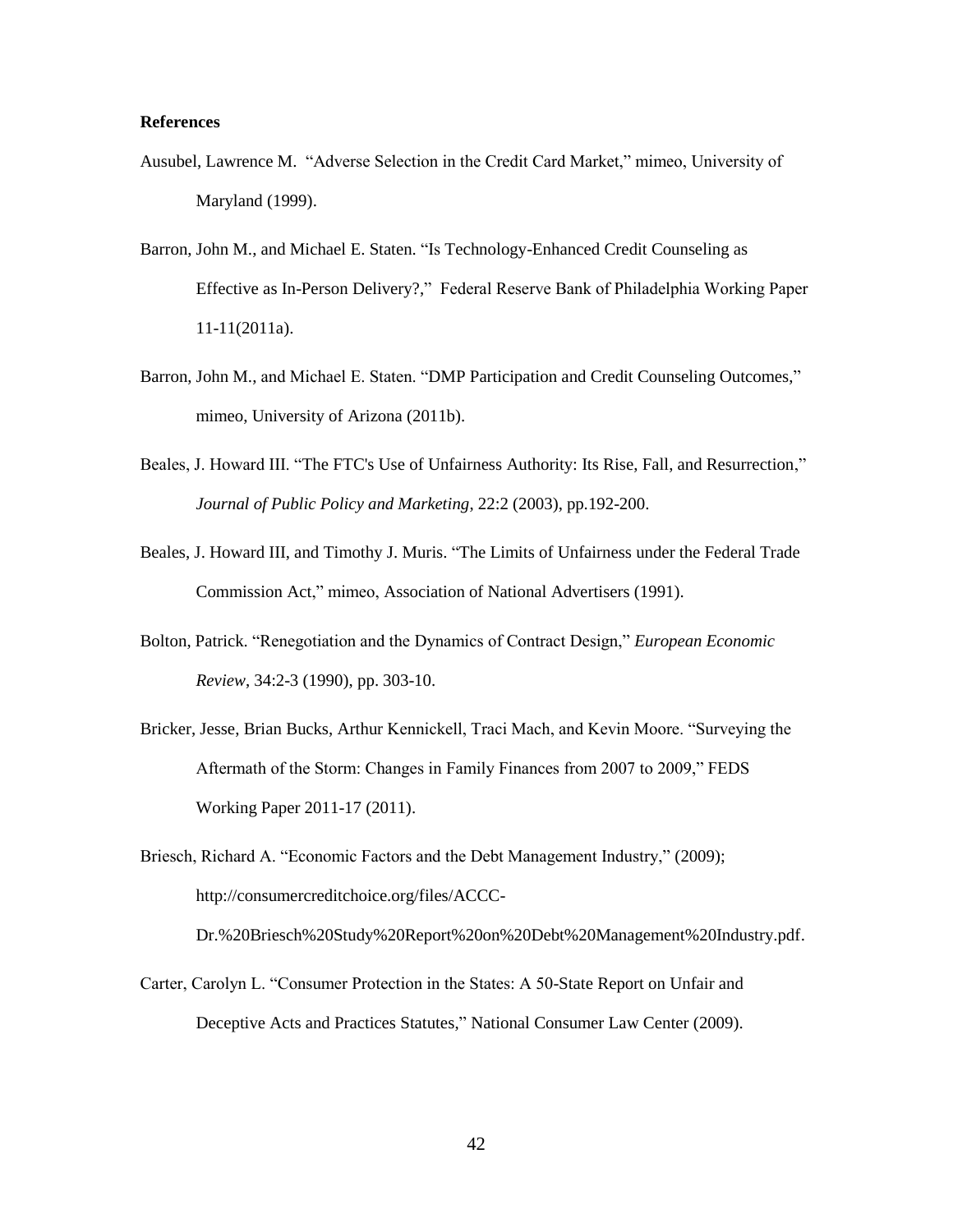- Darby, Michael R., and Edi Karni. "Free Competition and the Optimal Amount of Fraud," *Journal of Law and Economics*, 16:1 (1973), pp. 67-88.
- Dulleck, Uwe, Rudolf Kerschbamer, and Matthias Sutter. "The Economics of Credence Goods: An Experiment on the Role of Liability, Verifiability, Reputation, and Competition," *American Economic Review*, 101:2 (2011), pp. 526-55.
- Elliehausen, Gregory E., Christopher Lundquist, and Michael E. Staten. "The Impact of Credit Counseling on Subsequent Borrower Behavior," *Journal of Consumer Affairs*, 41 (2007), pp. 1-26.
- Federal Trade Commission. Transcript of *Public Forum on Debt Relief Amendments to the Telemarketing Sales Rule* (November 4, 2009), pp. 20 and 48.
- Finkelstein, Amy, Sarah Taubman, Bill Wright, Mira Bernstein, Jonathan Gruber, Joseph P. Newhouse, Heidi Allen, and Katherine Baicker. "The Oregon Health Insurance Experiment: Evidence from the First Year," NBER Working Paper 17190 (2011).
- Frederick, Shane, George Loewenstein, and Ted O'Donoghue. "Time Discounting and Time Preference: A Critical Review," *Journal of Economic Literature*, 40:2 (2002), pp. 351- 401.
- Greenspan, Alan, and James Kennedy. "Estimates of Home Mortgage Originations, Repayments, and Debt on One-to-Four-Family Residences," FEDS Working Paper 2005-41 (2005).
- Gropp, Reint, John Karl Scholz, and Michelle J. White. "Personal Bankruptcy and Credit Supply and Demand," *Quarterly Journal of Economics*, 112 (1997), pp. 217-51.
- Hellwig, Martin F. "A Model of Borrowing and Lending with Bankruptcy," *Econometrica*, 45:8 (1977), pp. 1879-1906.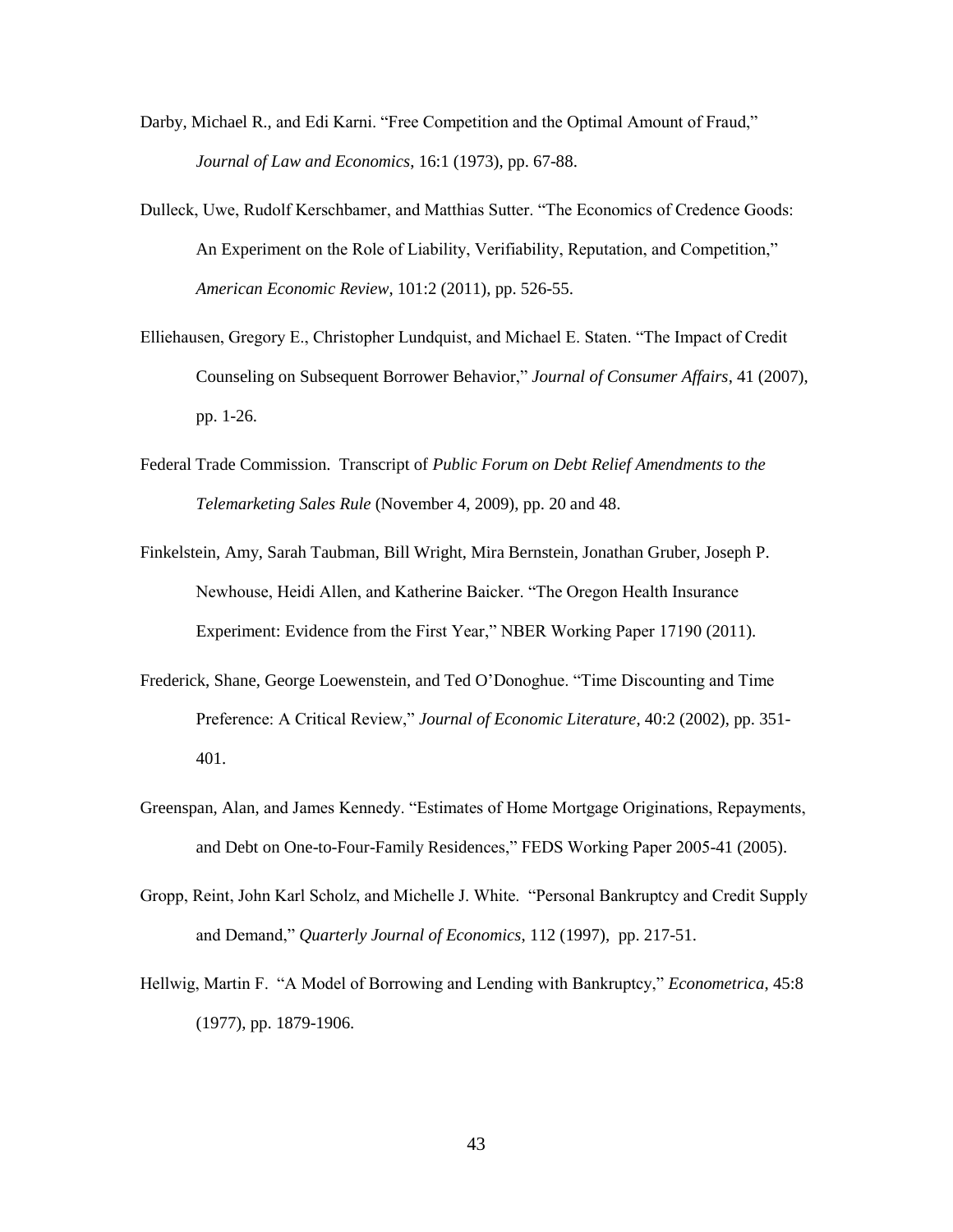- Hunt, Robert M. "Whither Consumer Credit Counseling?," Federal Reserve Bank of Philadelphia *Business Review* (Fourth Quarter 2005), pp. 9-20.
- Hynes, Richard, and Eric A. Posner. "The Law and Economics of Consumer Finance," *American Law and Economics Review*, 4:1 (2002), pp. 168-207.
- Krumbein, William C. "Collection Agencies," *University Journal of Business*, 3:1 (1924), pp. 48-67.
- Mayer, Christopher J., Edward Morrison, Tomasz Piskorski, and Arpit Gupta. "Mortgage Modification and Strategic Behavior: Evidence from a Legal Settlement with Countrywide," NBER Working Paper 17065 (2011).
- Posner, Richard A. "Regulation (Agencies) versus Litigation (Courts): An Analytical Framework," in *Regulation versus Litigation: Perspectives from Economics and Law*, 11- 26. Chicago: The University of Chicago Press (2010).
- Stango, Victor, and Jonathan Zinman. "Limited and Varying Consumer Attention: Evidence from Shocks to the Salience of Bank Overdraft Fees," Federal Reserve Bank of Philadelphia Working Paper 11-17 (2011).
- Staten, Michael. "The Evolution of the Credit Counseling Industry in the United States," in Giuseppe Bertola, Richard Disney, and Charles Grant, eds., *The Economics of Consumer Credit*, Cambridge, MA: The MIT Press (2006), pp. 275-99.
- U.S. Government Accountability Office. Testimony before the U.S. Senate Committee on Commerce, Science, and Transportation, "Debt Settlement: Fraudulent, Abusive, and Deceptive Practices Pose Risk to Consumers," GAO-10-593T. Washington, D.C.: U.S. GAO (2010).
- U.S. Senate. "Profiteering in a Non-Profit Industry: Abusive Practices in Credit Counseling," Senate Report 109-55, prepared by the Permanent Subcommittee on Investigations of the